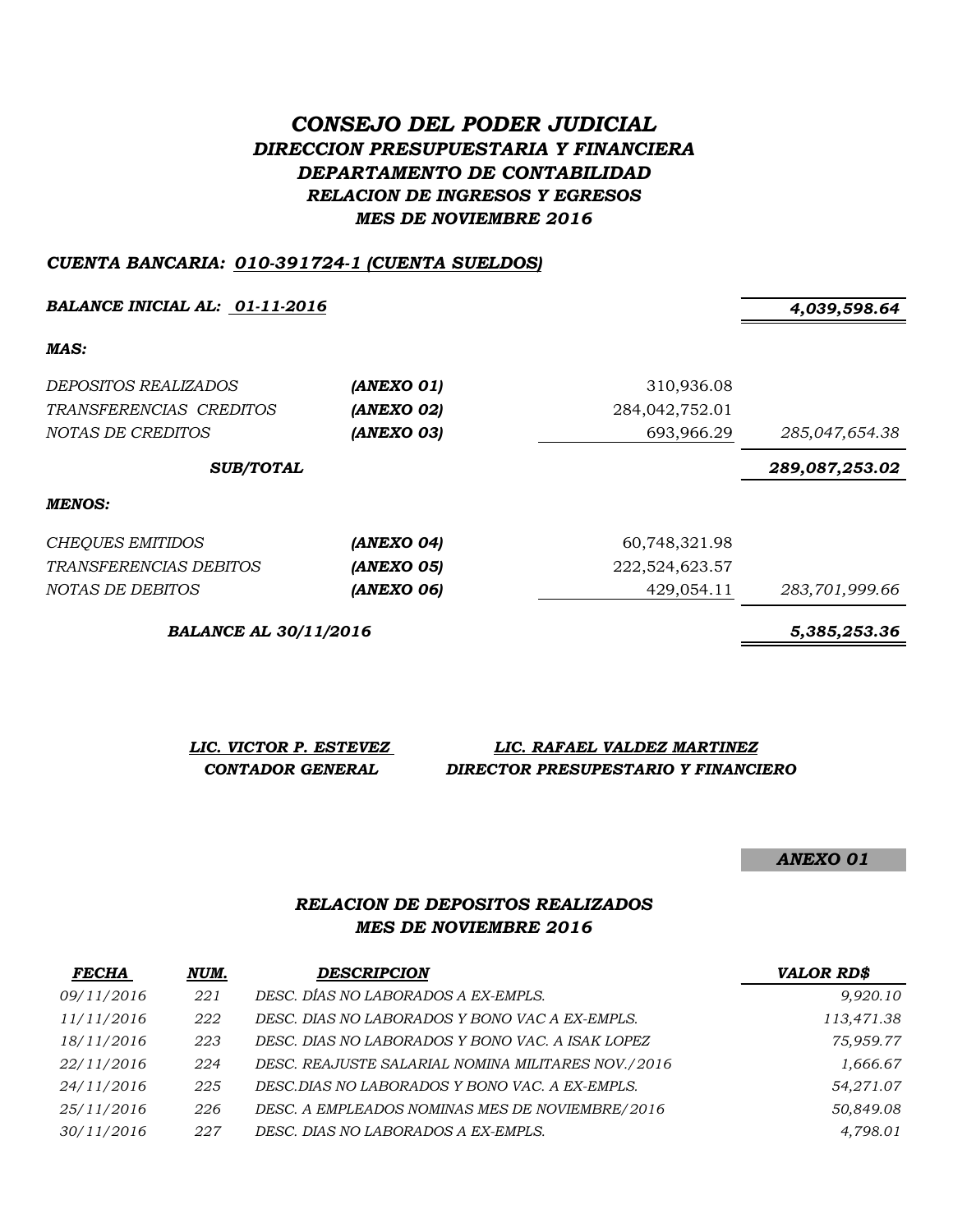*TOTAL RD\$*

 *310,936.08*

*ANEXO 02*

#### *RELACION DE TRANSFERENCIAS CREDITOS MES DE NOVIEMBRE 2016*

| <b>FECHA</b> | NUM. | <b>DESCRIPCION</b>                               | <b>VALOR RD\$</b> |
|--------------|------|--------------------------------------------------|-------------------|
| 04/11/2016   | 87   | REEMB SUELDOS EMPLEADOS COOPNASEJU, OCTUBRE 2016 | 229,520.26        |
| 21/11/2016   | 88   | TRANSF. DE FONDO A LA CTA. OPERERACIONES         | 283,813,231.75    |
|              |      | TOTAL RD\$                                       | 284,042,752.01    |

*ANEXO 03*

### *RELACION NOTAS DE CREDITOS MES DE NOVIEMBRE 2016*

| <b>FECHA</b> | NUM. | DESCRIPCION                                            | <b>VALOR RD\$</b> |
|--------------|------|--------------------------------------------------------|-------------------|
| 02/11/2016   |      | 686 REINTEGRO CHQ101319                                | 8,000.00          |
| 02/11/2016   |      | 687 REINTEGRO CHQ100826                                | 6,000.00          |
| 04/11/2016   |      | 688 REINTEGRO CHO100911                                | 6,500.00          |
| 16/11/2016   |      | 689 REINTEGRO CHO100206                                | 37,612.68         |
| 30/11/2016   |      | 692 REINTEGRO CHO102859                                | 2,535.39          |
| 30/11/2016   |      | 693 REINTEGRO CHQ102889                                | 40,020.00         |
| 30/11/2016   |      | 694 REINTEGRO CHO102892                                | 17,956.57         |
| 30/11/2016   |      | 685 EMPLEADOS EXCLUIDOS DE LA NOMINA, NOV/2016.        | 517,127.01        |
| 30/11/2016   |      | 690 REINTEGRO POR CADUCIDAD CHEOUE No.91258 NOV/2016.  | 5,000.00          |
| 30/11/2016   |      | 691 REINTEGRO POR CADUCIDAD CHEOUE No. 92144 NOV/2016. | 24,677.30         |
| 30/11/2016   |      | 695 NOTA DE CREDITO NO IDENTIFICADA, NOVIEMBRE/2016.   | 28,537.34         |
|              |      | TOTAL RD\$                                             | 693,966.29        |

*ANEXO 04*

### *RELACION DE CHEQUES EMITIDOS MES DE NOVIEMBRE 2016*

| <b>FECHA</b> | NUM.   | <b>BENEFICIARIO</b>            | <b>VALOR RD\$</b> |
|--------------|--------|--------------------------------|-------------------|
| 08/11/2016   | 101629 | JULIA E. JIMENEZ DE LOS SANTOS | 596.98            |
| 08/11/2016   | 101630 | LUIS J. UCETA TORIBIO          | 7,164.50          |
| 08/11/2016   | 101631 | CARLOS ML MERCEDES MARTINEZ    | 30,130.84         |
| 08/11/2016   | 101632 | DANIELA C. SANCHEZ DILONE      | 10,385.76         |
| 08/11/2016   | 101633 | CONSEJO DEL PODER JUDICIAL     | 3,500.00          |
| 08/11/2016   | 101634 | COOPNASE.JU                    | 3.542.16          |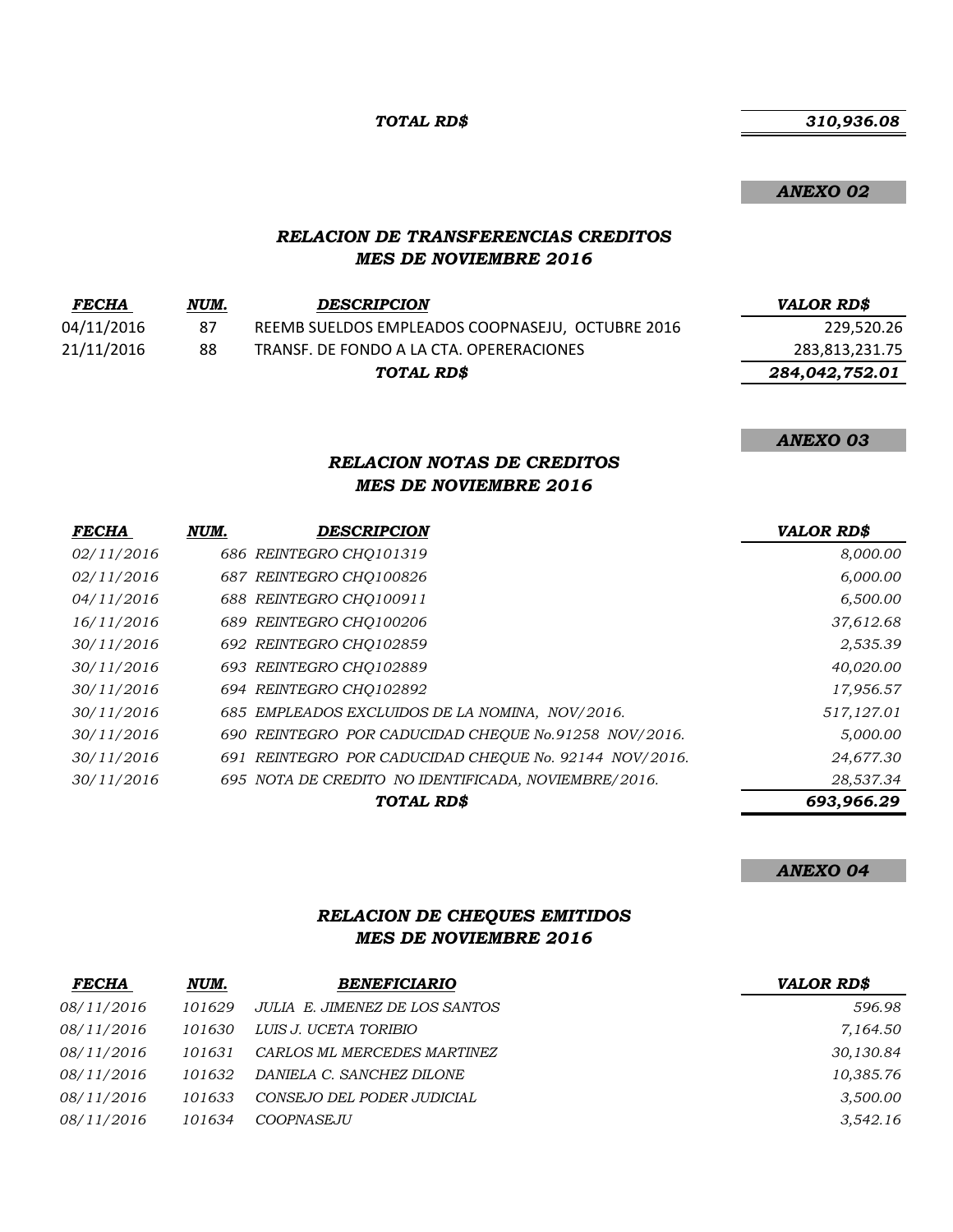| 08/11/2016 | 101635 | CONSEJO DEL PODER JUDICIAL        | 9,920.10   |
|------------|--------|-----------------------------------|------------|
| 10/11/2016 | 101636 | FELIX JIMENEZ CAMPUSANO           | 14,365.23  |
| 10/11/2016 | 101637 | RAFAEL J. TORRES CARO             | 8,943.35   |
| 10/11/2016 | 101638 | ZOILA ALT. PORRO COSS             | 13,260.77  |
| 10/11/2016 | 101639 | <b>ILAURIE TORRES RODRIGUEZ</b>   | 12,031.89  |
| 10/11/2016 | 101640 | RENE G. GARCIA                    | 395.06     |
| 10/11/2016 | 101641 | STEPHANIE P. PEREZ NOVA           | 22,425.53  |
| 10/11/2016 | 101642 | IRIS M. OTTLEY PORTORREAL         | 9,818.79   |
| 10/11/2016 | 101643 | CONSEJO DEL PODER JUDICIAL        | 30,140.43  |
| 10/11/2016 | 101644 | COOPNASEJU                        | 13,504.33  |
| 10/11/2016 | 101645 | CONSEJO DEL PODER JUDICIAL        | 8,750.00   |
| 10/11/2016 | 101646 | AMIN A. GARCIA GALAN              | 18,253.75  |
| 10/11/2016 | 101647 | LINA M. MATA OLIVO                | 27,449.97  |
| 10/11/2016 | 101648 | ANNYA G. PENN FAJARDO             | 16,807.24  |
| 10/11/2016 | 101649 | MELVYN ANT. LANTIGUA RODRIGUEZ    | 8,184.93   |
| 10/11/2016 | 101650 | MARIA M. CRUZ RODRIGUEZ           | 9,781.31   |
| 10/11/2016 | 101651 | KENDY M. GARCIA ACOSTA            | 17,945.31  |
| 10/11/2016 | 101652 | <b>MARCO SUERO</b>                | 17,425.84  |
| 10/11/2016 | 101653 | MERIS HEREDIA LEONARDO            | 42,889.17  |
| 10/11/2016 | 101654 | <b>MARINA PADILLA</b>             | 10,017.01  |
| 10/11/2016 | 101655 | RAFAEL CALDERON PERALTA           | 21,659.17  |
| 10/11/2016 | 101656 | PATRICIA M. MERCEDES DOMINGUEZ    | 25,300.79  |
| 10/11/2016 | 101657 | CONSEJO DEL PODER JUDICIAL        | 53,762.95  |
| 10/11/2016 | 101658 | COOPNASEJU                        | 107,896.76 |
| 10/11/2016 | 101659 | CONSEJO DEL PODER JUDICIAL        | 17,633.34  |
| 11/11/2016 | 101660 | YOKARY I. GAUTREAUX DE LA CRUZ    | 58,328.19  |
| 17/11/2016 | 101661 | ISAK A. LOPEZ ORTEGA              | 294,565.12 |
| 17/11/2016 | 101662 | CONSEJO DEL PODER JUDICIAL        | 75,959.77  |
| 17/11/2016 | 101663 | CONSEJO DEL PODER JUDICIAL        | 17,309.05  |
| 17/11/2016 | 101664 | FONDO DE PENSIONES Y JUBILACIONES | 7,849.30   |
| 18/11/2016 | 101665 | MARIANO GERMAN MEJIA              | 299,962.75 |
| 18/11/2016 | 101666 | DULCE M. RODRIGUEZ BLANCO         | 281,245.72 |
| 18/11/2016 | 101667 | JOSE A. CRUCETA ALMANZAR          | 262,822.14 |
| 18/11/2016 | 101668 | FRANCISCO ANT. JEREZ MENA         | 279,276.97 |
| 18/11/2016 | 101669 | EDGARDO HERNANDEZ MEJIA           | 261,145.72 |
| 18/11/2016 | 101670 | SARA I. HENRIQUEZ MARIN           | 238,044.58 |
| 18/11/2016 | 101671 | ROBERT C. PLACENCIA ALVAREZ       | 281,245.72 |
| 18/11/2016 | 101672 | VICTOR J. CASTELLANOS ESTRELLA    | 251,795.18 |
| 18/11/2016 | 101673 | RHINA MONTILLA BRITO              | 5,976.97   |
| 18/11/2016 | 101674 | ARIEL A. VOLQUEZ MATOS            | 7,107.79   |
| 21/11/2016 | 101675 | GLORIA A. QUERO CABRERA           | 8,667.32   |
| 21/11/2016 | 101676 | NORA A. SOSA MARTINEZ             | 7,363.48   |
| 21/11/2016 | 101677 | SONIA CORADIN                     | 6,018.18   |
| 21/11/2016 | 101678 | CARLOS FLORES DE JESUS            | 19,903.10  |
| 21/11/2016 | 101679 | LILIAN M. DIAZ GIL                | 7,682.27   |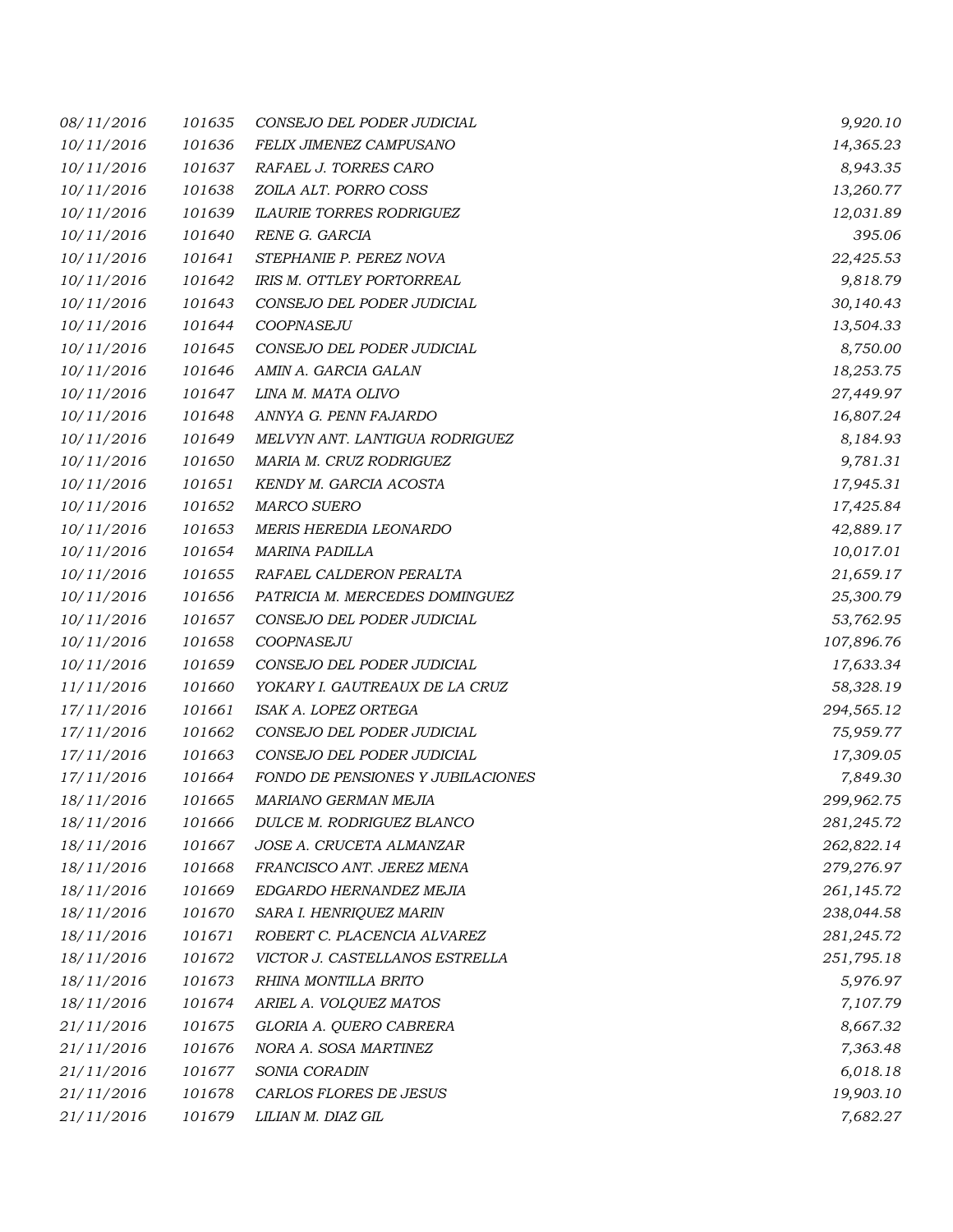| 21/11/2016 | 101680 | LOURDES M. LORA MEJIA                | 24,152.04 |
|------------|--------|--------------------------------------|-----------|
| 21/11/2016 | 101681 | ROSA REYNOSO                         | 6,018.18  |
| 21/11/2016 | 101682 | SENOVIA ARIAS                        | 6,018.18  |
| 21/11/2016 | 101683 | RAMONA DIAZ                          | 6,018.18  |
| 21/11/2016 | 101684 | MARIA M. PIMENTEL FABIAN             | 6,018.18  |
| 21/11/2016 | 101685 | LUZ DEL C. MONTANO                   | 6,018.18  |
| 21/11/2016 | 101686 | ELIGIA DE LA CRUZ                    | 4,933.66  |
| 21/11/2016 | 101687 | OLGA M. ROSARIO V.                   | 2,977.26  |
| 21/11/2016 | 101688 | <b>IRIS RODRIGUEZ P.</b>             | 6,018.18  |
| 21/11/2016 | 101689 | CARMEN POLANCO                       | 6,018.18  |
| 21/11/2016 | 101690 | ANA FCA. FELIZ SANCHEZ               | 6,018.18  |
| 21/11/2016 | 101691 | ALTAGRACIA A. RODRIGUEZ VICTORIA     | 6,018.18  |
| 21/11/2016 | 101692 | MILTA ANT. RODRIGUEZ SANTOS          | 6,018.18  |
| 21/11/2016 | 101693 | OLGA E. DIAZ DIAZ                    | 6,018.18  |
| 21/11/2016 | 101694 | JOSEFA R. BLANCO                     | 6,018.18  |
| 21/11/2016 | 101695 | MARIA DEL R. CUELLO PARADIS          | 19,387.01 |
| 21/11/2016 | 101696 | MELBA FCA. HENRIQUEZ GUZMAN          | 6,018.18  |
| 21/11/2016 | 101697 | ESTHER M. AMOR PEÑA                  | 6,018.18  |
| 21/11/2016 | 101698 | FRANCIA C. MARTINEZ DRULLARD         | 21,441.25 |
| 21/11/2016 | 101699 | AMELIA DEL ORBE PEÑA                 | 3,054.30  |
| 21/11/2016 | 101700 | <b>BIENVENIDA BELLIARD</b>           | 36,119.77 |
| 21/11/2016 | 101701 | PACO PEREZ REYES                     | 6,018.18  |
| 21/11/2016 | 101702 | ROSA J. DE LOS SANTOS G.             | 6,018.18  |
| 21/11/2016 | 101703 | CARMEN L. PERALTA CASTELLANOS        | 6,018.18  |
| 21/11/2016 | 101704 | FIDIAS GONZALEZ VICIOSO              | 5,418.18  |
| 21/11/2016 | 101705 | ISABEL E. DE LOS SANTOS GOMEZ        | 6,018.18  |
| 21/11/2016 | 101706 | LUIS E. MOREL POUERIE                | 36,642.28 |
| 21/11/2016 | 101707 | YOLANDA E. DE WINDT DE GAUTREAU      | 12,993.40 |
| 21/11/2016 | 101708 | SENAIDA A. ALVAREZ PEREZ             | 6,018.18  |
| 21/11/2016 | 101709 | YDALIA PORTORREAL                    | 6,018.18  |
| 21/11/2016 | 101710 | MARTA N. MONTAS RAMIREZ              | 6,018.18  |
| 21/11/2016 | 101711 | HILDA CARRASCO PEREZ                 | 6,018.18  |
| 21/11/2016 | 101712 | LUZ M. DEL CARMEN RODRIGUEZ GAUTREAU | 6,018.18  |
| 21/11/2016 | 101713 | CRISTINO RODRIGUEZ                   | 6,018.18  |
| 21/11/2016 | 101714 | MAXIMO S. ROSARIO RODRIGUEZ          | 6,018.18  |
| 21/11/2016 | 101715 | RAFAEL CONTRERAS CONTRERAS           | 6,018.18  |
| 21/11/2016 | 101716 | VIRGINIA SUERO ESPINAL               | 3,853.36  |
| 21/11/2016 | 101717 | JOSEFA A. CUESTA DE MAÑON            | 6,929.81  |
| 21/11/2016 | 101718 | ANA M. BAUTISTA                      | 6,018.18  |
| 21/11/2016 | 101719 | MIRELLA DE LA ROSA DOMINGUEZ         | 6,018.18  |
| 21/11/2016 | 101720 | DORA H. STERLING VAZQUEZ             | 6,018.18  |
| 21/11/2016 | 101721 | FELIX R. CUEVAS RUFINO               | 6,018.18  |
| 21/11/2016 | 101722 | JOSEFINA SUAZO ABREU                 | 32,621.32 |
| 21/11/2016 | 101723 | ALTAGRACIA A. GIL NOBLE              | 6,018.18  |
| 21/11/2016 | 101724 | RAFAELA DE JS. PEÑA LORA             | 4,287.59  |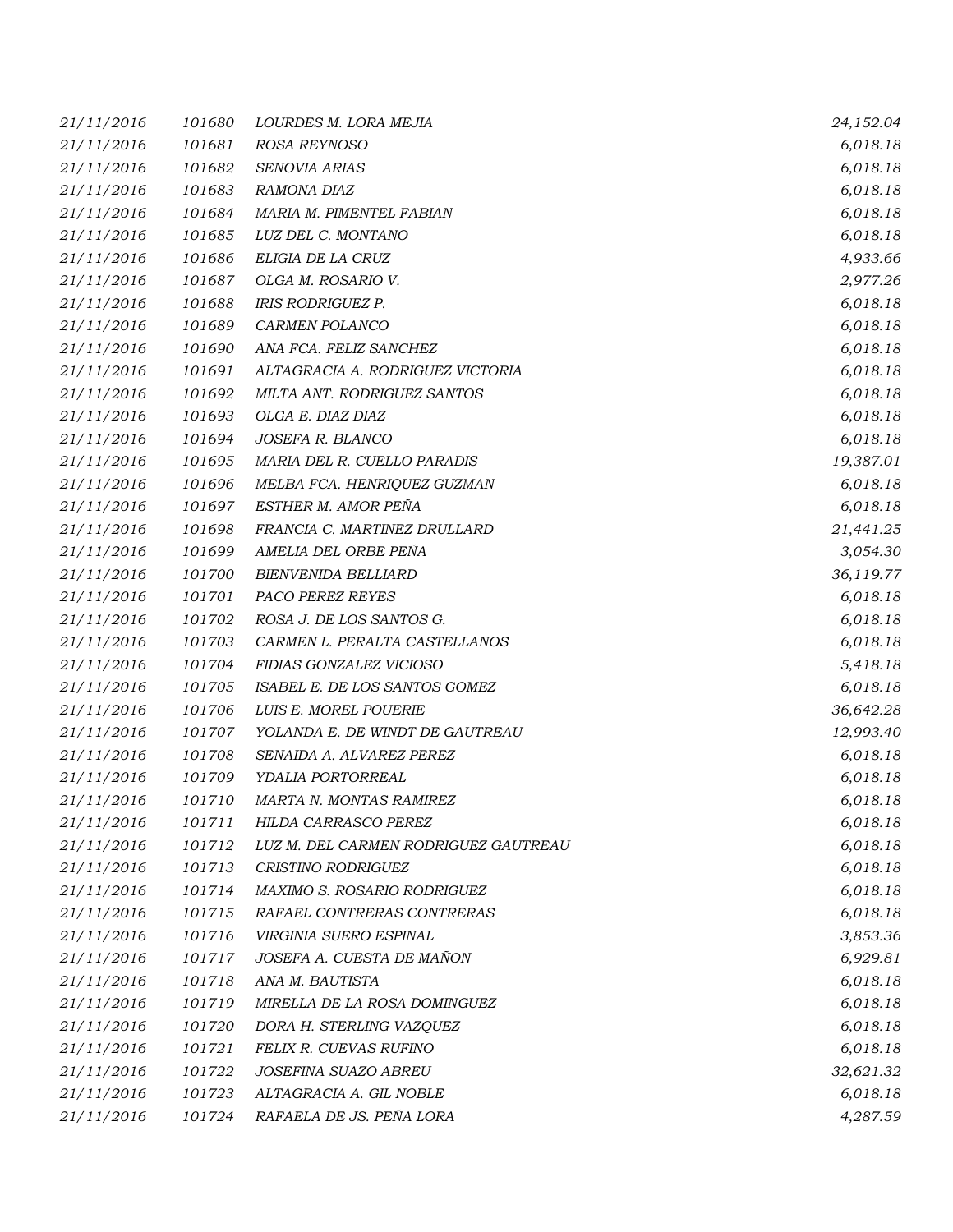| 21/11/2016 | 101725 | BRIGIDA FELIZ VDA. OZUNA             | 6,018.18  |
|------------|--------|--------------------------------------|-----------|
| 21/11/2016 | 101726 | <b>LEON FLORES</b>                   | 32,440.83 |
| 21/11/2016 | 101727 | MARIA A. PAULINO MARTE               | 6,018.18  |
| 21/11/2016 | 101728 | CESAR A. VALLEJO NICOLAS             | 6,018.18  |
| 21/11/2016 | 101729 | LUCIA M. REYES PEREZ                 | 17,301.77 |
| 21/11/2016 | 101730 | <b>MERCEDES HIRALDO</b>              | 6,018.18  |
| 21/11/2016 | 101731 | RAMONA FLORES DE MATOS               | 5,143.18  |
| 21/11/2016 | 101732 | ELOISA NUÑEZ DE GONZALEZ             | 11,519.20 |
| 21/11/2016 | 101733 | MIREYA CAPELLAN A.                   | 6,018.18  |
| 21/11/2016 | 101734 | LUZ DEL C. SANCHEZ CALDERON          | 6,018.18  |
| 21/11/2016 | 101735 | <b>INES MDES. REYES CABRERA</b>      | 5,518.18  |
| 21/11/2016 | 101736 | SILVESTRE COCO                       | 3,862.48  |
| 21/11/2016 | 101737 | ELISA VIVIECA                        | 6,018.18  |
| 21/11/2016 | 101738 | TERESA MORA DE LA ROSA               | 6,018.18  |
| 21/11/2016 | 101739 | PEDRO A. FERNANDEZ SALCEDO           | 35,273.49 |
| 21/11/2016 | 101740 | RAFAEL A. RODRIGUEZ GONZALEZ         | 27,900.61 |
| 21/11/2016 | 101741 | AFRICA E. SANTOS GUZMAN              | 6,018.18  |
| 21/11/2016 | 101742 | MILEDYS S. SOSA R.                   | 27,533.27 |
| 21/11/2016 | 101743 | MARCIANA ALT. RAMIREZ CORONA         | 21,441.25 |
| 21/11/2016 | 101744 | DAYSI R. VASQUEZ CRUZ                | 6,018.18  |
| 21/11/2016 | 101745 | CARMEN DE LOS A. LUCIANO GARCIA      | 5,518.18  |
| 21/11/2016 | 101746 | NEREYDA E. JAQUEZ LOZANO             | 6,018.18  |
| 21/11/2016 | 101747 | CARMEN L. SANTOS PIMENTEL            | 6,018.18  |
| 21/11/2016 | 101748 | AMERICA G. ESPINAL HUED              | 6,018.18  |
| 21/11/2016 | 101749 | RAMON ANT. CARABALLO ABREU           | 6,018.18  |
| 21/11/2016 | 101750 | CARLOS D. GARCIA GARCIA              | 6,018.18  |
| 21/11/2016 | 101751 | DULCE M. ESTEVEZ                     | 6,018.18  |
| 21/11/2016 | 101752 | MARIA DE LA C. CANELA CANELA         | 3,623.78  |
| 21/11/2016 | 101753 | FRANCISCO J. NUÑEZ GOMEZ             | 37,742.61 |
| 21/11/2016 | 101754 | MARIA G. DALMASI LORA                | 6,018.18  |
| 21/11/2016 | 101755 | CARMEN L. EDUARDO ICIANO             | 6,018.18  |
| 21/11/2016 | 101756 | CARMEN Y. COSME GUTIERREZ            | 3,498.67  |
| 21/11/2016 | 101757 | FRANCISCA R. PEREZ PEÑA              | 6,018.18  |
| 21/11/2016 | 101758 | ADRIANO GONZALEZ PANTALEON           | 5,418.18  |
| 21/11/2016 | 101759 | ANA J. LOPEZ GERMOSEN                | 6,018.18  |
| 21/11/2016 | 101760 | ROSAURA JULIA JIMENEZ DAJER DE LOPEZ | 26,372.75 |
| 21/11/2016 | 101761 | RAMONA DE JESUS ROSARIO              | 6,018.18  |
| 21/11/2016 | 101762 | MARIA A. CASTRO AGRAMONTE            | 6,018.18  |
| 21/11/2016 | 101763 | <b>AGUSTINA MARTE</b>                | 5,734.18  |
| 21/11/2016 | 101764 | EURIPIDES A. GARCIA GARCIA           | 36,436.81 |
| 21/11/2016 | 101765 | GENOVEVA I. ROSARIO                  | 6,018.18  |
| 21/11/2016 | 101766 | MARIA A. HONRADO BADIA               | 6,018.18  |
| 21/11/2016 | 101767 | MARIA ALT. RAMOS GARCIA              | 6,018.18  |
| 21/11/2016 | 101768 | JUAN ANT. SANCHEZ VILLA              | 3,763.09  |
| 21/11/2016 | 101769 | RAMONA JIMENEZ LIZARDO               | 6,018.18  |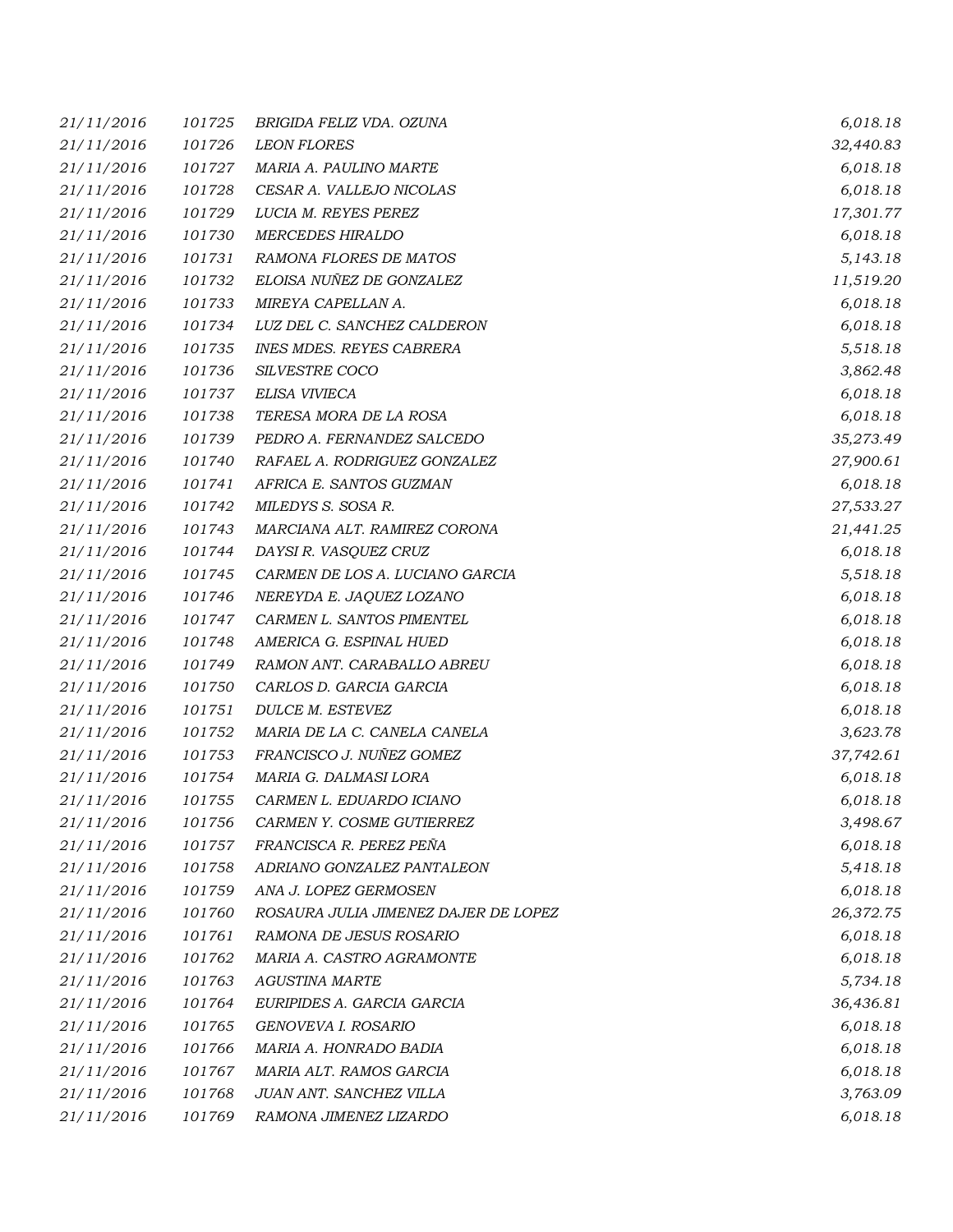| 21/11/2016 | 101770 | JOSEFA ALT. MEJIA MIESES       | 6,018.18  |
|------------|--------|--------------------------------|-----------|
| 21/11/2016 | 101771 | ROSA PAREDES GARCIA            | 6,018.18  |
| 21/11/2016 | 101772 | <b>GUARIONEX BRITO TAVERAS</b> | 6,018.18  |
| 21/11/2016 | 101773 | PEDRO HERNANDEZ CRUCEY         | 6,018.18  |
| 21/11/2016 | 101774 | JUANA TRAVIESO VASQUEZ         | 6,018.18  |
| 21/11/2016 | 101775 | ROSA DOMINGUEZ                 | 6,018.18  |
| 21/11/2016 | 101776 | JUAN SEBASTIAN RODRIGUEZ       | 6,018.18  |
| 21/11/2016 | 101777 | AMELIA VALDEZ M.               | 6,018.18  |
| 21/11/2016 | 101778 | VALENTIN SUAREZ G.             | 6,018.18  |
| 21/11/2016 | 101779 | CAROLINA A. VICTORIA           | 6,018.18  |
| 21/11/2016 | 101780 | FRANCISCA A. TEJADA            | 6,018.18  |
| 21/11/2016 | 101781 | LOURDES M. NUÑEZ ROSARIO       | 6,018.18  |
| 21/11/2016 | 101782 | JOSE P. FLORES M.              | 9,861.46  |
| 21/11/2016 | 101783 | GREGORIO ARIAS CARRASCO        | 21,709.26 |
| 21/11/2016 | 101784 | DAVID A. FELIZ FELIZ           | 6,018.18  |
| 21/11/2016 | 101785 | MERCEDES SEGURA CUEVAS         | 2,997.94  |
| 21/11/2016 | 101786 | NERY MEDINA DIAZ               | 3,968.18  |
| 21/11/2016 | 101787 | MIGUELINA PEÑA MENDEZ          | 4,589.45  |
| 21/11/2016 | 101788 | DOMINGO GUZMAN MORETA FELIZ    | 3,009.09  |
| 21/11/2016 | 101789 | RICHARDIN DE J. DOTEL          | 7,490.44  |
| 21/11/2016 | 101790 | EUDES M. ENCARNACION FELIZ     | 6,018.18  |
| 21/11/2016 | 101791 | NEREIDA FLORIAN SANTANA        | 6,018.18  |
| 21/11/2016 | 101792 | SERGIO OLIVERO FELIZ           | 7,453.56  |
| 21/11/2016 | 101793 | ROSAURA FERRERAS FERRERAS      | 6,018.18  |
| 21/11/2016 | 101794 | NURIS M. NOVAS MATOS           | 4,316.57  |
| 21/11/2016 | 101795 | MIGUEL MEDINA PEREZ            | 12,252.15 |
| 21/11/2016 | 101796 | LIVIO G. RIVAS                 | 6,018.18  |
| 21/11/2016 | 101797 | <b>ISMAEL PEÑA</b>             | 10,720.63 |
| 21/11/2016 | 101798 | <b>BIENVENIDA VELOZ</b>        | 6,018.18  |
| 21/11/2016 | 101799 | EUGENIA PEREZ SANTANA          | 5,359.88  |
| 21/11/2016 | 101800 | PEDRO REYES MEDINA             | 5,718.18  |
| 21/11/2016 | 101801 | FELICIA CUEVAS CARVAJAL        | 3,696.13  |
| 21/11/2016 | 101802 | <b>JUSTO FERRERAS PEREZ</b>    | 6,018.18  |
| 21/11/2016 | 101803 | VICTOR R. CONCEPCION ROMERO    | 6,018.18  |
| 21/11/2016 | 101804 | ADELFA A. HERRERA TERRERO      | 6,018.18  |
| 21/11/2016 | 101805 | <b>JULIO H. HERRERA MATOS</b>  | 1,103.33  |
| 21/11/2016 | 101806 | SENEO MONTERO MONTAS           | 3,753.86  |
| 21/11/2016 | 101807 | XIOMARA A. MONTERO JIMENEZ     | 5,534.11  |
| 21/11/2016 | 101808 | RAMON A. MORETA                | 5,618.18  |
| 21/11/2016 | 101809 | SIMONA FAMILIA ZABALA          | 4,065.48  |
| 21/11/2016 | 101810 | VENECIA RUIZ MATEO             | 5,518.18  |
| 21/11/2016 | 101811 | AUGUSTO E. OVIEDO PEÑA         | 6,846.76  |
| 21/11/2016 | 101812 | ANERTA ALT. RODRIGUEZ          | 32,683.32 |
| 21/11/2016 | 101813 | RAMON A. GUTIERREZ GARCIA      | 6,018.18  |
| 21/11/2016 | 101814 | JUAN DE LA C. TEJEDA ACOSTA    | 10,020.54 |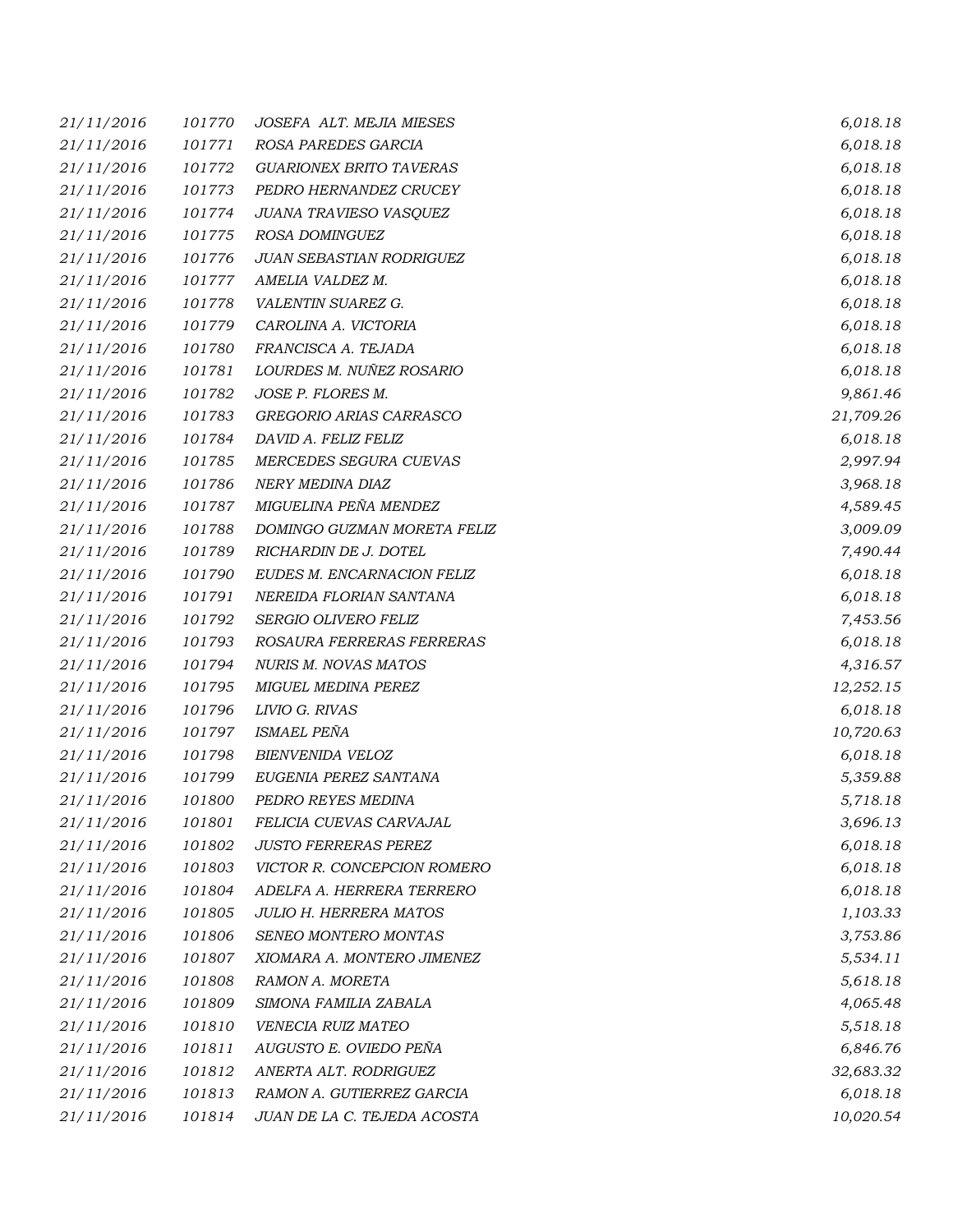| 21/11/2016 | 101815 | JUANA LUCIA A. SANCHEZ G.               | 6,018.18  |
|------------|--------|-----------------------------------------|-----------|
| 21/11/2016 | 101816 | ANTHIA M. REYES JIMENEZ                 | 5,376.89  |
| 21/11/2016 | 101817 | MANUEL E. SOSA CRUZ                     | 5,518.18  |
| 21/11/2016 | 101818 | DANIEL MEDINA BELLIARD                  | 6,018.18  |
| 21/11/2016 | 101819 | LUCILA NUÑEZ CASTRO                     | 6,018.18  |
| 21/11/2016 | 101820 | ANA M. BAEZ ROSARIO                     | 6,018.18  |
| 21/11/2016 | 101821 | RAMONA REYES CARRASCO                   | 6,018.18  |
| 21/11/2016 | 101822 | ELBA H. VARGAS FRIAS                    | 6,018.18  |
| 21/11/2016 | 101823 | EVARISTO JIMENEZ FIGUEREO               | 10,720.63 |
| 21/11/2016 | 101824 | GUARINA E. MERCEDES HERNANDEZ FERDINARD | 6,018.18  |
| 21/11/2016 | 101825 | LUIS J. BOURGET FROMETA                 | 38,387.50 |
| 21/11/2016 | 101826 | RUTH MONTALVO FRANCISCO                 | 29,497.03 |
| 21/11/2016 | 101827 | ROSARIO N. ARIAS GERMAN                 | 6,018.18  |
| 21/11/2016 | 101828 | ELIDA E. SANCHEZ NINA                   | 16,855.44 |
| 21/11/2016 | 101829 | ENEIDA DOMINGUEZ                        | 6,018.18  |
| 21/11/2016 | 101830 | JOSEFINA GURIDIS POZO                   | 6,018.18  |
| 21/11/2016 | 101831 | ALTAGRACIA M. PLACENCIO FORTUNA         | 6,018.18  |
| 21/11/2016 | 101832 | ARGENTINA ORTIZ PERDOMO                 | 4,543.18  |
| 21/11/2016 | 101833 | CARMELA MATOS TEJEDA                    | 6,018.18  |
| 21/11/2016 | 101834 | MARIA SEVERINO DE LEON                  | 6,018.18  |
| 21/11/2016 | 101835 | JULIANA PINEDA                          | 6,018.18  |
| 21/11/2016 | 101836 | MANUEL A. LEMONIER JIMENEZ              | 311.88    |
| 21/11/2016 | 101837 | MARITZA MEJIA DUVERGE                   | 5,518.18  |
| 21/11/2016 | 101838 | <b>JOSEFA REYES APONTE</b>              | 6,018.18  |
| 21/11/2016 | 101839 | CARMEN MA. MORALES MORALES              | 5,518.18  |
| 21/11/2016 | 101840 | <b>JULIA ARRIAGA PONTIER</b>            | 6,018.18  |
| 21/11/2016 | 101841 | HILDA L. LAMARCHE UBIERA                | 3,159.48  |
| 21/11/2016 | 101842 | EDELMIRA RAMIREZ DE ESPINAL             | 6,018.18  |
| 21/11/2016 | 101843 | LUCINDA ESPINAL                         | 5,834.18  |
| 21/11/2016 | 101844 | CARMEN A. CASADO MARTINEZ               | 6,018.18  |
| 21/11/2016 | 101845 | INES JOSE G.                            | 922.18    |
| 21/11/2016 | 101846 | <b>MELANIA BELEN</b>                    | 3,180.56  |
| 21/11/2016 | 101847 | MARINA VASQUEZ M.                       | 6,018.18  |
| 21/11/2016 | 101848 | JUANA JIMENEZ E.                        | 6,018.18  |
| 21/11/2016 | 101849 | GRAL. DE BRIGADA LUIS DE PEÑA JIMENEZ   | 55,674.02 |
| 21/11/2016 | 101850 | 2DO. TTE. NELSON G. SUAREZ MOREL        | 16,000.00 |
| 21/11/2016 | 101851 | CAP. ALFREDO PEREZ MEDRANO              | 16,000.00 |
| 21/11/2016 | 101852 | ASIMILADO ANGEL ANT. M. MORBAN GARCIA   | 16,000.00 |
| 21/11/2016 | 101853 | SGTO. JUAN C. MADE PIÑA                 | 16,000.00 |
| 21/11/2016 | 101854 | SGTO. MR. GERARDO A. ENCARNACION RINCON | 16,000.00 |
| 21/11/2016 | 101855 | 2DO. TTE. PASCUAL NOVAS SEGURA          | 15,000.00 |
| 21/11/2016 | 101856 | SGTO. FRANCISCO DE LA CRUZ DE LA CRUZ   | 10,000.00 |
| 21/11/2016 | 101857 | <b>SGTO. JHONNY MORAN</b>               | 8,000.00  |
| 21/11/2016 | 101858 | MAYOR RICARDO SUBERVI PEREZ             | 18,000.00 |
| 21/11/2016 | 101859 | MAYOR FRANKLIN A. ESTEVEZ CONTRERAS     | 18,000.00 |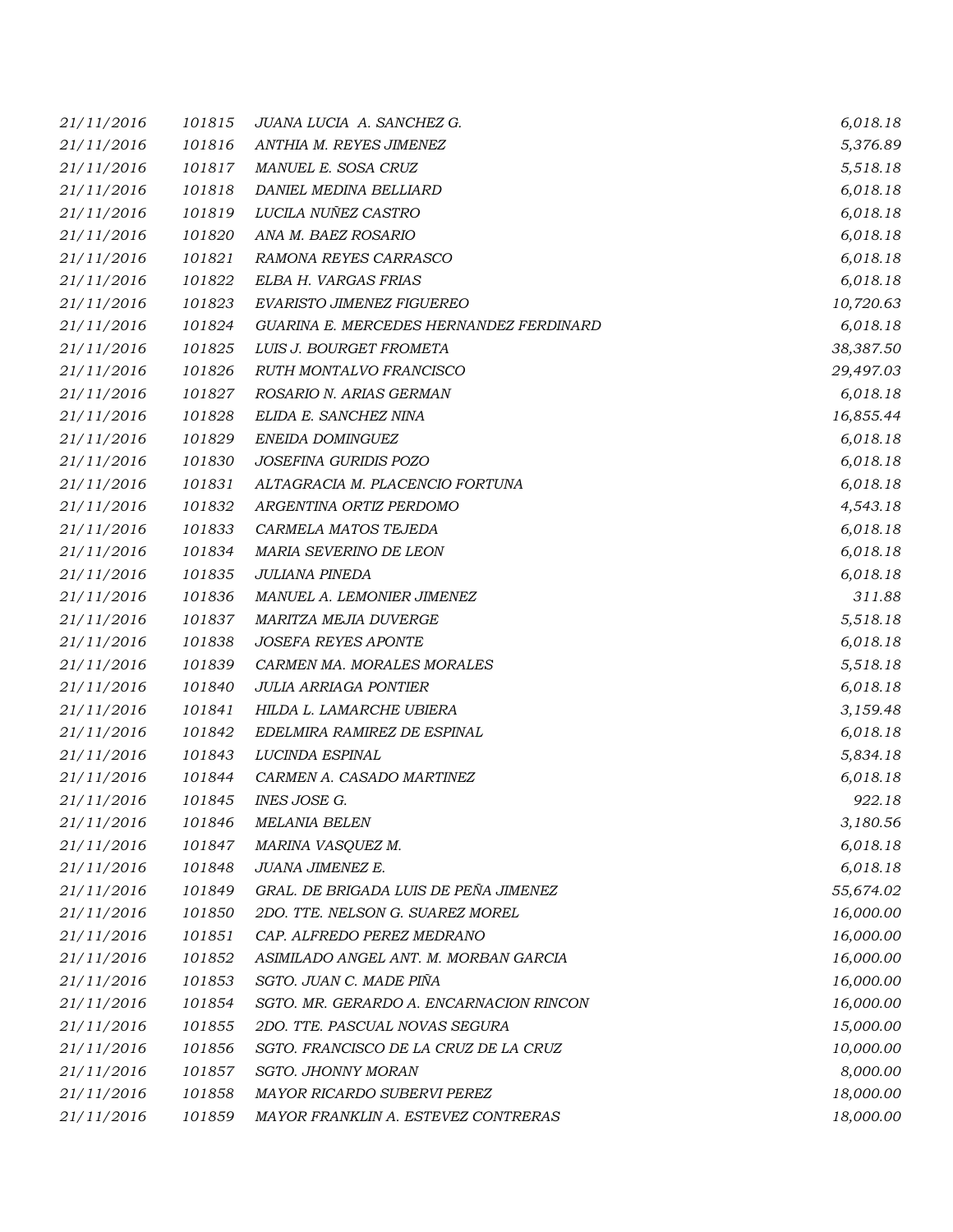| 21/11/2016 | 101860 | CAP. LORENZO GARCIA MARTINEZ            | 14,000.00 |
|------------|--------|-----------------------------------------|-----------|
| 21/11/2016 | 101861 | 1ER.TTE. SABINO ALCANTARA MARTINEZ      | 13,000.00 |
| 21/11/2016 | 101862 | 1ER. TTE. GEOVANNY B. PERALTA BRITO     | 13,000.00 |
| 21/11/2016 | 101863 | TTE. DE FRAGATA RAMON DIAZ MARIA        | 12,000.00 |
| 21/11/2016 | 101864 | 2DO. TTE. ANA F. ORTEGA POLANCO         | 12,000.00 |
| 21/11/2016 | 101865 | 2DO. TTE. EDGAR ANT. ROSARIO RODRIGUEZ  | 12,000.00 |
| 21/11/2016 | 101866 | 2DO. TTE. SANTIAGO CONTRERAS HERRERA    | 12,000.00 |
| 21/11/2016 | 101867 | 2DO. TTE. PEDRO J. MARTINEZ ENCARNACION | 12,000.00 |
| 21/11/2016 | 101868 | 2DO. TTE. LAISY VASQUEZ SEGURA          | 12,000.00 |
| 21/11/2016 | 101869 | 2DO. TTE. FELIX GIRON FIGUEROA          | 12,000.00 |
| 21/11/2016 | 101870 | SGTO. MR. GREGORIO RAMIREZ DOMINGUEZ    | 11,000.00 |
| 21/11/2016 | 101871 | SGTO. MR. CARLOS Y. DE OLEO MATEO       | 11,000.00 |
| 21/11/2016 | 101872 | SGTO. MR. VICTOR ANT. CHECO CORNELIO    | 11,000.00 |
| 21/11/2016 | 101873 | SGTO. MR. RAULY LIZARDO LORENZO         | 11,000.00 |
| 21/11/2016 | 101874 | SGTO. MR. ALBERTO RAMIREZ DE LA CRUZ    | 11,000.00 |
| 21/11/2016 | 101875 | SGTO. PABLO BRAND ADON                  | 10,000.00 |
| 21/11/2016 | 101876 | SGTO. JULIO C. RODRIGUEZ HEREDIA        | 10,000.00 |
| 21/11/2016 | 101877 | RASO MICHELL D. ORTEGA ORTIZ            | 8,000.00  |
| 21/11/2016 | 101878 | RASO WILLIAM VALDEZ CABRERA             | 8,000.00  |
| 21/11/2016 | 101879 | RASO JOSE R. BRITO ORTEGA               | 8,000.00  |
| 21/11/2016 | 101880 | CABO DANNIS ACOSTA REINOSO              | 8,000.00  |
| 21/11/2016 | 101881 | MAYOR MARIO O. PEREZ NOVAS              | 29,000.00 |
| 21/11/2016 | 101882 | MAYOR MARCILIANO CUEVAS GARCIA          | 18,000.00 |
| 21/11/2016 | 101883 | CABO NELSON ARIAS ESPINAL               | 8,739.50  |
| 21/11/2016 | 101884 | 1ER. TTE. RANCIS N. ROSARIO RODRIGUEZ   | 13,000.00 |
| 21/11/2016 | 101885 | 1ER. TTE. ANGEL A. NERO ACOSTA          | 13,000.00 |
| 21/11/2016 | 101886 | 1ER. TTE. MANUEL CONTRERAS SANTANA      | 13,000.00 |
| 21/11/2016 | 101887 | 2DO. TTE. JOSE VLADIMIR UREÑA ORTEGA    | 11,950.00 |
| 21/11/2016 | 101888 | 2DO. TTE. EUGENIA RAMIREZ DE JESUS      | 12,000.00 |
| 21/11/2016 | 101889 | 2DO. TTE. RICARDO ANT. SOSA DISLA       | 12,000.00 |
| 21/11/2016 | 101890 | 2DO. TTE. EDDY ANT. OVALLE              | 12,000.00 |
| 21/11/2016 | 101891 | 2DO. TTE. DOMINGO NUÑEZ                 | 12,000.00 |
| 21/11/2016 | 101892 | 2DO. TTE. KENNEDY PINALES ENCARNACION   | 12,000.00 |
| 21/11/2016 | 101893 | SGTO. MR. JUAN ALB. ACOSTA MEJIA        | 10,000.00 |
| 21/11/2016 | 101894 | SGTO. JOSE ML. SOSA MARTE               | 10,000.00 |
| 21/11/2016 | 101895 | SGTO. MR. JOSE P. REYES CONCEPCION      | 10,000.00 |
| 21/11/2016 | 101896 | SGTO. BACILIO SILVERIO POLE             | 10,000.00 |
| 21/11/2016 | 101897 | SGTO. JOSE D. ADAMES HEREDIA            | 10,000.00 |
| 21/11/2016 | 101898 | SGTO. REYNARDO F. SELMO                 | 10,000.00 |
| 21/11/2016 | 101899 | SGTO. AMAURIS J. SANCHEZ CASTILLO       | 10,000.00 |
| 21/11/2016 | 101900 | CABO ANGELA MA. QUEZADA VASQUEZ         | 8,000.00  |
| 21/11/2016 | 101901 | RASO MARIO O. PEREZ PEREZ               | 8,000.00  |
| 21/11/2016 | 101902 | 2DO. TTE. YEAN E. ROBLES SOTO           | 22,000.00 |
| 21/11/2016 | 101903 | MAYOR JULIO PEREZ ESPINAL               | 20,000.00 |
| 21/11/2016 | 101904 | TTE. COR. SECUNDINO MERCEDES PEGUERO    | 20,000.00 |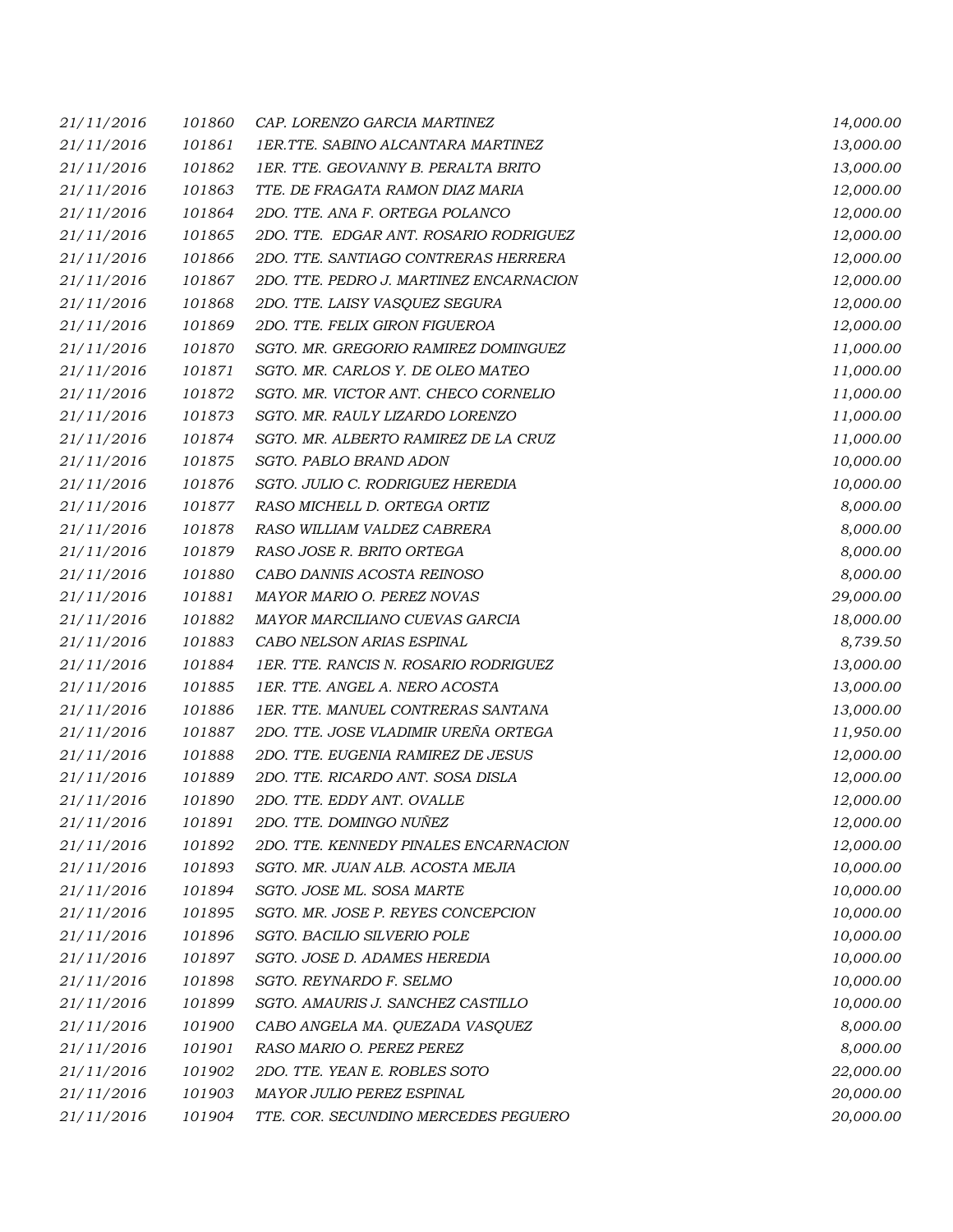| 21/11/2016 | 101905 | CAP. PABLO R. PEREZ VOLQUEZ              | 23,110.00 |
|------------|--------|------------------------------------------|-----------|
| 21/11/2016 | 101906 | 1ER. TTE. JUAN R. DUARTE LIRANZO         | 14,000.00 |
| 21/11/2016 | 101907 | CAP. FELICIANO OGANDO RODRIGUEZ          | 14,000.00 |
| 21/11/2016 | 101908 | CAP. CARLOS ROSARIO MORILLO              | 14,000.00 |
| 21/11/2016 | 101909 | 1ER. TTE. JOSE DEL C. BELLO PEREZ        | 13,000.00 |
| 21/11/2016 | 101910 | TTE. DE FRAGATA ARSENIO DIAZ RAMIREZ     | 12,000.00 |
| 21/11/2016 | 101911 | 2DO. TTE. RAFAEL ANT. FAÑA RODRIGUEZ     | 12,000.00 |
| 21/11/2016 | 101912 | 2DO. TTE. LUIS R. VARGAS GOMEZ           | 12,000.00 |
| 21/11/2016 | 101913 | 2DO. TTE. RAFAEL ESPINAL BRITO           | 12,000.00 |
| 21/11/2016 | 101914 | 2DO. TTE. NELCIDO RODRIGUEZ ACOSTA       | 12,000.00 |
| 21/11/2016 | 101915 | 2DO. TTE. JOSE ML. REYES MENDEZ          | 12,000.00 |
| 21/11/2016 | 101916 | 2DO. TTE. HENRY G. RAMIREZ LLAUGER       | 12,000.00 |
| 21/11/2016 | 101917 | 2DO. TTE. IDALINO DIAZ PEREZ             | 12,000.00 |
| 21/11/2016 | 101918 | 2DO. TTE. LEOCADIO MORILLO MORILLO       | 12,000.00 |
| 21/11/2016 | 101919 | SGTO. MR. CHARLES AMADO BENCOSME POLANCO | 11,000.00 |
| 21/11/2016 | 101920 | SGTO. MR. JEUDY V. READ TINEO            | 11,000.00 |
| 21/11/2016 | 101921 | SGTO. MR. ANTERO DECENA HEREDIA          | 11,000.00 |
| 21/11/2016 | 101922 | SGTO. EDGAR ML. BRITO MOTA               | 10,000.00 |
| 21/11/2016 | 101923 | SGTO. KELVIN DEL JESUS ENCARNACION       | 10,000.00 |
| 21/11/2016 | 101924 | SGTO. FELIX ANT NOBOA NOBOA              | 10,000.00 |
| 21/11/2016 | 101925 | SGTO. JOSE MONTERO VALDEZ                | 10,000.00 |
| 21/11/2016 | 101926 | SGTO. FRANCISCO DE LOS SANTOS CAPELLAN   | 10,000.00 |
| 21/11/2016 | 101927 | SGTO. JOSE ALB. ANTUNA CALDERON          | 10,000.00 |
| 21/11/2016 | 101928 | SGTO. FRANCISCO J. CARRASCO CABREJA      | 10,000.00 |
| 21/11/2016 | 101929 | SGTO. ELVIS RODRIGUEZ RODRIGUEZ          | 10,000.00 |
| 21/11/2016 | 101930 | SGTO. RICARDO MONTES DE OCA DE LA CRUZ   | 10,000.00 |
| 21/11/2016 | 101931 | SGTO. MR. JESUS D. RIVERA FRIAS          | 10,000.00 |
| 21/11/2016 | 101932 | SGTO. EZEQUIEL ALCANTARA ALCANTARA       | 10,000.00 |
| 21/11/2016 | 101933 | CABO ELISAUL FELIZ BATISTA               | 8,000.00  |
| 21/11/2016 | 101934 | RASO EDWARD DOÑE ALCANTARA               | 8,000.00  |
| 21/11/2016 | 101935 | CABO OSCAL L. NIN NIN                    | 8,000.00  |
| 21/11/2016 | 101936 | CABO ANDERSON PAREDES RAMIREZ            | 8,000.00  |
| 21/11/2016 | 101937 | RASO LUIS G. HERNANDEZ SOSA              | 8,000.00  |
| 21/11/2016 | 101938 | MAYOR JOEL SANTANA HERNANDEZ             | 36,666.67 |
| 21/11/2016 | 101939 | TTE. COR. RAMON ANT. NIN RAMIREZ         | 20,000.00 |
| 21/11/2016 | 101940 | MAYOR PEDRO L. ALVAREZ AGRAMONTE         | 20,000.00 |
| 21/11/2016 | 101941 | TTE. COR. JUNIOR SAVIÑON PEREZ           | 20,000.00 |
| 21/11/2016 | 101942 | CAPITAN LUIS MARIÑEZ PEÑA                | 19,197.23 |
| 21/11/2016 | 101943 | 1ER TTE. MARTIN NUÑEZ P.                 | 16,602.93 |
| 21/11/2016 | 101944 | MAYOR CARLOS J. LORA JIMENEZ             | 16,360.00 |
| 21/11/2016 | 101945 | RASO ANDY DE LOS SANTOS RODRIGUEZ        | 16,000.00 |
| 21/11/2016 | 101946 | SGTO. MR. TONY DE LA ROSA PEREZ          | 16,000.00 |
| 21/11/2016 | 101947 | 2DO TTE. PEDRO RAMIREZ M. P.N.           | 15,501.64 |
| 21/11/2016 | 101948 | 2DO. TTE. SANTOS SANTANA LEBRON          | 15,000.00 |
| 21/11/2016 | 101949 | 2DO TTE. PEDRO GARCIA ROMERO             | 13,354.00 |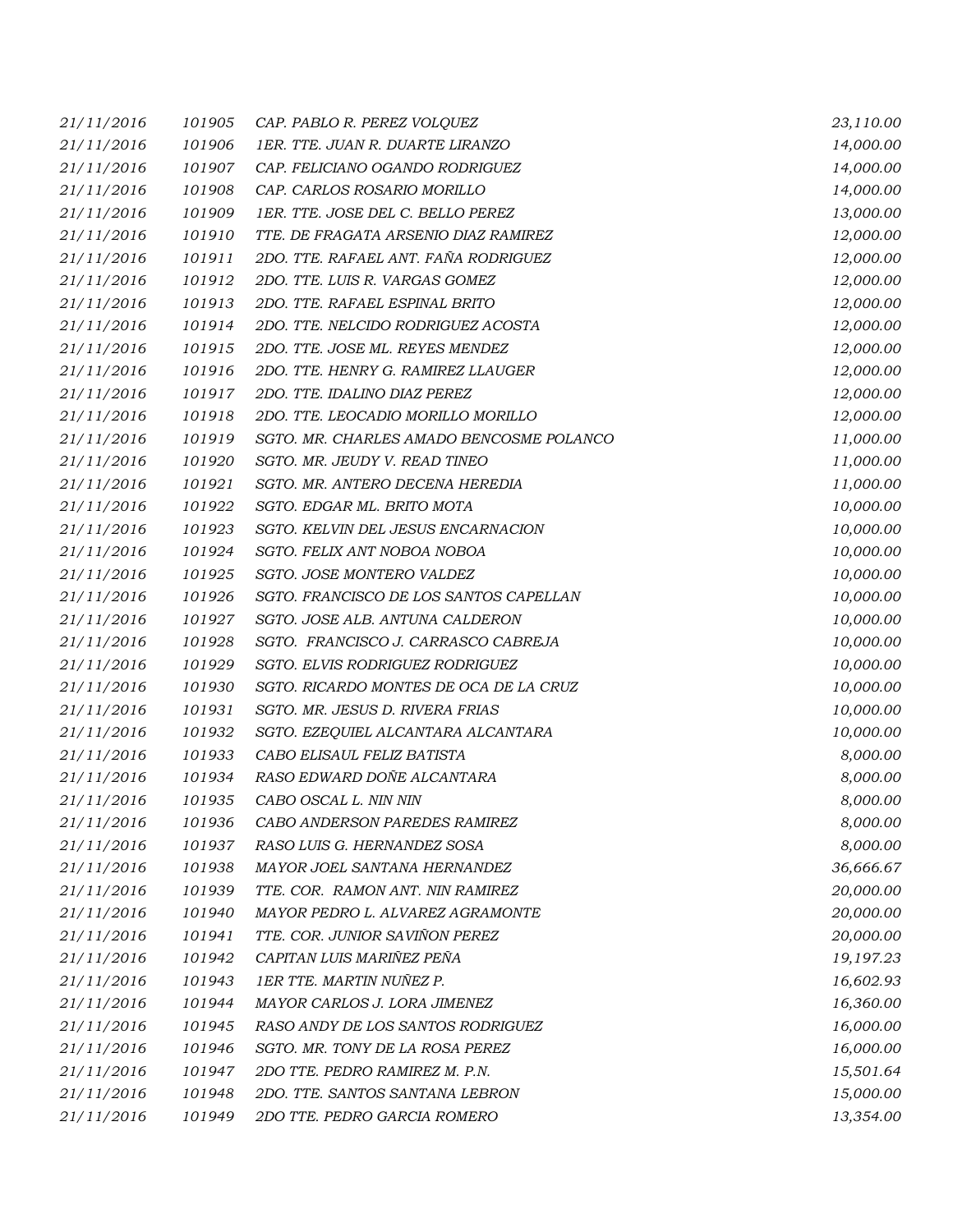| 21/11/2016 | 101950 | TTE. COR. DOMINGO A. SALAZAR M.               | 12,000.00 |
|------------|--------|-----------------------------------------------|-----------|
| 21/11/2016 | 101951 | SGTO. ISRRAEL CABRERA CABRERA                 | 12,000.00 |
| 21/11/2016 | 101952 | TTE. COR. MIGUEL ALB. BALBUENA ALVAREZ        | 12,000.00 |
| 21/11/2016 | 101953 | <b>MAYOR LUIS MARIA REYNOSO</b>               | 10,939.73 |
| 21/11/2016 | 101954 | MAYOR CARLOS E. AQUINO                        | 10,000.00 |
| 21/11/2016 | 101955 | 1ER. TTE. JUAN MARTINEZ SALAS                 | 10,000.00 |
| 21/11/2016 | 101956 | MAYOR VICTOR J. MOREL DE LA CRUZ              | 10,000.00 |
| 21/11/2016 | 101957 | MAYOR ROBERTO AVILA CONCEPCION                | 10,000.00 |
| 21/11/2016 | 101958 | MAYOR SANTIAGO B. FRANCO LORENZO              | 10,000.00 |
| 21/11/2016 | 101959 | MAYOR ROBERTO L. LEREBOURS GARCIA             | 10,000.00 |
| 21/11/2016 | 101960 | CAPITAN SEGUNDO RIVERA                        | 14,000.00 |
| 21/11/2016 | 101961 | CAP. ANATACIO S. MARIÑEZ BRUJAN               | 21,000.00 |
| 21/11/2016 | 101962 | SGTO. MR. PORFIRIO DE LOS SANTOS ROSARIO      | 8,000.00  |
| 21/11/2016 | 101963 | CAP. JOSE GARCIA BELTRE                       | 8,000.00  |
| 21/11/2016 | 101964 | 1ER. TTE. ISAAC VALDEZ CESPEDES               | 7,500.00  |
| 21/11/2016 | 101965 | 1ER. TTE. MANUEL A. CUEVAS ROSARIO            | 7,500.00  |
| 21/11/2016 | 101966 | 1ER. TTE. FRANCISCO ALB. MORA                 | 7,500.00  |
| 21/11/2016 | 101967 | 1ER. TTE. HENDRIK ANT. DE LOS SANTOS CESPEDES | 7,500.00  |
| 21/11/2016 | 101968 | 1ER. TTE. BIENVENIDA ALT. ORTIZ CUEVAS        | 7,500.00  |
| 21/11/2016 | 101969 | 1ER. TTE. NAPOLES O. MEJIA MORDAN             | 7,500.00  |
| 21/11/2016 | 101970 | 2DO. TTE. LUIS ANT. REYES CUEVAS              | 7,000.00  |
| 21/11/2016 | 101971 | CAP. IGNACIO G. MUÑOZ MORA                    | 7,000.00  |
| 21/11/2016 | 101972 | 2DO. TTE. SIRIACO VARGAS PICHARDO             | 7,000.00  |
| 21/11/2016 | 101973 | 2DO. TTE. JOSE O. GUZMAN RAMIREZ              | 7,000.00  |
| 21/11/2016 | 101974 | 2DO. TTE. EDDY ANT. TRIUNFEL SOCORRO          | 7,000.00  |
| 21/11/2016 | 101975 | 2DO. TTE. PABLO PAREDES DE JESUS              | 7,000.00  |
| 21/11/2016 | 101976 | 1ER. TTE. DIOMEDES VALLEJO ALCANTARA          | 7,000.00  |
| 21/11/2016 | 101977 | TTE. DE CORBETA DENNY ANT ANTIGUA PEÑA        | 7,000.00  |
| 21/11/2016 | 101978 | 2DO. TTE. ELADIO SANCHEZ PANIAGUA             | 7,000.00  |
| 21/11/2016 | 101979 | 2DO. TTE. DIONICIO DE LA ROSA CASILLA         | 7,000.00  |
| 21/11/2016 | 101980 | 2DO. TTE. EDUALDO DE LEON LORENZO             | 7,000.00  |
| 21/11/2016 | 101981 | TTE. COR. JOSE E. BARROS MORENO               | 7,000.00  |
| 21/11/2016 | 101982 | 2DO. TTE. JUAN C. JOSE HEREDIA                | 7,000.00  |
| 21/11/2016 | 101983 | 2DO. TTE. ANGEL DE JESUS TORIBIO              | 6,500.00  |
| 21/11/2016 | 101984 | SGTO. MR. ELIZABETH GERMOSEN REYES            | 6,500.00  |
| 21/11/2016 | 101985 | 1ER. TTE. JULIO E. LUGO GARCIA                | 6,500.00  |
| 21/11/2016 | 101986 | 2DO. TTE. ARIEL I. ORTEGA CORDERO             | 6,500.00  |
| 21/11/2016 | 101987 | 1ER. TTE. CARMENCITA NOVAS JAQUEZ             | 6,500.00  |
| 21/11/2016 | 101988 | SGTO. MR. RICHARD RAMIREZ RAMIREZ             | 11,000.00 |
| 21/11/2016 | 101989 | SGTO. MR. FRANKLIN BONILLA MONTAS             | 6,500.00  |
| 21/11/2016 | 101990 | SGTO. AMAURYS GOMEZ SIMON                     | 6,000.00  |
| 21/11/2016 | 101991 | SGTO. SIMON DE LA ROSA ARCANGEL               | 6,000.00  |
| 21/11/2016 | 101992 | SGTO. VENTURA ADON MAMBRU                     | 6,000.00  |
| 21/11/2016 | 101993 | SGTO. CRISELVA GARCIA VALDEZ                  | 6,000.00  |
| 21/11/2016 | 101994 | SGTO. JEOVANNY H. PEÑA ORTIZ                  | 6,000.00  |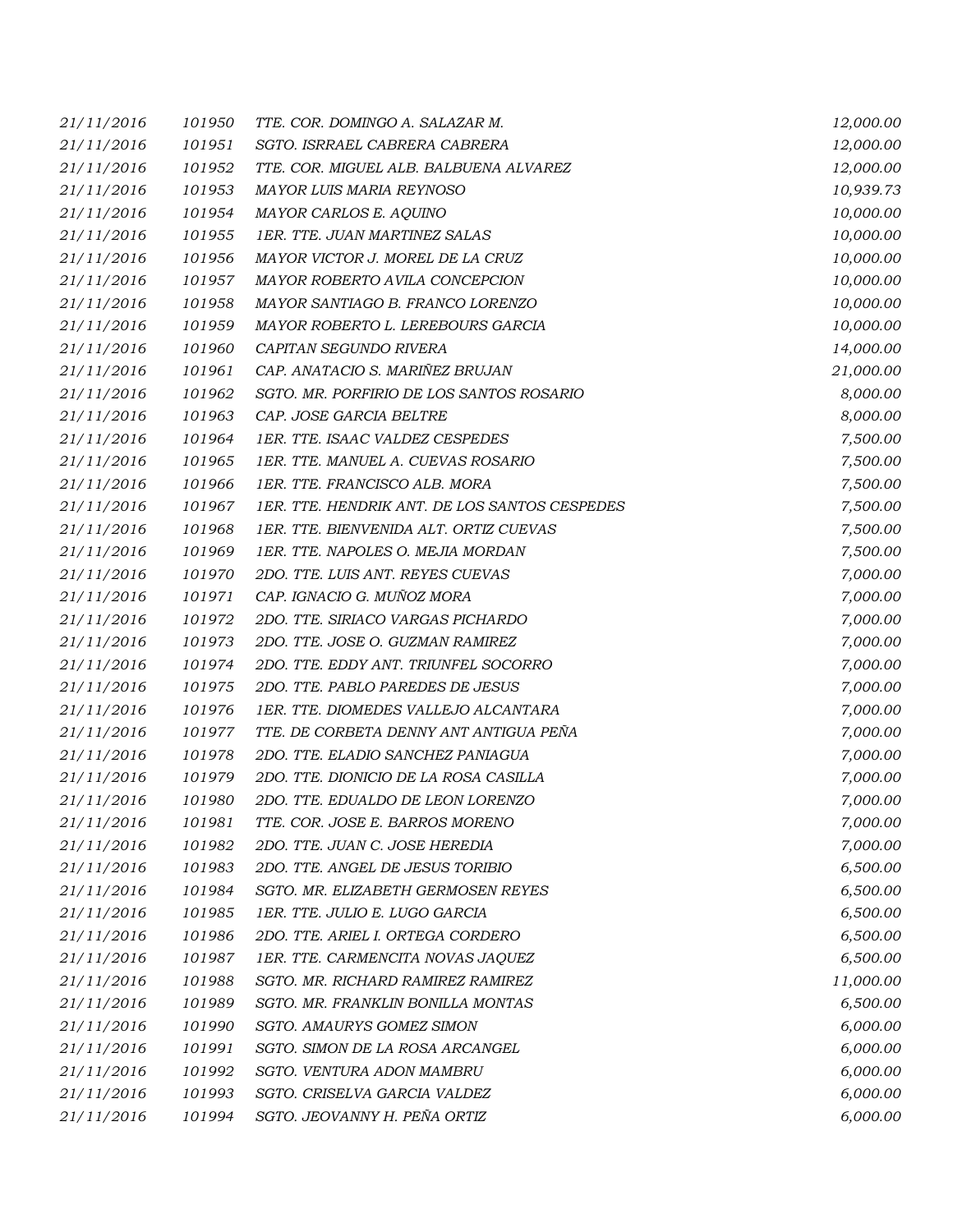| 21/11/2016 | 101995 | SGTO. ROBERTO PEREZ VASQUEZ               | 6,000.00  |
|------------|--------|-------------------------------------------|-----------|
| 21/11/2016 | 101996 | SGTO. SERGIO H. NIN ABAD                  | 6,000.00  |
| 21/11/2016 | 101997 | SGTO. DIACONA LORENZO GARCIA              | 6,000.00  |
| 21/11/2016 | 101998 | 1ER. TTE. AUDRY MA. OSORIA VILLAR         | 6,000.00  |
| 21/11/2016 | 101999 | SGTO. EURIPIDE R. ALBERTO TOLENTINO       | 6,000.00  |
| 21/11/2016 | 102000 | SGTO. FRAWILKEN CISNERO FARIÑA            | 6,000.00  |
| 21/11/2016 | 102001 | SGTO. VINICIO ROSARIO SANCHEZ             | 10,000.00 |
| 21/11/2016 | 102002 | SGTO. MR. MAX E. GONZALEZ FERNANDEZ       | 6,000.00  |
| 21/11/2016 | 102003 | SGTO. MR. MILAGROS ALT. MEDINA ROSARIO    | 5,500.00  |
| 21/11/2016 | 102004 | RASO ELIANA E. SENCION PEREZ              | 5,000.00  |
| 21/11/2016 | 102005 | RASO HECTOR Y. GUERRERO RODRIGUEZ         | 5,000.00  |
| 21/11/2016 | 102006 | SGTO. MR. MARIO ANT. FULGENCIO GARCIA     | 5,000.00  |
| 21/11/2016 | 102007 | CABO ANGEL A. ARRIAGA RODRIGUEZ           | 5,000.00  |
| 21/11/2016 | 102008 | CABO EDGAR PINEDA ROSSO                   | 5,000.00  |
| 21/11/2016 | 102009 | RASO DIANA K. PERDOMO DE LA CRUZ          | 5,000.00  |
| 21/11/2016 | 102010 | <b>RASO DEYVI RAMIREZ</b>                 | 5,000.00  |
| 21/11/2016 | 102011 | RASO MARITZA SILFA FAÑA                   | 5,000.00  |
| 21/11/2016 | 102012 | 2DO. TTE. EDGAR ANT. RODRIGUEZ VEGA       | 5,000.00  |
| 21/11/2016 | 102013 | SGTO. RAFAEL ANT. UCETA MONTAN            | 5,000.00  |
| 21/11/2016 | 102014 | CABO WILLIAM HERNANDEZ ROSARIO            | 7,900.00  |
| 21/11/2016 | 102015 | SGTO. YOHANYS MA. ALVAREZ JIMENEZ         | 5,000.00  |
| 21/11/2016 | 102016 | RASO RICHARDSON OGANDO MELO               | 5,000.00  |
| 21/11/2016 | 102017 | RASO RENE A. MARCELINO MORAN              | 5,000.00  |
| 21/11/2016 | 102018 | SGTO. HILARIO AMPARO REYES                | 5,000.00  |
| 21/11/2016 | 102019 | SGTO. FELIX J. PUELLO JIMENEZ             | 5,000.00  |
| 21/11/2016 | 102020 | CABO EDUARDO ENCARNACION AQUINO           | 5,000.00  |
| 21/11/2016 | 102021 | RASO FERNANDO DE LOS SANTOS DE LOS SANTOS | 5,000.00  |
| 21/11/2016 | 102022 | SGTO. MR. ANTONIO PEREZ VOLQUEZ           | 5,000.00  |
| 21/11/2016 | 102023 | SGTO. HONARKIN DE LOS SANTOS RODRIGUEZ    | 4,000.00  |
| 21/11/2016 | 102024 | SGTO. WENDY G. REYES CEPEDA               | 4,000.00  |
| 21/11/2016 | 102025 | MAYOR ROQUE HERNANDEZ BENAVIDES           | 24,000.00 |
| 21/11/2016 | 102026 | 1ER. TTE. INRY J. ALCANTARA ROMERO        | 13,500.00 |
| 21/11/2016 | 102027 | SGTO. MR. SANDY M. PUENTE DE LOS SANTOS   | 16,000.00 |
| 21/11/2016 | 102028 | MAYOR RAUL TAVERAS D.                     | 18,000.00 |
| 21/11/2016 | 102029 | RASO NATANEL BELEN HERNANDEZ              | 8,739.50  |
| 21/11/2016 | 102030 | CAP. ANGEL DE LOS S. DUVERGE AGUASVIVAS   | 14,000.00 |
| 21/11/2016 | 102031 | CAP. FAUSTO CARRASCO RAMIREZ              | 14,000.00 |
| 21/11/2016 | 102032 | CAP. CAMILO DE JS. LAGUAL VALERIO         | 14,000.00 |
| 21/11/2016 | 102033 | 2DO. TTE. JOSE G. MARIÑEZ TURBI           | 12,000.00 |
| 21/11/2016 | 102034 | 2DO. TTE. YOHANIS GONZALEZ ALVAREZ        | 12,000.00 |
| 21/11/2016 | 102035 | 2DO. TTE. RAUL UBRI PERDOMO               | 12,000.00 |
| 21/11/2016 | 102036 | 2DO. TTE. MARYSOL FELIX CARVAJAL          | 12,000.00 |
| 21/11/2016 | 102037 | SGTO. MR. WILSON NUÑEZ TOLENTINO          | 11,000.00 |
| 21/11/2016 | 102038 | SGTO. JUNIOR CUETO GIL                    | 10,000.00 |
| 21/11/2016 | 102039 | CABO CARLOS W. DIAZ BAEZ                  | 8,000.00  |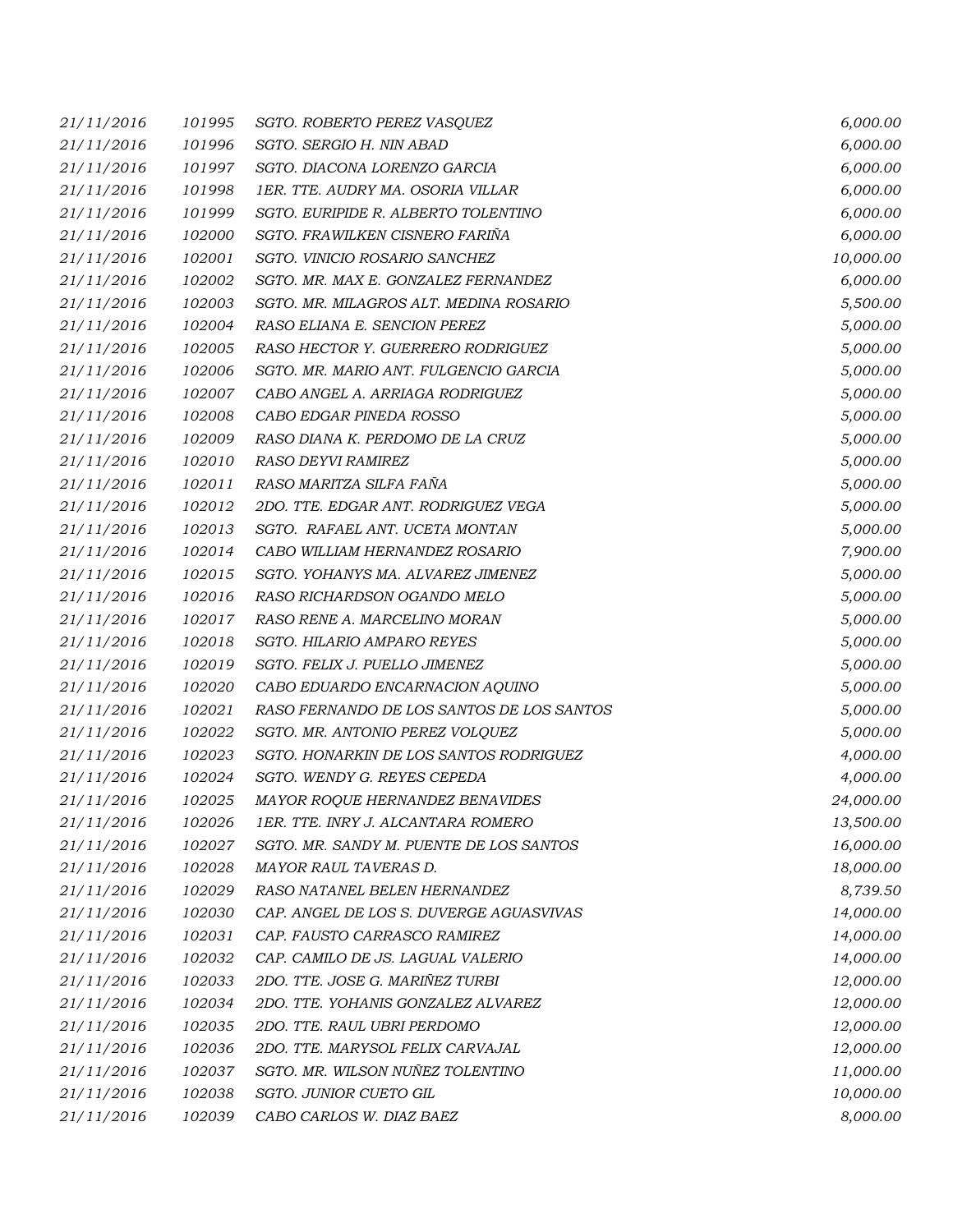| 21/11/2016 | 102040 | CABO DOMINGO DE LEON MORENO             | 8,000.00  |
|------------|--------|-----------------------------------------|-----------|
| 21/11/2016 | 102041 | RASO LUIS ANT. JAQUEZ DIAZ              | 8,000.00  |
| 21/11/2016 | 102042 | SGTO. EYOEL TOLENTINO DE LA CRUZ        | 10,000.00 |
| 21/11/2016 | 102043 | COR. PAUL CORDERO MONTES DE OCA         | 59,674.02 |
| 21/11/2016 | 102044 | MAYOR RAFAEL ESPINOSA F.                | 18,000.00 |
| 21/11/2016 | 102045 | CAP. EDWARD A. CASTILLO RODRIGUEZ       | 24,000.00 |
| 21/11/2016 | 102046 | 2DO. TTE. JUAN A. MERCEDES VASQUEZ      | 18,000.00 |
| 21/11/2016 | 102047 | 1ER. TTE. VICTOR ML. PEREZ JIMENEZ      | 17,000.00 |
| 21/11/2016 | 102048 | 1ER. TTE. GARY A. MEDRANO SOTO          | 17,000.00 |
| 21/11/2016 | 102049 | 2DO. TTE. YSIDRO ML. RODRIGUEZ ROJAS    | 16,000.00 |
| 21/11/2016 | 102050 | SGTO. GERFIS ROA DE LA ROSA             | 16,000.00 |
| 21/11/2016 | 102051 | CABO ANDRES A. MERCEDES MORILLO         | 16,000.00 |
| 21/11/2016 | 102052 | RASO HANSEL DE LOS SANTOS RODRIGUEZ     | 19,000.00 |
| 21/11/2016 | 102053 | CAP. KAROL R. MENDEZ ROSARIO            | 15,000.00 |
| 21/11/2016 | 102054 | SGTO. PEDRO ANT. SERRANO DILONE         | 15,000.00 |
| 21/11/2016 | 102055 | RASO JUNIOR A. VALENTIN PUENTE          | 15,000.00 |
| 21/11/2016 | 102056 | SGTO. JOSE L. MARIA                     | 15,000.00 |
| 21/11/2016 | 102057 | SGTO. DIONY GARCIA SUERO                | 16,000.00 |
| 21/11/2016 | 102058 | SGTO. RAMON ANT. ROSARIO PEÑA           | 12,000.00 |
| 21/11/2016 | 102059 | CABO YSAURI GOMEZ MENDEZ                | 11,000.00 |
| 21/11/2016 | 102060 | <b>SGTO. REYES ARIAS</b>                | 10,196.33 |
| 21/11/2016 | 102061 | 1ER. TTE. YESENIA ANT. BATISTA ORTIZ    | 10,000.00 |
| 21/11/2016 | 102062 | MAYOR DAMIAN F. MORA                    | 18,000.00 |
| 21/11/2016 | 102063 | CABO HILARIO SEVERINO PASCUAL           | 9,000.00  |
| 21/11/2016 | 102064 | CABO SANTO A. BRUJAN AQUINO             | 8,739.81  |
| 21/11/2016 | 102065 | CABO ELPIDIO DIAZ VALLEJO               | 8,739.73  |
| 21/11/2016 | 102066 | CAP. VIRGILIO DE J. SARMIENTO           | 14,000.00 |
| 21/11/2016 | 102067 | CABO ENRIQUE RESTITUYO                  | 7,945.00  |
| 21/11/2016 | 102068 | 1ER. TTE. MARIO L. CASTRO RINCON        | 13,000.00 |
| 21/11/2016 | 102069 | SGTO. MR. VICTOR DE JS. BASILIO GARCIA  | 11,000.00 |
| 21/11/2016 | 102070 | SGTO. MR. JUAN C. HEREDIA DE LOS SANTOS | 11,000.00 |
| 21/11/2016 | 102071 | SGTO. MR. KELVIN W. ALMONTE MERCEDES    | 11,000.00 |
| 21/11/2016 | 102072 | 1ER. TTE. JORGE E. CUEVAS SANTANA       | 10,000.00 |
| 21/11/2016 | 102073 | SGTO. MR. ADOLFO A. GOMEZ MIESES        | 9,000.00  |
| 21/11/2016 | 102074 | 2DO. TTE. LUIS ROSARIO MANZUETA         | 8,000.00  |
| 21/11/2016 | 102075 | RASO JUAN C. PERALTA                    | 8,000.00  |
| 21/11/2016 | 102076 | CABO JANEIRO MATOS CUEVAS               | 8,000.00  |
| 21/11/2016 | 102077 | CABO ISRAEL SANCHEZ CUEVAS              | 5,200.00  |
| 21/11/2016 | 102078 | SGTO. MR. JICLIES A. RONDON PERALTA     | 8,200.00  |
| 21/11/2016 | 102079 | CABO SUJENLI Y. HEREDIA DE LOS SANTOS   | 5,200.00  |
| 21/11/2016 | 102080 | 2DO. TTE. DANIEL PEREZ F.               | 9,200.00  |
| 21/11/2016 | 102081 | SGTO. VICTOR M. ESPIRITU SORIANO        | 7,200.00  |
| 21/11/2016 | 102082 | CABO STALIN J. ANDUJAR DIAZ             | 5,200.00  |
| 21/11/2016 | 102083 | RASO HERIBERTO A. ALVAREZ MONTAS        | 5,200.00  |
| 21/11/2016 | 102084 | RASO ANDDY SUAREZ BENITEZ               | 4,000.00  |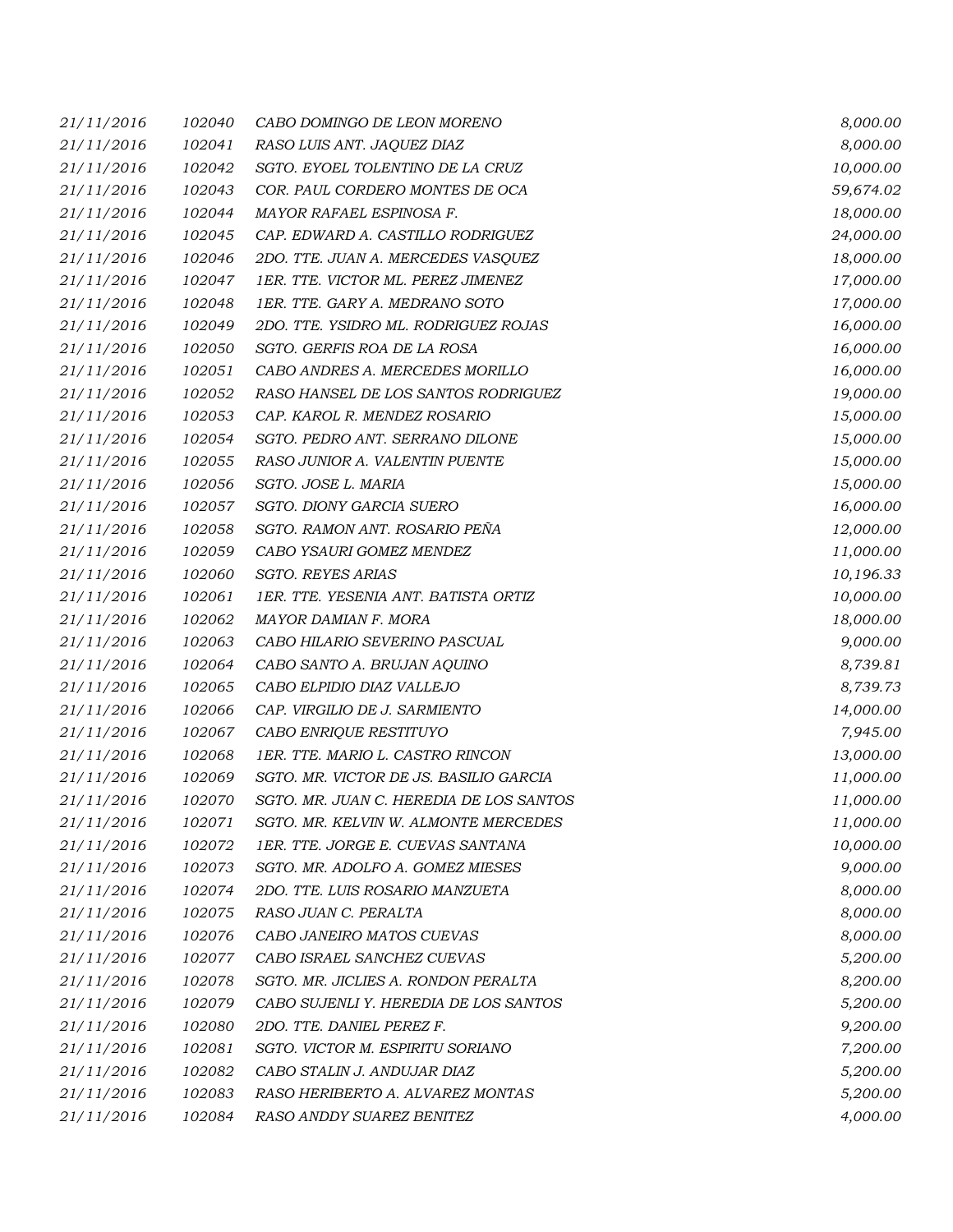| 21/11/2016 | 102085 | RASO ANGEL R. ARROYO RIVAS                 | 5,200.00  |
|------------|--------|--------------------------------------------|-----------|
| 21/11/2016 | 102086 | TTE. COR. MANUEL R. ROJAS POLANCO          | 15,600.00 |
| 21/11/2016 | 102087 | TTE. COR. ROQUE A. HILARIO UREÑA           | 12,000.00 |
| 21/11/2016 | 102088 | MAYOR HENRY A. MEDRANO                     | 10,000.00 |
| 21/11/2016 | 102089 | TTE. COR. KELVIN R. MARTE ALMONTE          | 9,000.00  |
| 21/11/2016 | 102090 | CAPITAN ENRIQUE OLIVERO PEREZ              | 7,000.00  |
| 21/11/2016 | 102091 | CAP. MARINO RODRIGUEZ MARIÑEZ              | 7,000.00  |
| 21/11/2016 | 102092 | 1ER. TTE. ALEJANDRINA FORTUNA ROA          | 6,500.00  |
| 21/11/2016 | 102093 | 1RE. TTE. PREVISTILIO LUGO RAMIREZ         | 6,500.00  |
| 21/11/2016 | 102094 | CAP. LORENZO REYES DE LEON                 | 6,500.00  |
| 21/11/2016 | 102095 | 1ER. TTE. HAMLET A. PEREZ MARTINEZ         | 6,500.00  |
| 21/11/2016 | 102096 | 1ER. TTE. JOSE L. REYES BAUTISTA           | 6,500.00  |
| 21/11/2016 | 102097 | 1ER. TTE. LEONARDO BURGOS                  | 6,500.00  |
| 21/11/2016 | 102098 | 2DO. TTE. ANA Y. BURGOS DURAN              | 6,000.00  |
| 21/11/2016 | 102099 | 2DO. TTE. ALEJANDRO E. MENDEZ VENTURA      | 6,000.00  |
| 21/11/2016 | 102100 | 2DO. TTE. TORIBIO J. FELIZ DIAZ            | 6,000.00  |
| 21/11/2016 | 102101 | 2DO. TTE. NEURY MERCEDES TAVAREZ           | 6,000.00  |
| 21/11/2016 | 102102 | 2DO. TTE. HAMLET JAQUEZ JIMENEZ            | 6,000.00  |
| 21/11/2016 | 102103 | 2DO. TTE. ALBERTO REYES SENA               | 6,000.00  |
| 21/11/2016 | 102104 | 2DO. TTE. ROBERT RINCON SALAS              | 6,000.00  |
| 21/11/2016 | 102105 | 2DO. TTE. MANUEL DE JS. ENCARNACION MONTAS | 6,000.00  |
| 21/11/2016 | 102106 | 2DO. TTE. MAXIMO FORTUNA DE LA CRUZ        | 6,000.00  |
| 21/11/2016 | 102107 | 2DO. TTE. JHONNY CADENA CORPORAN           | 6,000.00  |
| 21/11/2016 | 102108 | 2DO. TTE. JOSE D. RODRIGUEZ VENTURA        | 6,000.00  |
| 21/11/2016 | 102109 | 2DO. TTE. ANTONIO DE LA ROSA RAMIREZ       | 5,500.00  |
| 21/11/2016 | 102110 | SGTO. MR. GERSON ANTONIO ESCAÑO V.         | 5,500.00  |
| 21/11/2016 | 102111 | SGTO. MR. REYNALDO E. PEREZ CABRERA        | 5,500.00  |
| 21/11/2016 | 102112 | SGTO. MR. YSIDRO MOTA ESPINO               | 5,500.00  |
| 21/11/2016 | 102113 | SGTO. MR. EZEQUIEL LARA                    | 5,500.00  |
| 21/11/2016 | 102114 | SGTO. MR. ORLANDO ROMERO                   | 5,500.00  |
| 21/11/2016 | 102115 | SGTO. AQUILES MARTE SUERO                  | 5,000.00  |
| 21/11/2016 | 102116 | SGTO. ALEXANDER BELLO DE LEON              | 5,000.00  |
| 21/11/2016 | 102117 | SGTO. WILMAN PEÑA MENDEZ                   | 5,000.00  |
| 21/11/2016 | 102118 | SGTO. MARINO DE LA CRUZ GALVEZ             | 5,000.00  |
| 21/11/2016 | 102119 | SGTO. ALTAGRACIA ACOSTA ACOSTA             | 5,000.00  |
| 21/11/2016 | 102120 | SGTO. DOMINGO DE S. HERRAND ESPINOSA       | 5,000.00  |
| 21/11/2016 | 102121 | SGTO. DANIEL TEJEDA MARTINEZ               | 5,000.00  |
| 21/11/2016 | 102122 | SGTO. ROLANDO E. ENCARNACION ENCARNACION   | 5,000.00  |
| 21/11/2016 | 102123 | SGTO. WILLIAM BAEZ TAVAREZ                 | 5,000.00  |
| 21/11/2016 | 102124 | 2DO. TTE. ALEXANDER MONTAS DE JESUS        | 5,000.00  |
| 21/11/2016 | 102125 | SGTO. JOAN ML. BRITO NUÑEZ                 | 5,000.00  |
| 21/11/2016 | 102126 | 2DO. TTE. IGNACIO L. TRINIDAD              | 5,000.00  |
| 21/11/2016 | 102127 | SGTO. SLEVER Y. BRITO POLANCO              | 5,000.00  |
| 21/11/2016 | 102128 | CABO FRENCIS ANT. LEBRON VICENTE           | 4,000.00  |
| 21/11/2016 | 102129 | SGTO. LEUDIS J. CRUZ DECENA                | 4,000.00  |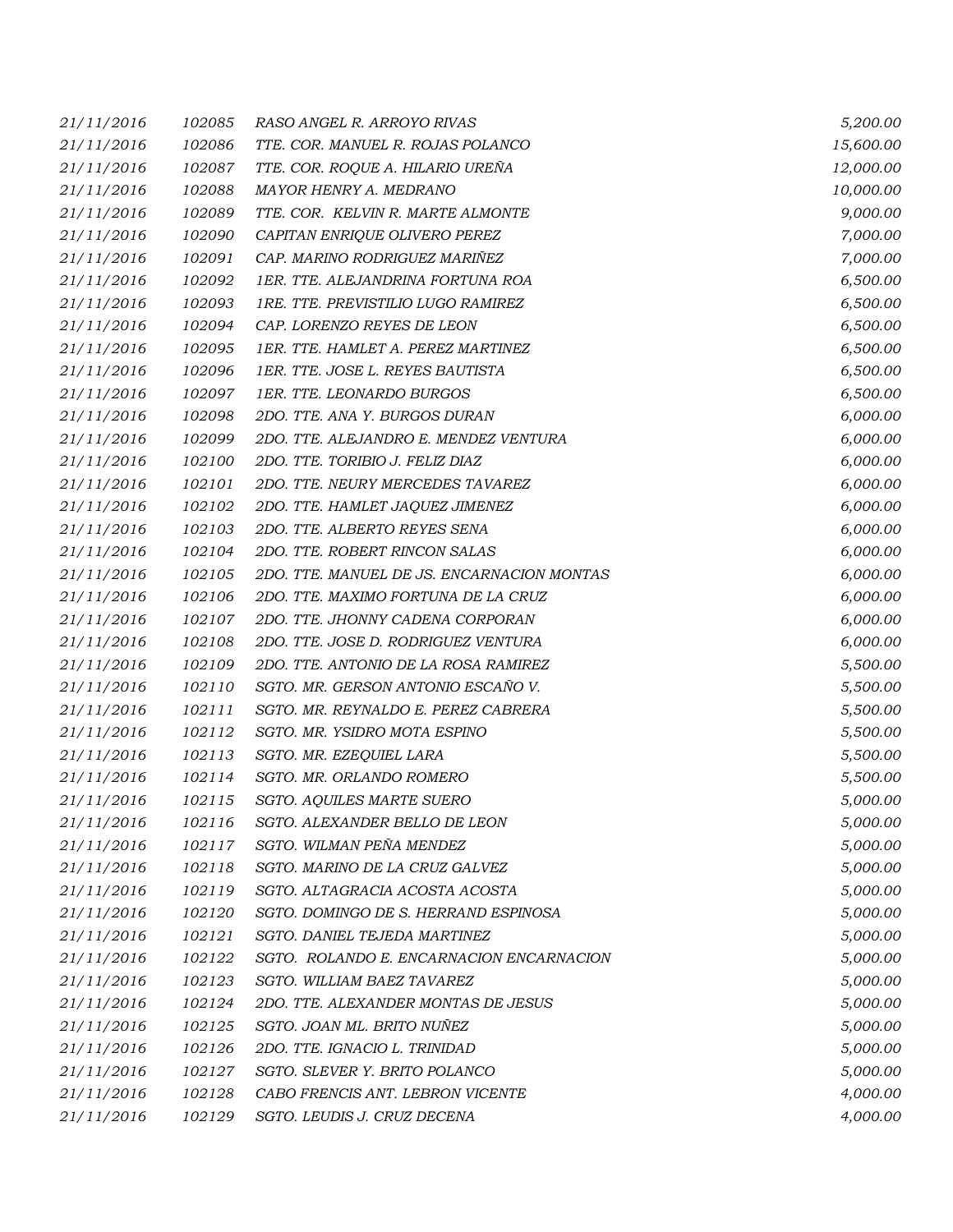| 21/11/2016 | 102130 | RASO RICHARD R. JACINTO MONTERO                | 4,000.00  |
|------------|--------|------------------------------------------------|-----------|
| 21/11/2016 | 102131 | RASO KEYDI PEREZ                               | 4,000.00  |
| 21/11/2016 | 102132 | CABO FRANCISCO ALB. HERRAND BERIGUETE          | 4,000.00  |
| 21/11/2016 | 102133 | RASO GUSTAVO A. FELIZ FLORIAN                  | 4,000.00  |
| 21/11/2016 | 102134 | CABO WILLIAM M. MENDEZ FERNANDEZ               | 4,000.00  |
| 21/11/2016 | 102135 | RASO MANUEL DE JS. MORA MATEO                  | 4,000.00  |
| 21/11/2016 | 102136 | CABO RAFAEL G. CRUZ DIAZ                       | 4,000.00  |
| 21/11/2016 | 102137 | RASO FELIX ANT. DE LA CRUZ                     | 4,000.00  |
| 21/11/2016 | 102138 | CABO CHARLES L. FERRERA VASQUEZ                | 4,000.00  |
| 21/11/2016 | 102139 | CABO HENRRY J. RAMIREZ DE OLEO                 | 4,000.00  |
| 21/11/2016 | 102140 | SGTO. ROLANDO OGANDO DE LOS SANTOS             | 4,000.00  |
| 21/11/2016 | 102141 | CABO WILSON A. ROMAN ESTEVEZ                   | 4,000.00  |
| 21/11/2016 | 102142 | RASO RAILIN DE LA ROSA MOQUETE                 | 4,000.00  |
| 21/11/2016 | 102143 | RASO JULIO E. BELLIARD RODRIGUEZ               | 4,000.00  |
| 21/11/2016 | 102144 | CABO MARCOS ANT. FRIAS SANCHEZ                 | 3,000.00  |
| 21/11/2016 | 102145 | CABO YAHAIRA C. PUJOLS FAMILIA                 | 4,000.00  |
| 21/11/2016 | 102146 | CABO JULIO A. SEBERINO SOTO                    | 4,000.00  |
| 21/11/2016 | 102147 | RASO MARILYN VASQUEZ VILLA                     | 4,000.00  |
| 21/11/2016 | 102148 | CABO ANTONIO MEDINA MEDINA                     | 5,000.00  |
| 21/11/2016 | 102149 | 2DO. TTE. ARSENIO DE OLEO MONTERO              | 6,000.00  |
| 21/11/2016 | 102150 | CABO EDELSON Y. CALDERON PEREZ                 | 4,000.00  |
| 21/11/2016 | 102151 | RASO JOSE ANT. MATEO MARTINEZ                  | 4,000.00  |
| 21/11/2016 | 102152 | CABO DELVIN B. CACERES CACERES                 | 5,200.00  |
| 21/11/2016 | 102153 | CABO JUAN PEÑA RAMIREZ                         | 4,000.00  |
| 21/11/2016 | 102154 | SGTO. NATHANAEL FELIZ LOPEZ                    | 7,200.00  |
| 21/11/2016 | 102155 | SGTO. MR. CRISTIAN ML. CAMPUSANO DE LOS SANTOS | 5,200.00  |
| 21/11/2016 | 102156 | CAP. HAIROL LUCIANO MONTERO                    | 6,500.00  |
| 21/11/2016 | 102157 | 2DO. TTE. RAMON ELIAS RAMIREZ PEÑA             | 6,000.00  |
| 21/11/2016 | 102158 | 2DO. TTE. CARLOS ANT. TRINIDAD MARINE          | 6,000.00  |
| 21/11/2016 | 102159 | 2DO. TTE. ADRIANO ENCARNACION ESCOTO           | 6,000.00  |
| 21/11/2016 | 102160 | SGTO. MR. ROLANDO DE LA CRUZ DE LA CRUZ        | 5,500.00  |
| 21/11/2016 | 102161 | SGTO. MR. DESIDERIO POLANCO BRITO              | 5,500.00  |
| 21/11/2016 | 102162 | SGTO. MR. MARIA TERRERO PEREZ                  | 5,500.00  |
| 21/11/2016 | 102163 | SGTO. YAQUIRA S. NIN LAHOZ                     | 5,000.00  |
| 21/11/2016 | 102164 | CABO MIGUEL NOVAS FLORIAN                      | 4,000.00  |
| 21/11/2016 | 102165 | <b>RASO TOMAS MARTINEZ</b>                     | 4,000.00  |
| 21/11/2016 | 102166 | SGTO. MR. JUAN G. MENDOZA CONCEPCION           | 5,000.00  |
| 21/11/2016 | 102167 | RASO MARCO A. BATISTA RUIZ                     | 5,200.00  |
| 21/11/2016 | 102168 | 2DO. TTE. FAUTINO MONTERO DE LOS SANTOS        | 5,500.00  |
| 21/11/2016 | 102169 | COR. FELIX ML. ANTIGUA GERMAN                  | 50,000.00 |
| 21/11/2016 | 102170 | MAYOR MANUEL DE JESUS DECENA                   | 10,060.00 |
| 21/11/2016 | 102171 | 1ER. TTE. ALCADIO HERRERA DE LA CRUZ           | 11,000.00 |
| 21/11/2016 | 102172 | 1ER. TTE. WILFREDO SANCHEZ CORDERO             | 6,500.00  |
| 21/11/2016 | 102173 | 2DO. TTE. JUAN ABAD                            | 6,000.00  |
| 21/11/2016 | 102174 | SGTO. MR. JOSE J. ENCARNACION MONTERO          | 5,500.00  |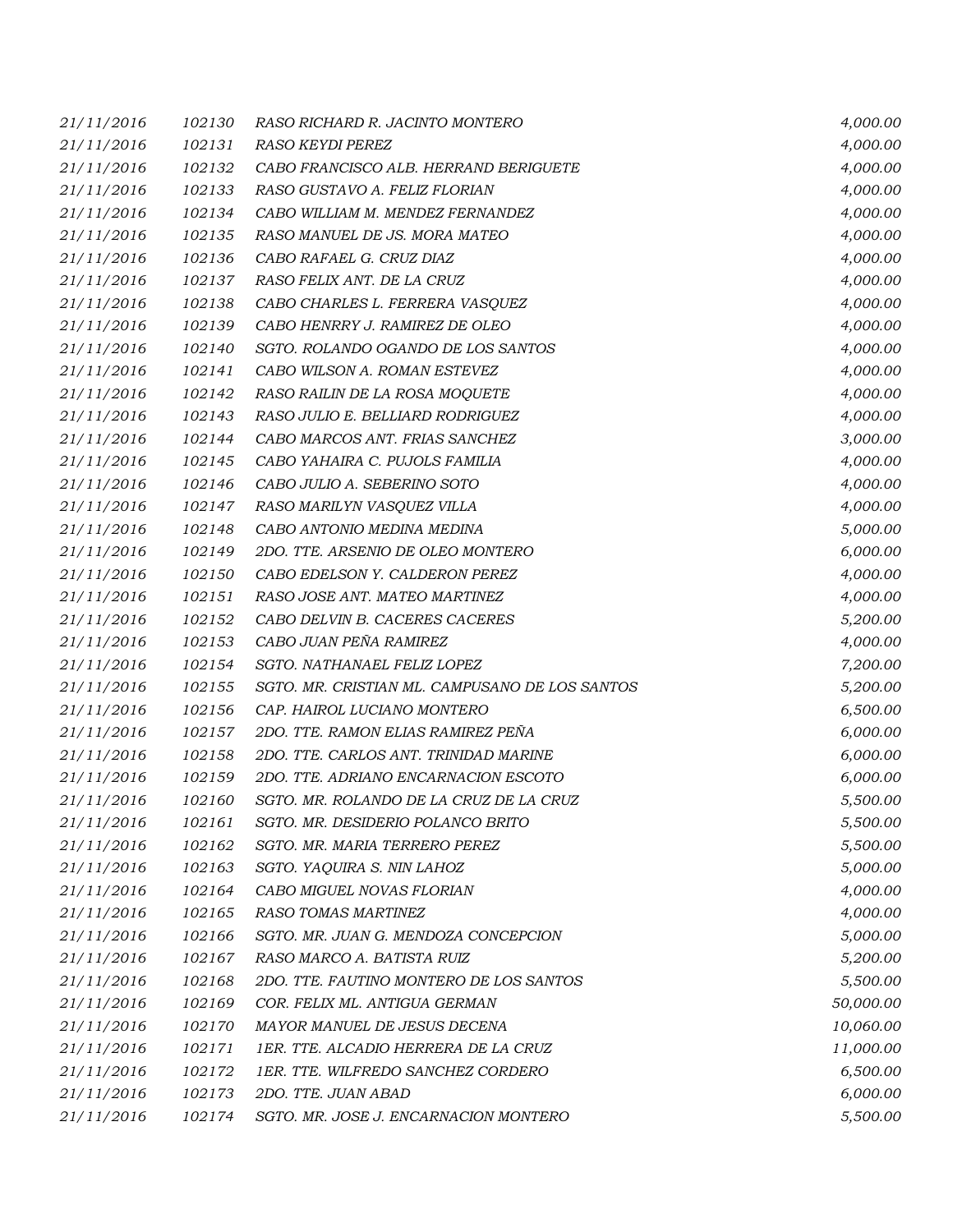| 21/11/2016 | 102175 | 2DO. TTE. BERNARDO QUEZADA PERALTA      | 5,500.00  |
|------------|--------|-----------------------------------------|-----------|
| 21/11/2016 | 102176 | 1ER. TTE. SICTO HEREDIA                 | 5,500.00  |
| 21/11/2016 | 102177 | MRO. JOSE ANT. MERCEDES BELLO           | 4,000.00  |
| 21/11/2016 | 102178 | CABO RADHAIRSA GUZMAN DE LA CRUZ        | 4,000.00  |
| 21/11/2016 | 102179 | CABO FREDDY PEREZ OTAÑO                 | 6,000.00  |
| 21/11/2016 | 102180 | RASO JUAN C. ANTIGUA ACOSTA             | 6,000.00  |
| 21/11/2016 | 102181 | RASO JUAN C. CRUZ VASQUEZ               | 6,000.00  |
| 21/11/2016 | 102182 | 2DO. TTE. LOIDA E, REYES AMPARO         | 4,000.00  |
| 21/11/2016 | 102183 | RASO NICOL S. FIGUEROA ZAPEY            | 4,000.00  |
| 21/11/2016 | 102184 | TTE. DE CORBETA BARTOLO NUÑEZ SMITH     | 8,200.00  |
| 21/11/2016 | 102185 | SGTO. MR. RAFAEL JAQUEZ RAFAEL          | 5,200.00  |
| 21/11/2016 | 102186 | CAP. FELIX BRITO HERNANDEZ              | 7,000.00  |
| 21/11/2016 | 102187 | 2DO. TTE. RAMON E. DEL ORBE GUILLEN     | 5,000.00  |
| 21/11/2016 | 102188 | RASO JACQUELINE MERCEDES MARTINEZ       | 4,000.00  |
| 21/11/2016 | 102189 | SGTO. NELFRAN D. BAUTISTA FELIX         | 7,200.00  |
| 21/11/2016 | 102190 | 2DO. TTE. JOSE T. DE LEON RODRIGUEZ     | 8,200.00  |
| 21/11/2016 | 102191 | SGTO. MR. ALEJANDRO BATISTA ROSARIO     | 7,200.00  |
| 21/11/2016 | 102192 | CABO MOISES CONTRERAS PAULINO           | 6,000.00  |
| 21/11/2016 | 102193 | SGTO. MR. JAINER CUEVAS FERRERAS        | 8,200.00  |
| 21/11/2016 | 102194 | MAYOR TEODORO VALDEZ PEREZ              | 9,000.00  |
| 21/11/2016 | 102195 | CAP. FELIPE SIERRA DOTEL                | 7,000.00  |
| 21/11/2016 | 102196 | 2DO TTE. CIPRIAN ROSARIO SUERO          | 6,000.00  |
| 21/11/2016 | 102197 | CABO YASMIN MA. GONZALEZ CABRERA        | 4,000.00  |
| 21/11/2016 | 102198 | MAYOR JULIO C. HERNANDEZ CRUZ           | 7,000.00  |
| 21/11/2016 | 102199 | SGTO. FREDDY A. RIVAS GUERRERO          | 5,000.00  |
| 21/11/2016 | 102200 | 1ER. TTE. FELICIANO REYES FLORIAN       | 6,000.00  |
| 21/11/2016 | 102201 | SGTO. MR. CANDIDA R. AGUERO ENCARNACION | 5,500.00  |
| 21/11/2016 | 102202 | SGTO. GUARINA DEL P. PEREZ RODRIGUEZ    | 5,000.00  |
| 21/11/2016 | 102203 | CABO MERQUIADES LORENZO GONZALEZ        | 4,000.00  |
| 21/11/2016 | 102204 | 2DO. TTE CONCEPCION DEL C MENDOZA JORGE | 6,000.00  |
| 21/11/2016 | 102205 | MARINERO HENRY VALERA GARCIA            | 4,000.00  |
| 21/11/2016 | 102206 | <b>SGTO. FELIX MUESES MARTINEZ</b>      | 7,200.00  |
| 21/11/2016 | 102207 | SGTO. MR. IVAN J. AMPARO                | 12,000.00 |
| 21/11/2016 | 102208 | 1ER. TTE. MAXIMO DIAZ VALDEZ            | 11,000.00 |
| 21/11/2016 | 102209 | SGTO. LEON F. COLOMBO CASTILLO          | 8,000.00  |
| 21/11/2016 | 102210 | 1ER. TTE. TOMAS MONTERO M.              | 6,500.00  |
| 21/11/2016 | 102211 | 2DO. TTE. JUAN F. MANZANILLO PASCUAL    | 6,000.00  |
| 21/11/2016 | 102212 | 2DO. TTE. JOSE O. MENDOZA DE LA CRUZ    | 6,000.00  |
| 21/11/2016 | 102213 | SGTO. SIXTA SANCHEZ SANTOS              | 5,000.00  |
| 21/11/2016 | 102214 | SGTO. MR. MARIO DE LA ROSA LIRANZO      | 5,000.00  |
| 21/11/2016 | 102215 | RASO BIENVENIDO CABRERA NOVAS           | 4,000.00  |
| 21/11/2016 | 102216 | 1ER. TTE. PEDRO CONTRERAS ALCANTARA     | 6,500.00  |
| 21/11/2016 | 102217 | SGTO. MR. WENDY D. TEJEDA TORRES        | 5,500.00  |
| 21/11/2016 | 102218 | TTE. DE FRAGATA MANUEL MONTAÑO MENDEZ   | 6,500.00  |
| 21/11/2016 | 102219 | 2DO. TTE. FRANCISCO DE LA CRUZ TEJEDA   | 6,000.00  |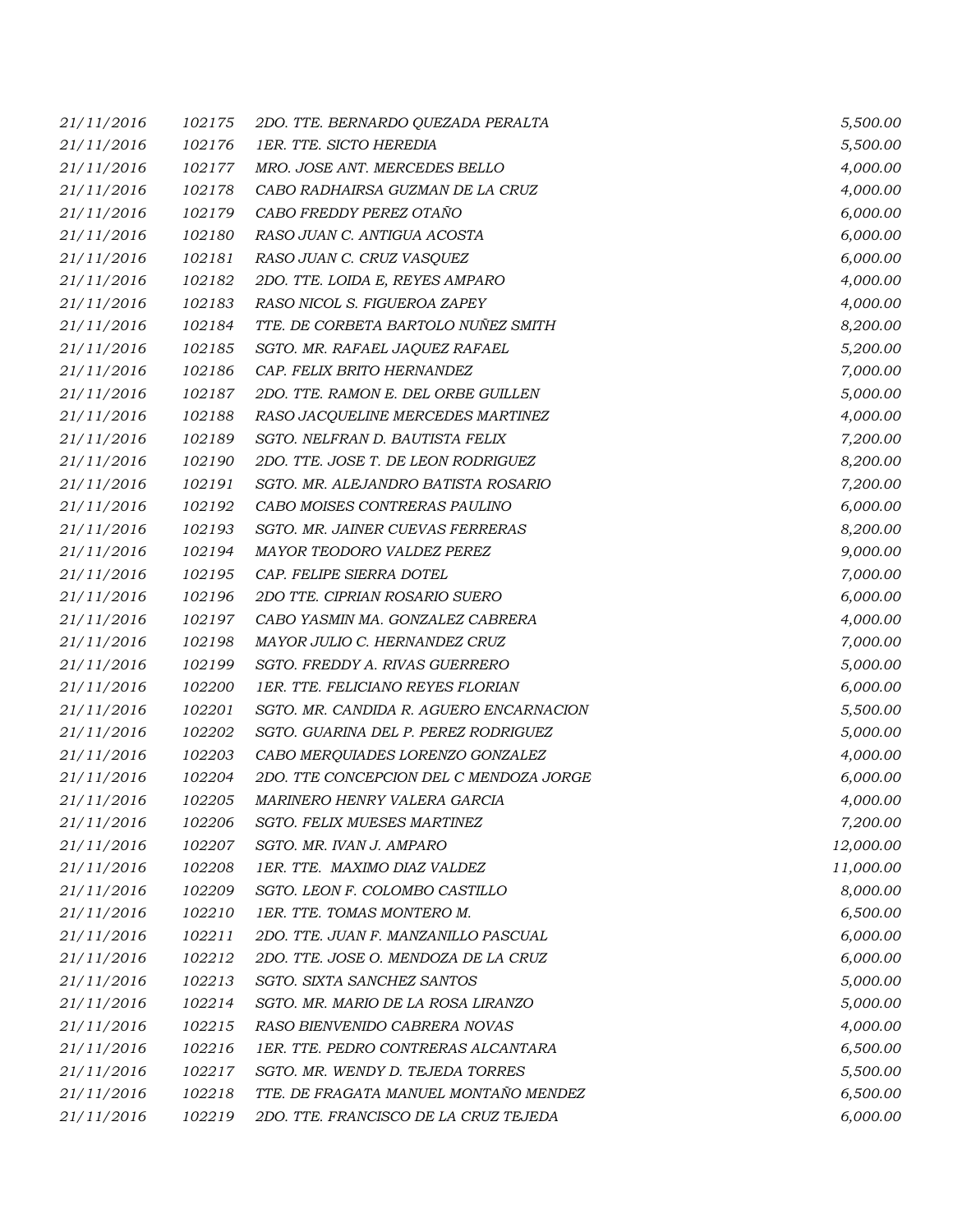| 21/11/2016 | 102220 | SGTO. ELIZABETH ACEVEDO QUIROZ            | 5,000.00  |
|------------|--------|-------------------------------------------|-----------|
| 21/11/2016 | 102221 | CABO IRENO BAUTISTA MANZUETA              | 4,000.00  |
| 21/11/2016 | 102222 | RASO JUAN FCO. HERASME PEÑA               | 4,900.00  |
| 21/11/2016 | 102223 | 1ER. TTE. REYNA I. CARABALLO MENDEZ       | 6,500.00  |
| 21/11/2016 | 102224 | SGTO. MR. PEDRO A. MOQUETE                | 5,500.00  |
| 21/11/2016 | 102225 | RASO MARIA H. ESPINAL FABIAN              | 4,000.00  |
| 21/11/2016 | 102226 | CABO JEFFERSON PRENSA CALDERON            | 4,000.00  |
| 21/11/2016 | 102227 | RASO JUAN D. PEREZ ROJAS                  | 4,000.00  |
| 21/11/2016 | 102228 | 1ER. TTE. DORKA O. PEÑA CAMPOS            | 5,833.33  |
| 21/11/2016 | 102229 | 2DO. TTE. CRUZ ANT. FELIZ MEDRANO         | 6,000.00  |
| 21/11/2016 | 102230 | TTE. COR. SANTIAGO AYBAR CAMPOS           | 33,333.33 |
| 21/11/2016 | 102231 | MAYOR FLORENTINO LOPEZ ROJAS              | 15,000.00 |
| 21/11/2016 | 102232 | 2DO. TTE. FRANCISCO DE A. JIMENEZ ALMONTE | 12,000.00 |
| 21/11/2016 | 102233 | 1ER. TTE. YERDY FCO. MENDEZ TRINIDAD      | 6,500.00  |
| 21/11/2016 | 102234 | 1ER. TTE. LAZARO B. CAMACHO DE LA CRUZ    | 6,500.00  |
| 21/11/2016 | 102235 | 2DO. TTE. DOMINGA G. DE JESUS AMPARO      | 6,000.00  |
| 21/11/2016 | 102236 | 2DO. TTE. EPIFANIO SANCHEZ LLUBERES       | 6,000.00  |
| 21/11/2016 | 102237 | 2DO. TTE. DIEGO ML. PEÑA FIGUEROA         | 6,000.00  |
| 21/11/2016 | 102238 | 2DO. TTE. HERIBERTO COMAS DE LEON         | 6,000.00  |
| 21/11/2016 | 102239 | SGTO. MR. BOLIVIA B. TERRERO PEREZ        | 5,500.00  |
| 21/11/2016 | 102240 | SGTO. MR. ANYELO MORENO GARCIA            | 5,500.00  |
| 21/11/2016 | 102241 | SGTO. MR. FELIX MARCELO MESA              | 5,500.00  |
| 21/11/2016 | 102242 | SGTO. MR. JUAN C. DIAZ HERRERA            | 5,500.00  |
| 21/11/2016 | 102243 | SGTO. KELVIN PANIAGUA DE LOS SANTOS       | 5,000.00  |
| 21/11/2016 | 102244 | SGTO. AMAURYS CALZADO JAVIER              | 5,000.00  |
| 21/11/2016 | 102245 | SGTO. MR. PEDRO ENCARNACION SANCHEZ       | 5,000.00  |
| 21/11/2016 | 102246 | SGTO. CRISTIAN GUZMAN                     | 4,000.00  |
| 21/11/2016 | 102247 | RASO JOSE M. PEREZ CUEVAS                 | 4,000.00  |
| 21/11/2016 | 102248 | RASO MABEL P. SANCHEZ LOPEZ               | 4,000.00  |
| 21/11/2016 | 102249 | RASO JULIO C. SOLANO PEÑA                 | 4,000.00  |
| 21/11/2016 | 102250 | RASO LUCIA M. CRUZ POLANCO                | 4,000.00  |
| 21/11/2016 | 102251 | CABO MIGUEL A. DIAZ BENITEZ               | 4,000.00  |
| 21/11/2016 | 102252 | RASO ANTONIS DOMINGUEZ GARCIA             | 4,000.00  |
| 21/11/2016 | 102253 | RASO ESTELIN G. SANCHEZ SENCION           | 4,000.00  |
| 21/11/2016 | 102254 | SGTO. DOMINGO E. MONTERO PEÑA             | 8,000.00  |
| 21/11/2016 | 102255 | 1ER. TTE. FELIX ANT. MOQUETE MONTILLA     | 11,000.00 |
| 21/11/2016 | 102256 | 2DO. TTE. RAMON MA. CABRERA RINCON        | 10,000.00 |
| 21/11/2016 | 102257 | SGTO. JULIO C. ESPINAL PEREZ              | 8,000.00  |
| 21/11/2016 | 102258 | RASO OCTAVIANO MONTERO BAEZ               | 13,000.00 |
| 21/11/2016 | 102259 | SGTO. PEDRO MONEGRO ROSA                  | 5,000.00  |
| 21/11/2016 | 102260 | SGTO. HELIN E. SANCHEZ PIÑA               | 8,000.00  |
| 21/11/2016 | 102261 | 2DO. TTE. ORLANDO DUVAL MELENDEZ          | 5,500.00  |
| 21/11/2016 | 102262 | SGTO. RICARDO ANT. CAMPUSANO TERRERO      | 6,200.00  |
| 21/11/2016 | 102263 | CABO MARCIA MONTERO MONTERO               | 5,000.00  |
| 21/11/2016 | 102264 | SGTO. MR. GETULIO RODRIGUEZ FIGUEREO      | 8,200.00  |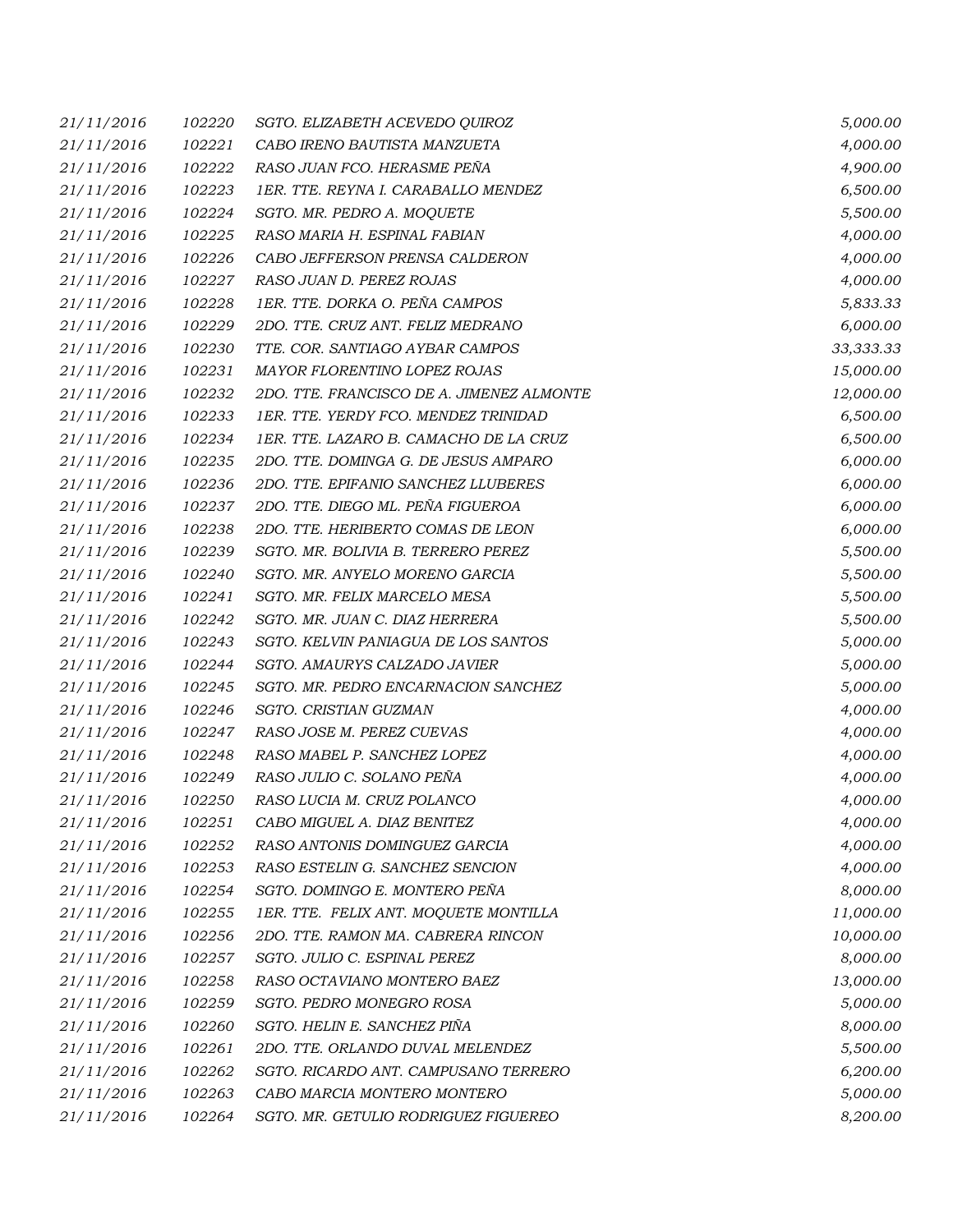| 21/11/2016 | 102265 | SGTO. MR. SACARIA E. DOMINGUEZ HEREDIA    | 9,000.00  |
|------------|--------|-------------------------------------------|-----------|
| 21/11/2016 | 102266 | SGTO. MR. CRISTIAN DEMORIZI BALBUENA      | 9,000.00  |
| 21/11/2016 | 102267 | 1ER. TTE. FIDIAN GONZALEZ                 | 11,000.00 |
| 21/11/2016 | 102268 | 1ER. TTE. BIENVENIDO RUBIO SENA           | 11,000.00 |
| 21/11/2016 | 102269 | 2DO. TTE. ANGEL MA. MORILLO ROSARIO       | 10,000.00 |
| 21/11/2016 | 102270 | SGTO. MR. CARLOS ML. SANCHEZ CUEVAS       | 9,000.00  |
| 21/11/2016 | 102271 | SGTO. LUIS ML. GONZALEZ CARPIO            | 8,000.00  |
| 21/11/2016 | 102272 | RASO LUIS A. LARA PUJOLS                  | 6,000.00  |
| 21/11/2016 | 102273 | 1ER. TTE. SANTOS E. GARCIA OGANDO         | 11,000.00 |
| 21/11/2016 | 102274 | 1ER. TTE. JACOBO DE LEON PEREZ            | 11,000.00 |
| 21/11/2016 | 102275 | 1ER. TTE. REMEDIO PEREZ FELIZ             | 11,000.00 |
| 21/11/2016 | 102276 | 1ER. TTE. JUAN B. OLMOS HERNANDEZ.        | 10,000.00 |
| 21/11/2016 | 102277 | 2DO. TTE. JUAN C. NOVAS ROSARIO           | 10,000.00 |
| 21/11/2016 | 102278 | SGTO. GUILLERMO DEL ROSARIO MUÑOZ         | 8,000.00  |
| 21/11/2016 | 102279 | SGTO. MR. RUBEN ALCANTARA JIMENEZ         | 4,000.00  |
| 21/11/2016 | 102280 | RASO LUIS A. PEREZ MEDINA                 | 6,000.00  |
| 21/11/2016 | 102281 | 1ER. TTE. DIGNO JIMENEZ ROMERO            | 11,000.00 |
| 21/11/2016 | 102282 | 2DO. TTE. CLODOMIRO ZABALA SANTOS         | 10,000.00 |
| 21/11/2016 | 102283 | SGTO. JUAN C. MONTILLA MONTERO            | 8,000.00  |
| 21/11/2016 | 102284 | SGTO. MR. WINKY R. REYES ZABALA           | 12,000.00 |
| 21/11/2016 | 102285 | 1ER. TTE. FERNANDO GOMEZ MENDEZ           | 9,900.00  |
| 21/11/2016 | 102286 | SGTO. RAUL GARCIA HENRIQUEZ               | 7,900.00  |
| 21/11/2016 | 102287 | CABO FRANKLIN MONTERO MONTERO             | 4,900.00  |
| 21/11/2016 | 102288 | CAP. JOSE M. JAQUEZ FERNANDEZ             | 6,500.00  |
| 21/11/2016 | 102289 | 2DO. TTE. MIRIAM ALT. LARA CUEVAS         | 6,000.00  |
| 21/11/2016 | 102290 | 2DO. TTE. NELSON SANTANA BAUTISTA         | 6,000.00  |
| 21/11/2016 | 102291 | SGTO. MR. ENEROLINDA AQUINO DE LOS SANTOS | 5,500.00  |
| 21/11/2016 | 102292 | SGTO. CARMELINO CONTRERAS OFFRER          | 5,000.00  |
| 21/11/2016 | 102293 | SGTO. JOSE ALT. ENCARNACION VALDEZ        | 5,000.00  |
| 21/11/2016 | 102294 | 2DO. TTE. JORGE DE LOS SANTOS ANDUJAR     | 12,000.00 |
| 21/11/2016 | 102295 | SGTO. MR. JOVANNY ABREU SURIEL            | 8,200.00  |
| 21/11/2016 | 102296 | SGTO. MARINO ABAD PUELLO                  | 8,000.00  |
| 21/11/2016 | 102297 | SGTO. MR. MARTIN BERNABEL VIZCAINO        | 9,000.00  |
| 21/11/2016 | 102298 | RASO CARLOS ML. ROSARIO NUÑEZ             | 6,000.00  |
| 21/11/2016 | 102299 | CAP. JOSE DIAZ FLORIAN                    | 7,000.00  |
| 21/11/2016 | 102300 | 1ER. TTE. JOSE FCO. RODRIGUEZ ROSARIO     | 6,000.00  |
| 21/11/2016 | 102301 | SGTO. CEVERO RODRIGUEZ RODRIGUEZ          | 5,000.00  |
| 21/11/2016 | 102302 | 2DO. TTE. RAFAEL FRANCO LUNA              | 10,000.00 |
| 21/11/2016 | 102303 | 2DO. TTE. MAXIMO F. CRUZ ROSARIO          | 8,200.00  |
| 21/11/2016 | 102304 | SGTO. MR. SANTO B. BERAS BAUTISTA         | 9,000.00  |
| 21/11/2016 | 102305 | CABO JUAN C. NATERA SANTANA               | 6,000.00  |
| 21/11/2016 | 102306 | SGTO. MR. LEANDRO ALB. JAVIER ENCARNACION | 9,000.00  |
| 21/11/2016 | 102307 | SGTO. MR. RAMON R. VICTORIANO AQUINO      | 9,000.00  |
| 21/11/2016 | 102308 | SGTO. WILSON MATEO PEREZ                  | 8,000.00  |
| 21/11/2016 | 102309 | SGTO. ALEXANDER A. MATEO AGUASVIVA        | 5,000.00  |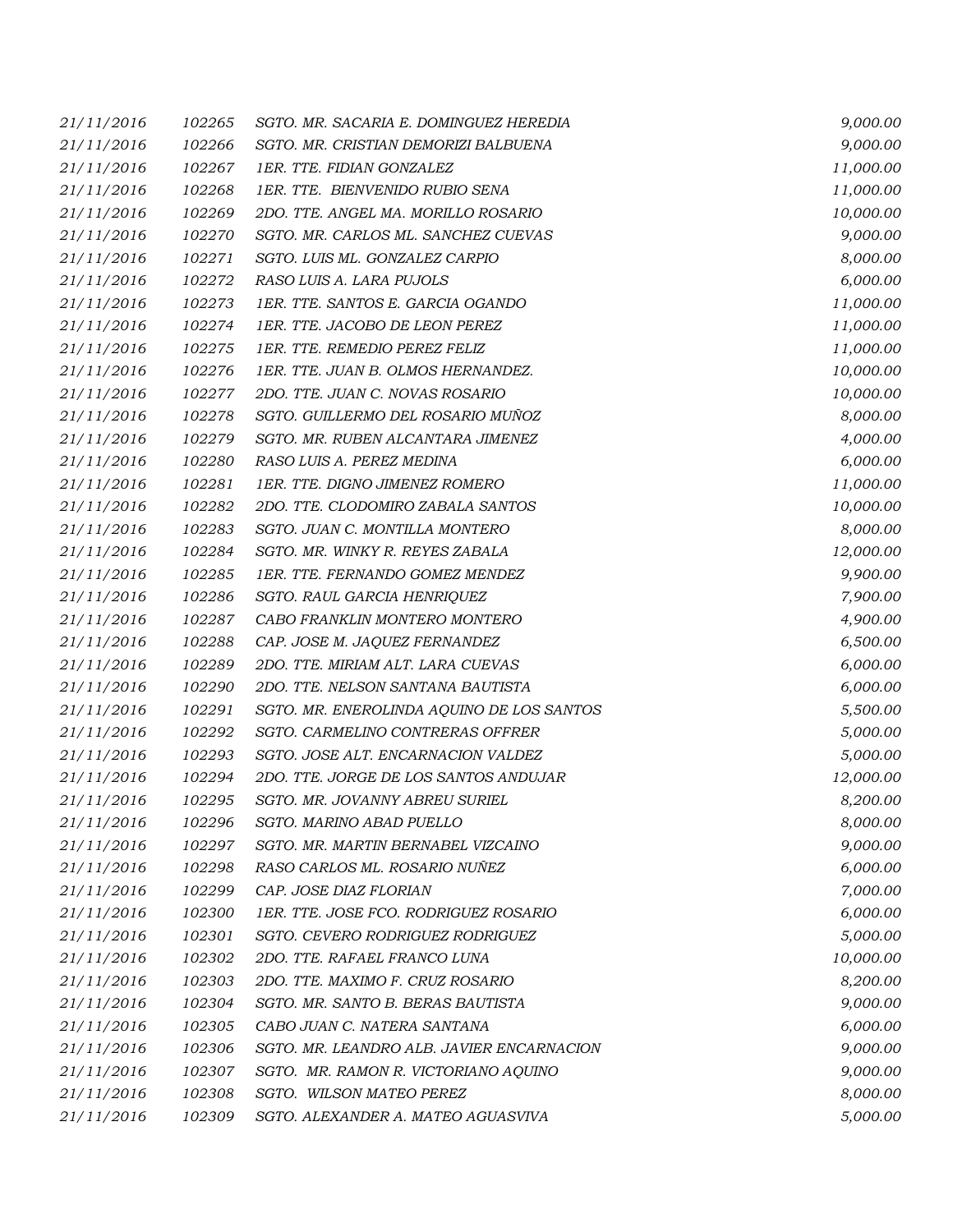| 21/11/2016 | 102310 | CABO CARLOS FLORENTINO FLORENTINO      | 4,000.00  |
|------------|--------|----------------------------------------|-----------|
| 21/11/2016 | 102311 | 2DO. TTE. WILLIAN DISLA BAEZ           | 6,000.00  |
| 21/11/2016 | 102312 | SGTO. MR. AQUINO BELLIARD ROJAS        | 4,000.00  |
| 21/11/2016 | 102313 | RASO HUGO M. RODRIGUEZ OGANDO          | 6,000.00  |
| 21/11/2016 | 102314 | CABO MIGUEL DE JS. SANCHEZ DIAZ        | 5,500.00  |
| 21/11/2016 | 102315 | TTE. COR. JOSE M. ROSARIO AQUINO       | 10,000.00 |
| 21/11/2016 | 102316 | MAYOR HILARIO O. AYBAR POLANCO         | 9,000.00  |
| 21/11/2016 | 102317 | MAYOR JORGE L. ZOUAIN TAVAREZ          | 9,000.00  |
| 21/11/2016 | 102318 | CAP. JOSE L. MENDEZ CRUZ               | 7,000.00  |
| 21/11/2016 | 102319 | CAP. FELIPE ANT. GARCIA PERALTA        | 7,000.00  |
| 21/11/2016 | 102320 | CAP. JOSE L. MORROBEL                  | 7,000.00  |
| 21/11/2016 | 102321 | 2DO. TTE. BLAS FERNANDEZ GIL           | 6,000.00  |
| 21/11/2016 | 102322 | 1ER. TTE. ISIDRO A. HERRERA MADERA     | 6,000.00  |
| 21/11/2016 | 102323 | 1ER. TTE. SANTO CALZADO                | 6,000.00  |
| 21/11/2016 | 102324 | 1ER. TTE. CARLOS J. BIDO D OLEO        | 6,000.00  |
| 21/11/2016 | 102325 | SGTO. MR. ELIAS R. MEDINA TERRERO      | 5,500.00  |
| 21/11/2016 | 102326 | SGTO. MR. REIMUNDO ALVAREZ PEÑA        | 5,500.00  |
| 21/11/2016 | 102327 | SGTO. MR. RAYMUNDO FAÑAS REYES         | 5,500.00  |
| 21/11/2016 | 102328 | SGTO. MAYOR GUSTAVO A. ZARZUELA ARROYO | 5,500.00  |
| 21/11/2016 | 102329 | SGTO. MR. RAFAEL ANT. ALCANTARA REYES  | 5,500.00  |
| 21/11/2016 | 102330 | SGTO. MR. MANUEL ANT. GIL DE LEON      | 5,500.00  |
| 21/11/2016 | 102331 | SGTO. MR. GILBERTO ACOSTA GONZALEZ     | 5,500.00  |
| 21/11/2016 | 102332 | 2DO. TTE. JUAN J. PIMENTEL             | 5,500.00  |
| 21/11/2016 | 102333 | SGTO. ALBERTO ANT. DE LA CRUZ MATA     | 5,000.00  |
| 21/11/2016 | 102334 | SGTO. DANNY R. ABREU CONCEPCION        | 5,000.00  |
| 21/11/2016 | 102335 | SGTO. ROBERT E. TEJADA SUAREZ          | 5,000.00  |
| 21/11/2016 | 102336 | SGTO. MIGUEL ANT. PASCUAL LAHOZ        | 5,000.00  |
| 21/11/2016 | 102337 | CABO ROBERTO DEL ROSARIO CENA          | 4,000.00  |
| 21/11/2016 | 102338 | CABO HECTOR R. BAUTISTA PICHARDO       | 4,000.00  |
| 21/11/2016 | 102339 | RASO KATIUSKA DEL C. MERCEDES          | 4,000.00  |
| 21/11/2016 | 102340 | RASO JALBRIN R. SANTANA GOMEZ          | 4,000.00  |
| 21/11/2016 | 102341 | RASO EDINSON J. MARTINEZ GIL           | 4,000.00  |
| 21/11/2016 | 102342 | CABO JUAN STGO. PEÑA RODRIGUEZ         | 4,000.00  |
| 21/11/2016 | 102343 | RASO LUIS ML. RODRIGUEZ SIGOLLEN       | 4,000.00  |
| 21/11/2016 | 102344 | CABO ARELIS M. VILLAR SANTOS           | 4,000.00  |
| 21/11/2016 | 102345 | CABO JOSE R. ACEVEDO FAMILIA           | 4,000.00  |
| 21/11/2016 | 102346 | SGTO. GERMAN RAMIREZ JIMENEZ           | 4,000.00  |
| 21/11/2016 | 102347 | CABO HECTOR A. DE LOS SANTOS NONE      | 4,000.00  |
| 21/11/2016 | 102348 | 2DO. TTE. JULIO A. FRANCO DE AZA       | 9,200.00  |
| 21/11/2016 | 102349 | SGTO. MR. JOSE ANT. ROSARIO MARTINEZ   | 4,000.00  |
| 21/11/2016 | 102350 | 2DO. TTE. JOSE LUIS CRUZ JORGE         | 9,200.00  |
| 21/11/2016 | 102351 | SGTO. MIGUEL SILVERIO MARIA            | 5,000.00  |
| 21/11/2016 | 102352 | SGTO. JOSE ALT. SANCHEZ DE LA CRUZ     | 5,200.00  |
| 21/11/2016 | 102353 | SGTO. MARTIRES ULLOA HERNANDEZ         | 5,000.00  |
| 21/11/2016 | 102354 | CABO ALFREDO ABREU                     | 5,200.00  |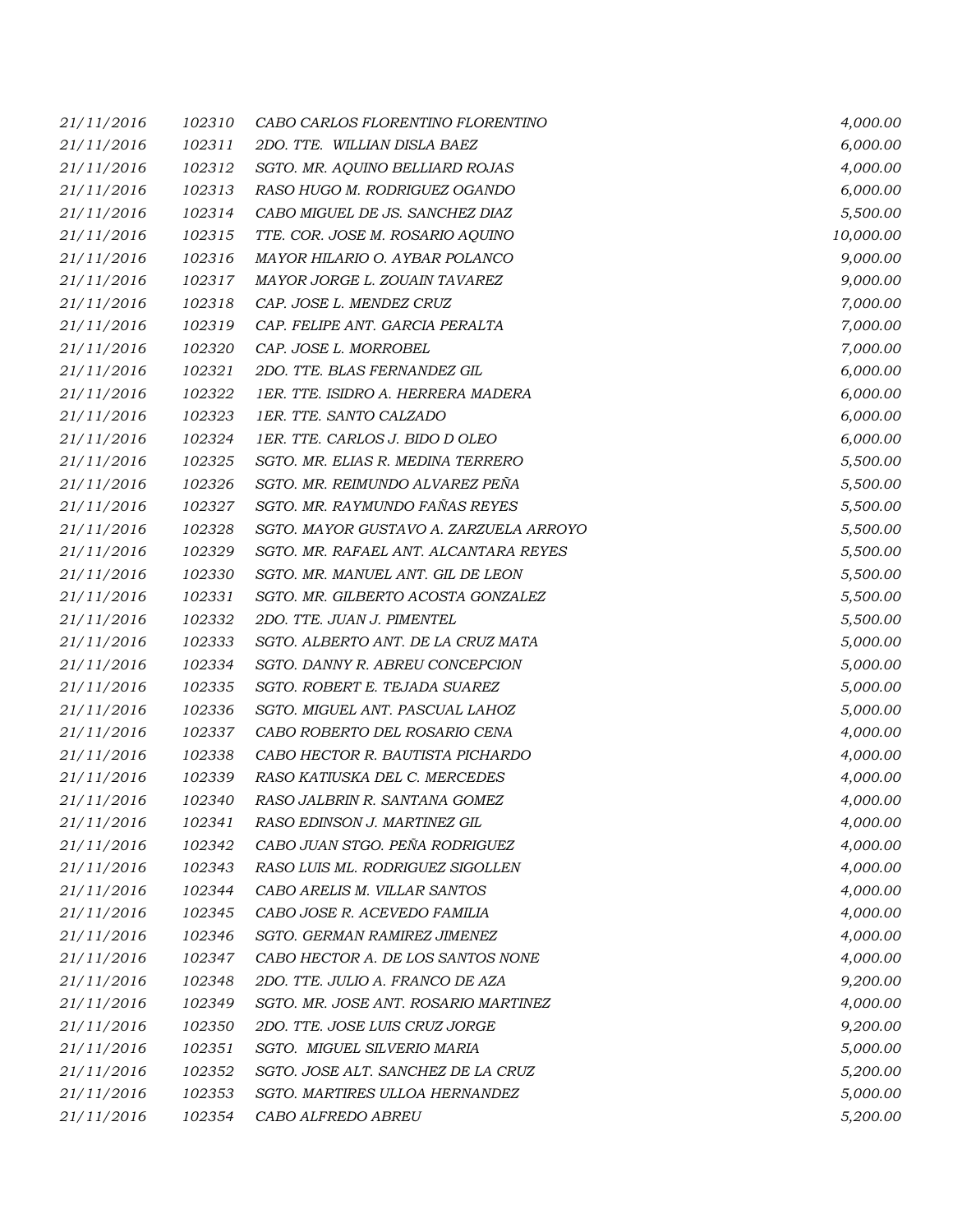| 21/11/2016 | 102355 | SGTO. DOMINGO DE LOS S. ESTEVEZ            | 7,200.00  |
|------------|--------|--------------------------------------------|-----------|
| 21/11/2016 | 102356 | SGTO. FELIX ANT. JAQUEZ                    | 7,200.00  |
| 21/11/2016 | 102357 | RASO MIGUEL FELIZ CABRERA                  | 4,000.00  |
| 21/11/2016 | 102358 | SGTO. CARLOS O. BRITO PEÑA                 | 7,200.00  |
| 21/11/2016 | 102359 | SGTO. MR. FRANCISCO D. BAEZ VALERIO        | 4,000.00  |
| 21/11/2016 | 102360 | RASO FRANCISCO DURAN RAMIREZ               | 4,000.00  |
| 21/11/2016 | 102361 | CABO MIGUEL V. ARAGONEZ GOMEZ              | 4,000.00  |
| 21/11/2016 | 102362 | CAP. LUCILO PEÑA PASCUAL                   | 6,500.00  |
| 21/11/2016 | 102363 | CAP. ERNESTO ENCARNACION ROSARIO           | 6,000.00  |
| 21/11/2016 | 102364 | SGTO. MR. JUAN ANT. ROSA GOMEZ             | 5,500.00  |
| 21/11/2016 | 102365 | CABO SANTA M. HENRIQUEZ PASCUAL            | 4,000.00  |
| 21/11/2016 | 102366 | SGTO. REYNOSO PIÑA GUERRERO                | 5,000.00  |
| 21/11/2016 | 102367 | CABO JOSE M. MINAYA GOMEZ                  | 4,000.00  |
| 21/11/2016 | 102368 | 2DO. TTE. SILVESTRE FELIZ HERNANDEZ        | 10,000.00 |
| 21/11/2016 | 102369 | SGTO. ANTONIO CASTRO BELEN                 | 8,000.00  |
| 21/11/2016 | 102370 | SGTO. JAIME Y. VERAS QUEZADA               | 12,000.00 |
| 21/11/2016 | 102371 | MAYOR LORENZO DE LEON FLORES               | 9,000.00  |
| 21/11/2016 | 102372 | SGTO. MR. ISMAEL DE LA CRUZ TAPIA          | 5,500.00  |
| 21/11/2016 | 102373 | SGTO. MR. JUAN G. BONIFACIO GUTIERREZ      | 5,500.00  |
| 21/11/2016 | 102374 | RASO RUDDY R. RUIZ GARCIA                  | 4,000.00  |
| 21/11/2016 | 102375 | RASO ROSA ANT. RODRIGUEZ JORAN             | 4,000.00  |
| 21/11/2016 | 102376 | 1ER. TTE. HENRY R. HILARIO PERALTA         | 6,500.00  |
| 21/11/2016 | 102377 | SGTO. JOSE VICTORIANO ROSA                 | 5,000.00  |
| 21/11/2016 | 102378 | SGTO. NICOLAS HERRERA GRATEREAUX           | 5,000.00  |
| 21/11/2016 | 102379 | RASO FRANKLIN PICHARDO VICTORIANO          | 4,000.00  |
| 21/11/2016 | 102380 | CAP. MANUEL DE JS. SENA HERNANDEZ          | 7,000.00  |
| 21/11/2016 | 102381 | CAP. GERSON ACOSTA POLANCO                 | 7,000.00  |
| 21/11/2016 | 102382 | 2DO. TTE. JOSE D. TIFA                     | 6,000.00  |
| 21/11/2016 | 102383 | SGTO. MARIA L. ADAMES MARTE                | 5,000.00  |
| 21/11/2016 | 102384 | CABO ALBIN ML. HICIANO GONZALEZ            | 4,000.00  |
| 21/11/2016 | 102385 | 1ER. TTE. AGUSTIN NUÑEZ NUÑEZ              | 6,000.00  |
| 21/11/2016 | 102386 | SGTO. MR. GLENNY K. RODRIGUEZ ALVAREZ      | 5,000.00  |
| 21/11/2016 | 102387 | SGTO. MR. PABLO ML. MORONTA REYES          | 5,000.00  |
| 21/11/2016 | 102388 | CABO RAMON ANT. PICHARDO ALVAREZ           | 4,000.00  |
| 21/11/2016 | 102389 | SGTO. MR. SANTIAGO BATISTA DIAZ            | 5,500.00  |
| 21/11/2016 | 102390 | SGTO. SOREMINDA FLETE ADAMES               | 5,000.00  |
| 21/11/2016 | 102391 | CABO JUAN CISNEROS ALMANZAR                | 4,000.00  |
| 21/11/2016 | 102392 | 2DO. TTE. FRANCISCO S. FULCAR VILORIO      | 5,500.00  |
| 21/11/2016 | 102393 | CABO JOSE ANT. TAVERAS ARIAS               | 4,000.00  |
| 21/11/2016 | 102394 | CAP. CANDIDO AMPARO JEREZ                  | 7,000.00  |
| 21/11/2016 | 102395 | SGTO. JOSE A. FELIX PEREZ                  | 5,000.00  |
| 21/11/2016 | 102396 | CABO WILLIAMS ADAMES ESPINAL               | 4,000.00  |
| 21/11/2016 | 102397 | 2DO. TTE. JOSE ALB. EVANGELISTA CONCEPCION | 5,000.00  |
| 21/11/2016 | 102398 | RASO JUNIOR CABRERA RODRIGUEZ              | 5,200.00  |
| 21/11/2016 | 102399 | 2DO. TTE. JOSE ML. PAULINO ACOSTA          | 5,000.00  |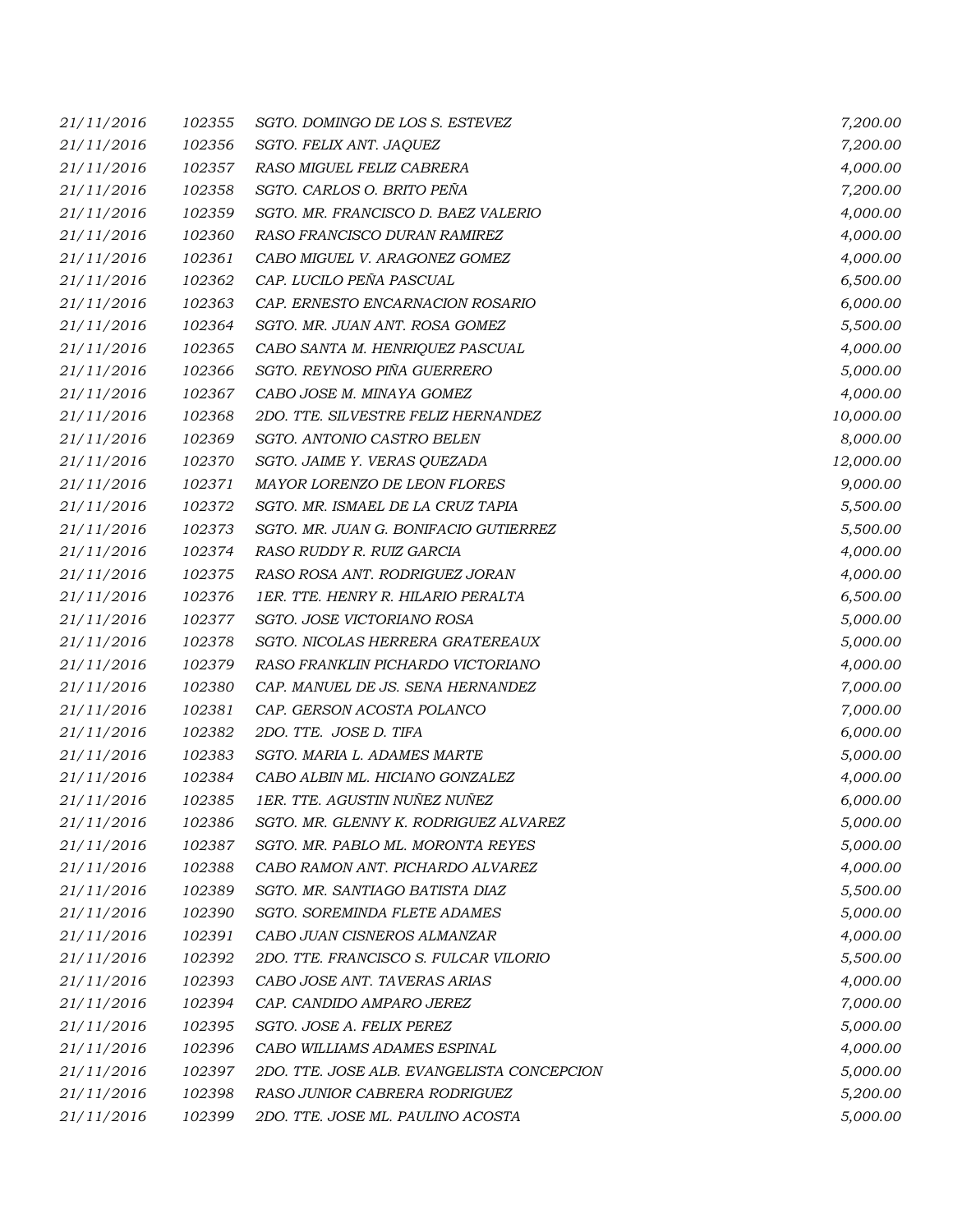| 21/11/2016 | 102400 | RASO DELKIN L. ROSARIO GUZMAN         | 4,900.00 |
|------------|--------|---------------------------------------|----------|
| 21/11/2016 | 102401 | CABO JESUS ANT. DE LA CRUZ SUERO      | 4,000.00 |
| 21/11/2016 | 102402 | SGTO. MR. WILSON GERMAN DE LA CRUZ    | 5,500.00 |
| 21/11/2016 | 102403 | SGTO. EDUARDO DE JS. CRUZ VENTURA     | 5,000.00 |
| 21/11/2016 | 102404 | CABO YENNY ALT. ROSARIO GARCIA        | 5,200.00 |
| 21/11/2016 | 102405 | SGTO. RAMON SEVERINO PAREDES          | 7,200.00 |
| 21/11/2016 | 102406 | SGTO. MR. SANTO E. TEJEDA             | 9,000.00 |
| 21/11/2016 | 102407 | 1ER. TTE. RUBEN D. GARCIA DE LEON     | 6,500.00 |
| 21/11/2016 | 102408 | CAP. NELSON RODRIGUEZ BEATO           | 6,000.00 |
| 21/11/2016 | 102409 | SGTO. MR. LUIS CASTRO ACOSTA          | 5,500.00 |
| 21/11/2016 | 102410 | SGTO. MR. JACOBO ANT. HURTADO MARIA   | 5,500.00 |
| 21/11/2016 | 102411 | RASO ROANGEL FCO. FRIAS ROJAS         | 4,000.00 |
| 21/11/2016 | 102412 | RASO ROBINSON OVIEDO FARIAS           | 4,000.00 |
| 21/11/2016 | 102413 | SGTO. RAMON ANT. JIMENEZ NUÑEZ        | 7,200.00 |
| 21/11/2016 | 102414 | RASO DANIEL ADAMES PERALTA            | 4,000.00 |
| 21/11/2016 | 102415 | RASO LORENZO L. VERAS DE LA ROSA      | 4,000.00 |
| 21/11/2016 | 102416 | SGTO. JOSE L. BONIFACIO GUTIERREZ     | 5,000.00 |
| 21/11/2016 | 102417 | SGTO. MR. MATIAS CRUCETA REINOSO      | 8,200.00 |
| 21/11/2016 | 102418 | SGTO. JOSE R. HERNANDEZ PAULINO       | 4,000.00 |
| 21/11/2016 | 102419 | SGTO. MR. FREDDY DE JESUS             | 8,200.00 |
| 21/11/2016 | 102420 | 2DO. TTE. CARLOS ANT. FORTUNA MONCION | 6,000.00 |
| 21/11/2016 | 102421 | SGTO. RAFAEL DEL C. GUZMAN LOPEZ      | 5,000.00 |
| 21/11/2016 | 102422 | CAP. NOEL S. SOSA PAULINO             | 7,000.00 |
| 21/11/2016 | 102423 | SGTO. EDUARDO MONTERO GRULLON         | 6,000.00 |
| 21/11/2016 | 102424 | RASO ANTONIO PANIAGUA PANIAGUA        | 5,000.00 |
| 21/11/2016 | 102425 | SGTO. MR. FAUSTINO BASIL LUIS         | 6,900.00 |
| 21/11/2016 | 102426 | RASO ROBERT O. VASQUEZ FELIZ          | 4,000.00 |
| 21/11/2016 | 102427 | RASO PETRONILA LOPEZ MEDINA           | 4,000.00 |
| 21/11/2016 | 102428 | RASO ROSELIA PEREZ DE LA CRUZ         | 4,000.00 |
| 21/11/2016 | 102429 | 1ER. TTE. ANGEL M. PERALTA PEÑA       | 6,500.00 |
| 21/11/2016 | 102430 | 2DO. TTE. PABLO GARCIA MONTERO        | 6,000.00 |
| 21/11/2016 | 102431 | 2DO. TTE. APOLINAR PEÑA PEÑA          | 6,000.00 |
| 21/11/2016 | 102432 | 2DO. TTE. LEODAN URBAEZ FELIZ         | 6,000.00 |
| 21/11/2016 | 102433 | SGTO. JOSE DOLORES TRINIDAD FELIZ     | 5,000.00 |
| 21/11/2016 | 102434 | SGTO. LUIS L. ARIAS SANCHEZ           | 5,000.00 |
| 21/11/2016 | 102435 | RASO DIONERIS DE LA CRUZ LOPEZ        | 4,000.00 |
| 21/11/2016 | 102436 | CABO WANDER SANTANA FERRERAS          | 4,000.00 |
| 21/11/2016 | 102437 | CABO ESTERVIN ML. CRUZ PEREZ          | 4,000.00 |
| 21/11/2016 | 102438 | RASO JUAN C. ACOSTA SOLIS             | 4,000.00 |
| 21/11/2016 | 102439 | SGTO. ALEXANDER DE LEON GARCIA        | 7,200.00 |
| 21/11/2016 | 102440 | RASO WILMER A. URBAEZ FELIZ           | 4,000.00 |
| 21/11/2016 | 102441 | SGTO. LIBRADO M. SEGURA ALCANTARA     | 5,000.00 |
| 21/11/2016 | 102442 | SGTO. MR. REILYN D. FELIZ GUEVARA     | 4,000.00 |
| 21/11/2016 | 102443 | 1ER. TTE. MERGEN F. BATISTA RIVAS     | 6,500.00 |
| 21/11/2016 | 102444 | 2DO. TTE. FAUSTO D. ROCHA PEREZ       | 9,200.00 |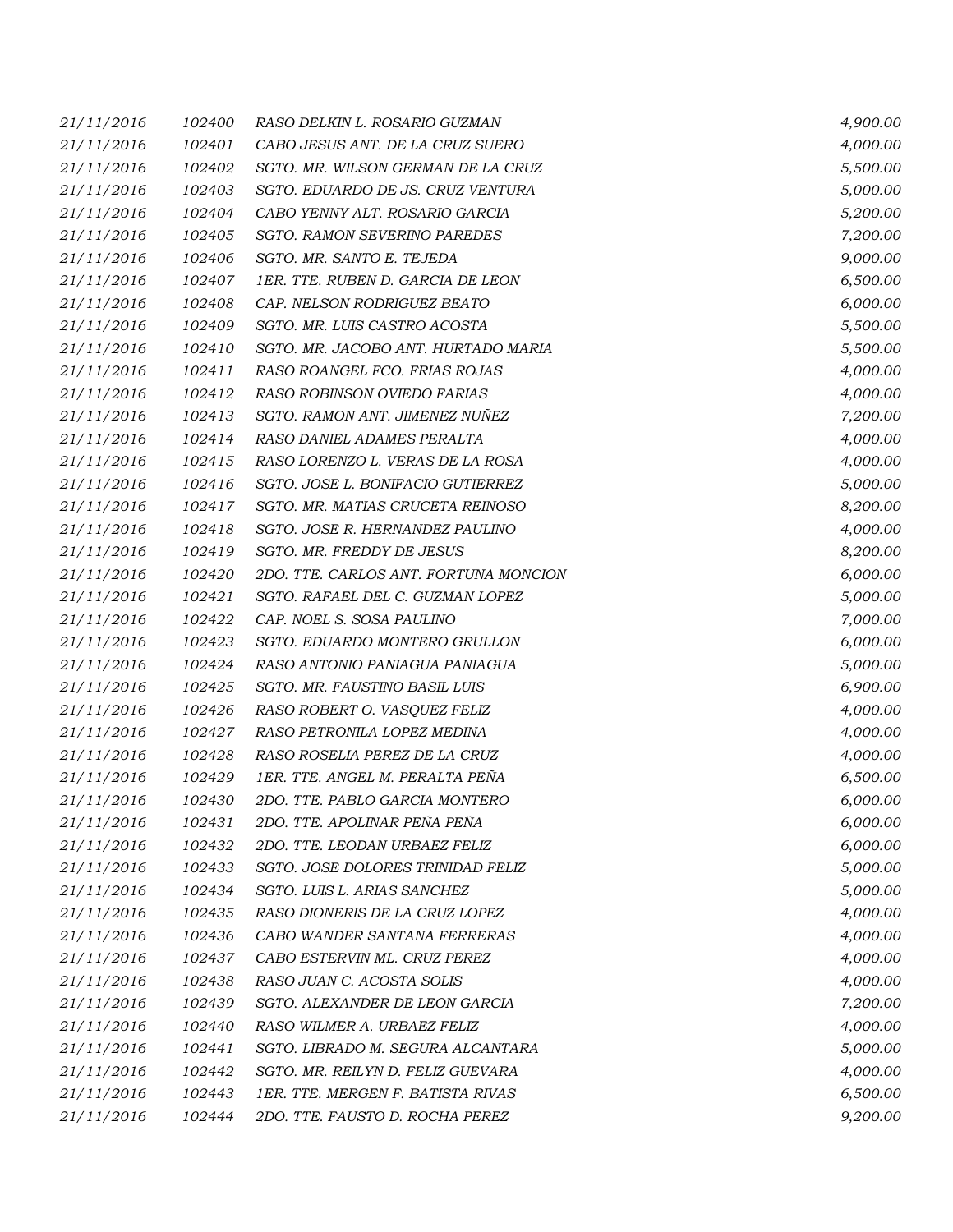| 21/11/2016 | 102445 | SGTO. MR. ANGEL R. GONZALEZ CUEVAS        | 5,500.00 |
|------------|--------|-------------------------------------------|----------|
| 21/11/2016 | 102446 | SGTO. GILTON MATEO MEDINA                 | 7,200.00 |
| 21/11/2016 | 102447 | 2DO. TTE. PATRICIO GOMEZ SEGURA           | 6,000.00 |
| 21/11/2016 | 102448 | RASO WARLIN ANT. CARVAJAL CUEVAS          | 4,000.00 |
| 21/11/2016 | 102449 | SGTO. MR. JAVIEL MEDINA GONZALEZ          | 5,500.00 |
| 21/11/2016 | 102450 | SGTO. ELVIN U. NOVAS MEDRANO              | 5,000.00 |
| 21/11/2016 | 102451 | CAP. JUAN DE D. NOVAS VARGAS              | 6,000.00 |
| 21/11/2016 | 102452 | SGTO. MR. LUIS F. JOSE GARCIA             | 5,500.00 |
| 21/11/2016 | 102453 | SGTO. ROBERTO ANT. FELIZ MATOS            | 7,200.00 |
| 21/11/2016 | 102454 | CABO FRANCIS L. VOLQUEZ NOVAS             | 4,000.00 |
| 21/11/2016 | 102455 | 2DO. TTE. JOSELIN DIAZ SENA               | 6,000.00 |
| 21/11/2016 | 102456 | 1ER. TTE. DELIS G. COLON VALDEZ           | 5,500.00 |
| 21/11/2016 | 102457 | SGTO. HUMBERTO MEDINA ROA                 | 7,200.00 |
| 21/11/2016 | 102458 | MAYOR RAFAEL ANT. SOTO MORETA             | 9,000.00 |
| 21/11/2016 | 102459 | RASO MIGUELINA PEREZ BELTRE               | 4,000.00 |
| 21/11/2016 | 102460 | CABO WILKINS E. HERNANDEZ GARCIA          | 6,000.00 |
| 21/11/2016 | 102461 | RASO YOHAN ML. LUCIANO BAUTISTA           | 6,000.00 |
| 21/11/2016 | 102462 | RASO EDWARD ANT. OGANDO TERRERO           | 4,000.00 |
| 21/11/2016 | 102463 | SGTO. MR. JOSE ML. REYES BELLO            | 8,200.00 |
| 21/11/2016 | 102464 | CABO JEOVANNY A. SANCHEZ ADAMES           | 4,000.00 |
| 21/11/2016 | 102465 | CABO JOSE R. COHEN BERAS                  | 4,000.00 |
| 21/11/2016 | 102466 | SGTO. LUIS FCO. AMADOR VICIOSO            | 5,200.00 |
| 21/11/2016 | 102467 | CABO ANGEL HERNANDEZ PANIAGUA             | 4,000.00 |
| 21/11/2016 | 102468 | SGTO. MR. FERNANDO MATEO                  | 5,500.00 |
| 21/11/2016 | 102469 | CABO VICTOR ESPINOSA GONZALEZ             | 4,900.00 |
| 21/11/2016 | 102470 | 2DO. TTE. ELADIO CABRERA ROA              | 6,000.00 |
| 21/11/2016 | 102471 | 1ER. TTE. TEODORO VALLEJO MORILLO         | 5,500.00 |
| 21/11/2016 | 102472 | 1ER. TTE. WILSON GUZMAN PEREZ             | 5,500.00 |
| 21/11/2016 | 102473 | SGTO. CRISTHIAN R. CONCEPCION ORTIZ       | 5,000.00 |
| 21/11/2016 | 102474 | SGTO. ELVIN ENCARNACION OGANDO            | 5,000.00 |
| 21/11/2016 | 102475 | SGTO. MR. CRISTIAN ENCARNACION VALENZUELA | 5,000.00 |
| 21/11/2016 | 102476 | CABO HECTOR CALDERON CAPELLAN             | 4,000.00 |
| 21/11/2016 | 102477 | CABO JONATHAN F. MEDINA                   | 4,000.00 |
| 21/11/2016 | 102478 | RASO ALTAGRACIA MATEO SOLIS               | 4,000.00 |
| 21/11/2016 | 102479 | CABO RAMONA MATEO BUGUE                   | 4,000.00 |
| 21/11/2016 | 102480 | RASO ANYELA N. DE LOS SANTOS PIÑA         | 4,000.00 |
| 21/11/2016 | 102481 | 2DO. TTE. JOSE E. CABRAL Y CABRAL         | 6,000.00 |
| 21/11/2016 | 102482 | SGTO. ARTURO VILLEGAS DE LOS SANTOS       | 5,000.00 |
| 21/11/2016 | 102483 | 2DO. TTE. SILVIO E. ZABALA OGANDO         | 6,000.00 |
| 21/11/2016 | 102484 | 2DO. TTE. JOSE A. DIAZ VALDEZ             | 6,000.00 |
| 21/11/2016 | 102485 | SGTO. MR. MANUEL S. MONTILLA MADE         | 5,500.00 |
| 21/11/2016 | 102486 | SGTO. SALVADOR DE LOS SANTOS TURBI        | 7,200.00 |
| 21/11/2016 | 102487 | CABO EDDY A. MONTILLA MONTERO             | 4,000.00 |
| 21/11/2016 | 102488 | 1ER. TTE. WILLIAM G. PEREZ                | 5,500.00 |
| 21/11/2016 | 102489 | CABO AGUSTIN FLORENTINO ROSARIO           | 5,200.00 |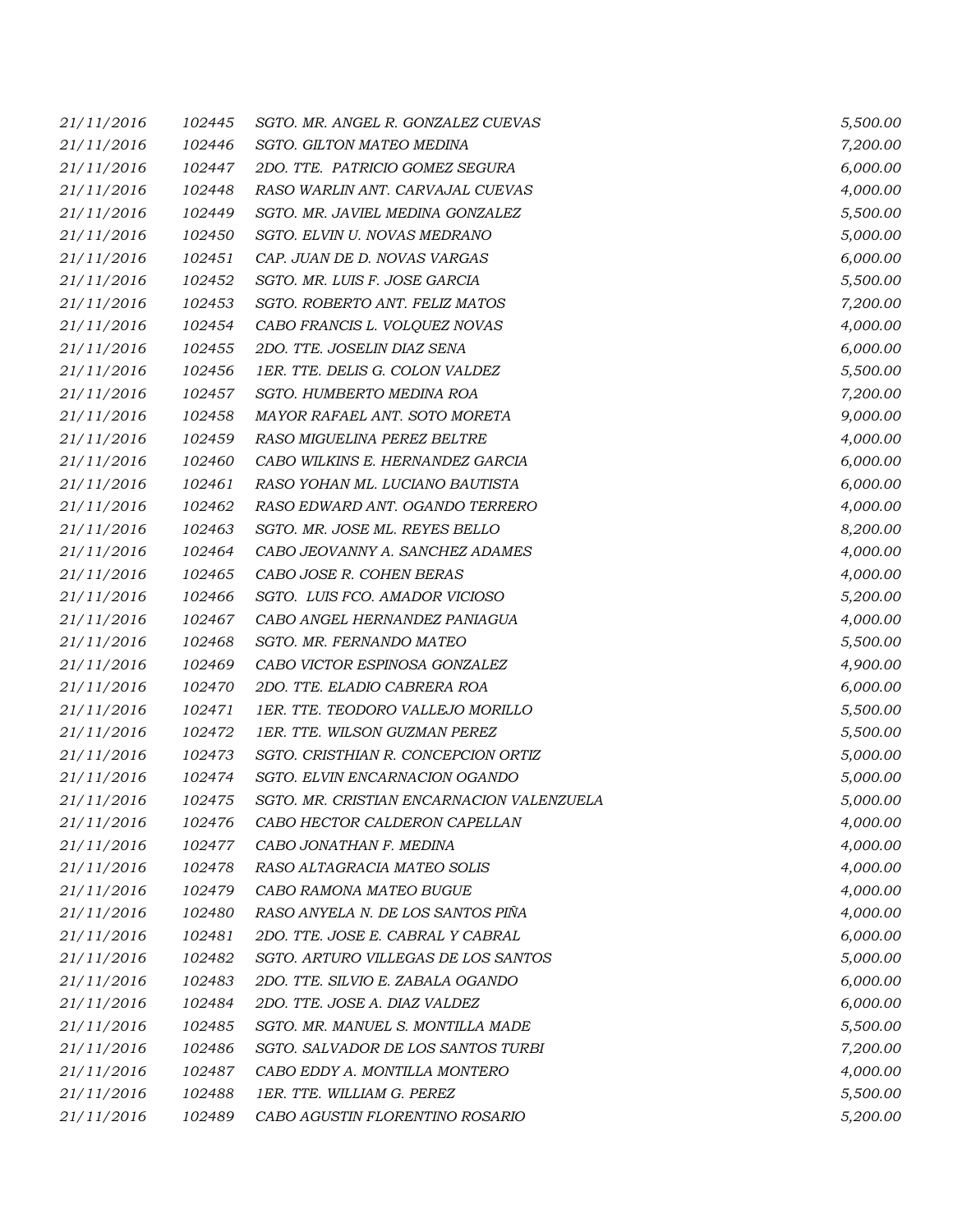| 21/11/2016 | 102490 | SGTO. MR. MARIOLIN LORENZO MEDINA      | 5,000.00  |
|------------|--------|----------------------------------------|-----------|
| 21/11/2016 | 102491 | RASO ANGELO VALLEJO ALCANTARA          | 4,000.00  |
| 21/11/2016 | 102492 | SGTO. LUIS ALB. DE LA ROSA GONZALEZ    | 6,200.00  |
| 21/11/2016 | 102493 | RASO VALERIO MORILLO MERAN             | 5,200.00  |
| 21/11/2016 | 102494 | CABO JORGE L. FIGUEREO DIAZ            | 4,000.00  |
| 21/11/2016 | 102495 | 1ER. TTE. FRANCISCO ALBER VALDEZ       | 6,500.00  |
| 21/11/2016 | 102496 | 2DO. TTE. RAFAEL E. ENCARNACION ADAMES | 6,000.00  |
| 21/11/2016 | 102497 | SGTO. ANTONIO GOMEZ TAPIA              | 4,000.00  |
| 21/11/2016 | 102498 | CABO MARIBEL DEL C. MOREL              | 4,000.00  |
| 21/11/2016 | 102499 | CABO AGUSTIN CORONADO CORONADO         | 4,000.00  |
| 21/11/2016 | 102500 | SGTO. JOSE L. VALDEZ MEDINA            | 5,000.00  |
| 21/11/2016 | 102501 | CABO ALEXANDER Y. TAPIA CRUZ           | 4,000.00  |
| 21/11/2016 | 102502 | SGTO. GUILLERMO E. RODRIGUEZ           | 6,900.00  |
| 21/11/2016 | 102503 | SGTO. JUNIOR CUEVAS GUZMAN             | 5,200.00  |
| 21/11/2016 | 102504 | RASO LEIDY ALB. HERNANDEZ MINYETTY     | 4,900.00  |
| 21/11/2016 | 102505 | 2DO. TTE. FRANK FELIZ ALCANTARA        | 10,000.00 |
| 21/11/2016 | 102506 | SGTO. MR. PEDRO SOTO                   | 9,000.00  |
| 21/11/2016 | 102507 | SGTO. FELIX SANCHEZ GUZMAN             | 8,000.00  |
| 21/11/2016 | 102508 | RASO TOMAS DE JESUS MEJIA              | 6,000.00  |
| 21/11/2016 | 102509 | RASO ADRIAN A. PALACIO MARTINEZ        | 6,000.00  |
| 21/11/2016 | 102510 | RASO SANDRO T. REYES LERBOURS          | 6,000.00  |
| 21/11/2016 | 102511 | RASO MIGUEL L. CABRERA DEL ROSARIO     | 6,000.00  |
| 21/11/2016 | 102512 | MAYOR PEDRO ML. R. DOMINGUEZ MORCELO   | 9,000.00  |
| 21/11/2016 | 102513 | 2DO. TTE. MARINO SANCHEZ VASQUEZ       | 6,000.00  |
| 21/11/2016 | 102514 | SGTO. MR. WILMIN ALB. TRINIDAD ACEVEDO | 5,500.00  |
| 21/11/2016 | 102515 | SGTO. NILSON M. CUEVAS CAPELLAN        | 5,000.00  |
| 21/11/2016 | 102516 | CABO FRANCISCO ANT. GUANCE             | 4,000.00  |
| 21/11/2016 | 102517 | RASO AMADO E. GUZMAN PEREZ             | 4,000.00  |
| 21/11/2016 | 102518 | RASO MILCIADES MESA ENCARNACION        | 4,000.00  |
| 21/11/2016 | 102519 | SGTO. MR. VICTOR M. CASTILLO HERNANDEZ | 9,000.00  |
| 21/11/2016 | 102520 | SGTO. MR. JORGE LUCIANO MARTINEZ       | 8,000.00  |
| 21/11/2016 | 102521 | RASO FELIX E. VALENZUELA SIERRA        | 4,000.00  |
| 21/11/2016 | 102522 | RASO LUIS F. VALLEJO MARTINEZ          | 5,200.00  |
| 21/11/2016 | 102523 | CABO JEUDIS PAREDES MOJICA             | 5,200.00  |
| 21/11/2016 | 102524 | RASO NEIRON ALF. VALLEJO PEREZ         | 4,000.00  |
| 21/11/2016 | 102525 | CABO MANOLIN BASILIO SALOMON           | 5,200.00  |
| 21/11/2016 | 102526 | CABO JUAN DIAZ ENCARNACION             | 5,200.00  |
| 21/11/2016 | 102527 | SGTO. JOSE ML. DE LA ROSA DE LEON      | 7,200.00  |
| 21/11/2016 | 102528 | MAYOR DAMIAN ANT. OVALLES JORGE        | 9,000.00  |
| 21/11/2016 | 102529 | 1ER. TTE. EUGENIO PEGUERO DEL ROSARIO  | 6,500.00  |
| 21/11/2016 | 102530 | RASO DAWRYN GARCIA PERALTA             | 4,000.00  |
| 21/11/2016 | 102531 | CAPITAN EVARISTO VELAZQUEZ             | 11,200.00 |
| 21/11/2016 | 102532 | SGTO. MR. SANTOS RODRIGUEZ RIVERA      | 9,000.00  |
| 21/11/2016 | 102533 | CABO SALVADOR A. HEREDIA MATEO         | 6,000.00  |
| 21/11/2016 | 102534 | SGTO. MR. MANUEL S. SOTO CABRAL        | 7,200.00  |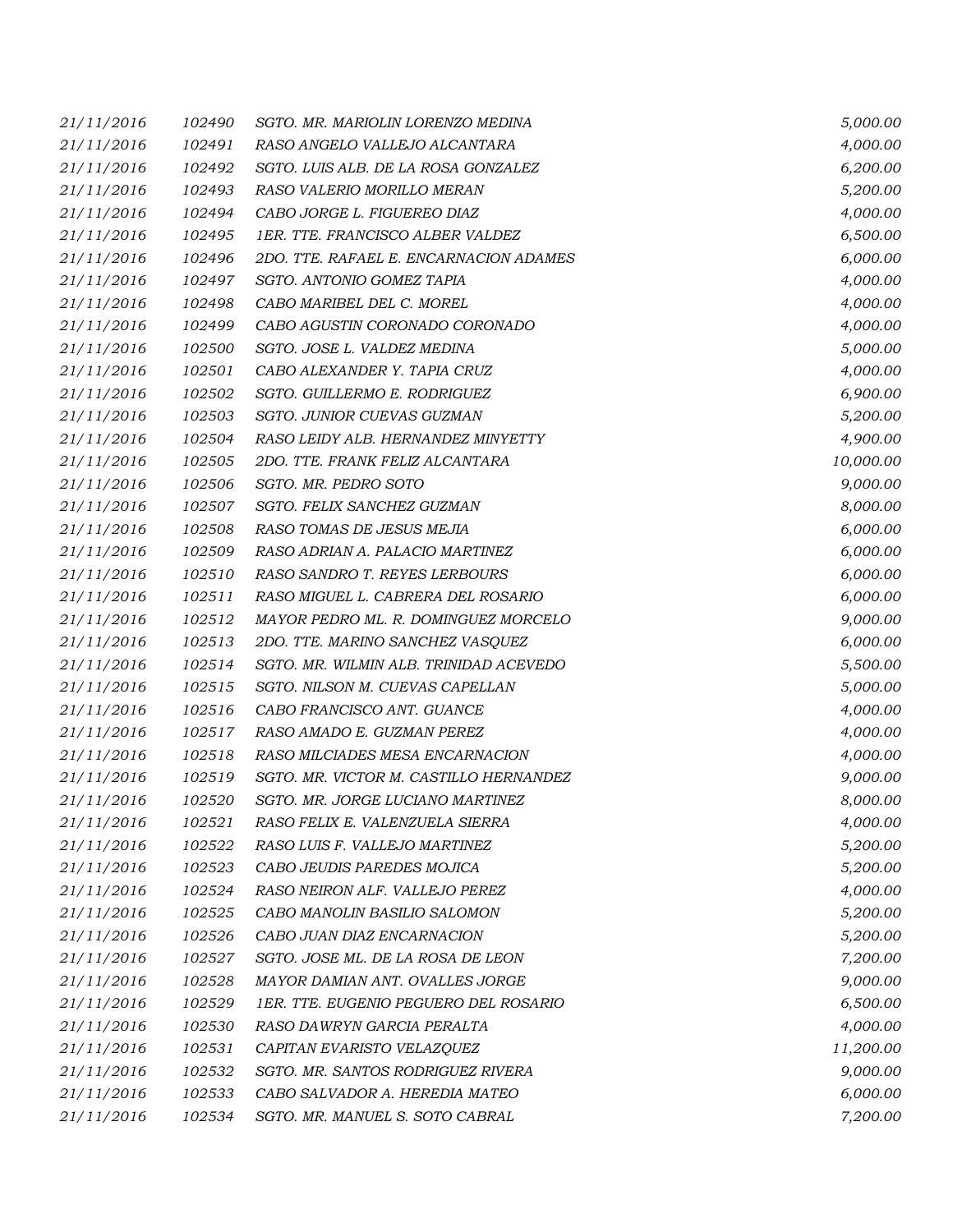| 21/11/2016 | 102535 | RASO KELVIN A. FRANCO TURBI               | 4,000.00  |
|------------|--------|-------------------------------------------|-----------|
| 21/11/2016 | 102536 | SGTO. WIQUIN LAVALE GONZALEZ              | 6,900.00  |
| 21/11/2016 | 102537 | SGTO. MR. PEDRO LAUREANO PAULA            | 5,500.00  |
| 21/11/2016 | 102538 | SGTO. MR. CESAR ANT. SERRANO GARCIA       | 7,900.00  |
| 21/11/2016 | 102539 | CABO CARLOS D. REYNOSO PEREYRA            | 4,000.00  |
| 21/11/2016 | 102540 | 2DO. TTE. JUAN FCO. JIMENEZ DE LOS SANTOS | 6,000.00  |
| 21/11/2016 | 102541 | SGTO. MR. MARCELO UREÑA ROSADO            | 8,200.00  |
| 21/11/2016 | 102542 | 1ER. TTE. MANUEL DE LOS R DOTEL MATOS     | 9,200.00  |
| 21/11/2016 | 102543 | RASO MELANEA MILIANO FRIAS                | 4,000.00  |
| 21/11/2016 | 102544 | SGTO. MR. JOHAN ML. SOSA                  | 5,500.00  |
| 21/11/2016 | 102545 | 2DO. TTE. JOSE R. LUGO CARMONA            | 4,900.00  |
| 21/11/2016 | 102546 | 2DO. TTE. DIOMEDES DE LA CRUZ DE LA CRUZ  | 9,200.00  |
| 21/11/2016 | 102547 | RASO JUAN U. ARIAS                        | 5,200.00  |
| 21/11/2016 | 102548 | MAYOR JUAN B. DIPRE ISABEL                | 5,000.00  |
| 21/11/2016 | 102549 | SGTO. CRISTINO SOTO SOTO                  | 5,000.00  |
| 21/11/2016 | 102550 | 1ER. TTE. VIRGINIO ARISMENDY PEREZ        | 6,500.00  |
| 21/11/2016 | 102551 | SGTO. DANTE E. GALAN SANTANA              | 7,200.00  |
| 21/11/2016 | 102552 | CABO WANDER AGRAMONTE CESPEDES            | 5,200.00  |
| 21/11/2016 | 102553 | 2DO. TTE. RAMON E. MENDEZ RUIZ            | 6,000.00  |
| 21/11/2016 | 102554 | 2DO. TTE. SALVADOR MEDINA MEDINA          | 6,000.00  |
| 21/11/2016 | 102555 | 2DO. TTE. PASCUAL SEGURA OLIVERO          | 4,000.00  |
| 21/11/2016 | 102556 | RASO JULIAN SUAZO CASADO                  | 4,000.00  |
| 21/11/2016 | 102557 | CABO LEONIDES SUAZO CASADO                | 5,200.00  |
| 21/11/2016 | 102558 | 2DO. TTE. JOSE D. TAPIA TAVERAS           | 9,200.00  |
| 21/11/2016 | 102559 | 2DO. TTE. EMILIO ROBLES PLASENCIO         | 6,000.00  |
| 21/11/2016 | 102560 | CABO FRANKLIN ANT. RODRIGUEZ CASTILLO     | 4,900.00  |
| 21/11/2016 | 102561 | CAP. JOE ANT. GARCIA HOFFMAN              | 7,000.00  |
| 21/11/2016 | 102562 | 2DO. TTE. JUAN DEL A. FELIZ FELIZ         | 10,000.00 |
| 21/11/2016 | 102563 | 2DO. TTE. GIL ML. CAMPECHANO GARCIA       | 9,000.00  |
| 21/11/2016 | 102564 | SGTO. CRISTIAN JAVIER ARREDONDO           | 9,000.00  |
| 21/11/2016 | 102565 | RASO FELIX F. REYNOSO REYES               | 6,000.00  |
| 21/11/2016 | 102566 | RASO MODESTO MONTERO POLANCO              | 6,000.00  |
| 21/11/2016 | 102567 | 2DO. TTE. DIOMEDES PAREDES SANTANA        | 6,000.00  |
| 21/11/2016 | 102568 | CABO GUDRICH M. ORTIZ CABREJA             | 6,000.00  |
| 21/11/2016 | 102569 | RASO ROSELIO SOLANO SILVESTRE             | 5,200.00  |
| 21/11/2016 | 102570 | SGTO. MR. JUAN ALB. REED GOMEZ            | 7,200.00  |
| 21/11/2016 | 102571 | CABO ENMANUEL BAEZ YAN                    | 5,200.00  |
| 21/11/2016 | 102572 | RASO JUNIOR ALB. CASTILLO ESCANIO         | 5,200.00  |
| 21/11/2016 | 102573 | 2DO. TTE. GERVASIO DEGOLLADO RINCON       | 8,900.00  |
| 21/11/2016 | 102574 | CABO JOHNNY OZORIA DANIEL                 | 4,000.00  |
| 21/11/2016 | 102575 | 2DO. TTE. NIXON RAMIREZ CANDELARIO        | 6,000.00  |
| 21/11/2016 | 102576 | SGTO. GRECIA I. ASTACIO JIMENEZ           | 5,000.00  |
| 21/11/2016 | 102577 | CABO ANGEL GONZALEZ BORQUEZ               | 4,900.00  |
| 21/11/2016 | 102578 | CAP. ERNESTO MEJIA SARMIENTO              | 7,000.00  |
| 21/11/2016 | 102579 | CAP. PACO MORILLO RAMIREZ                 | 7,000.00  |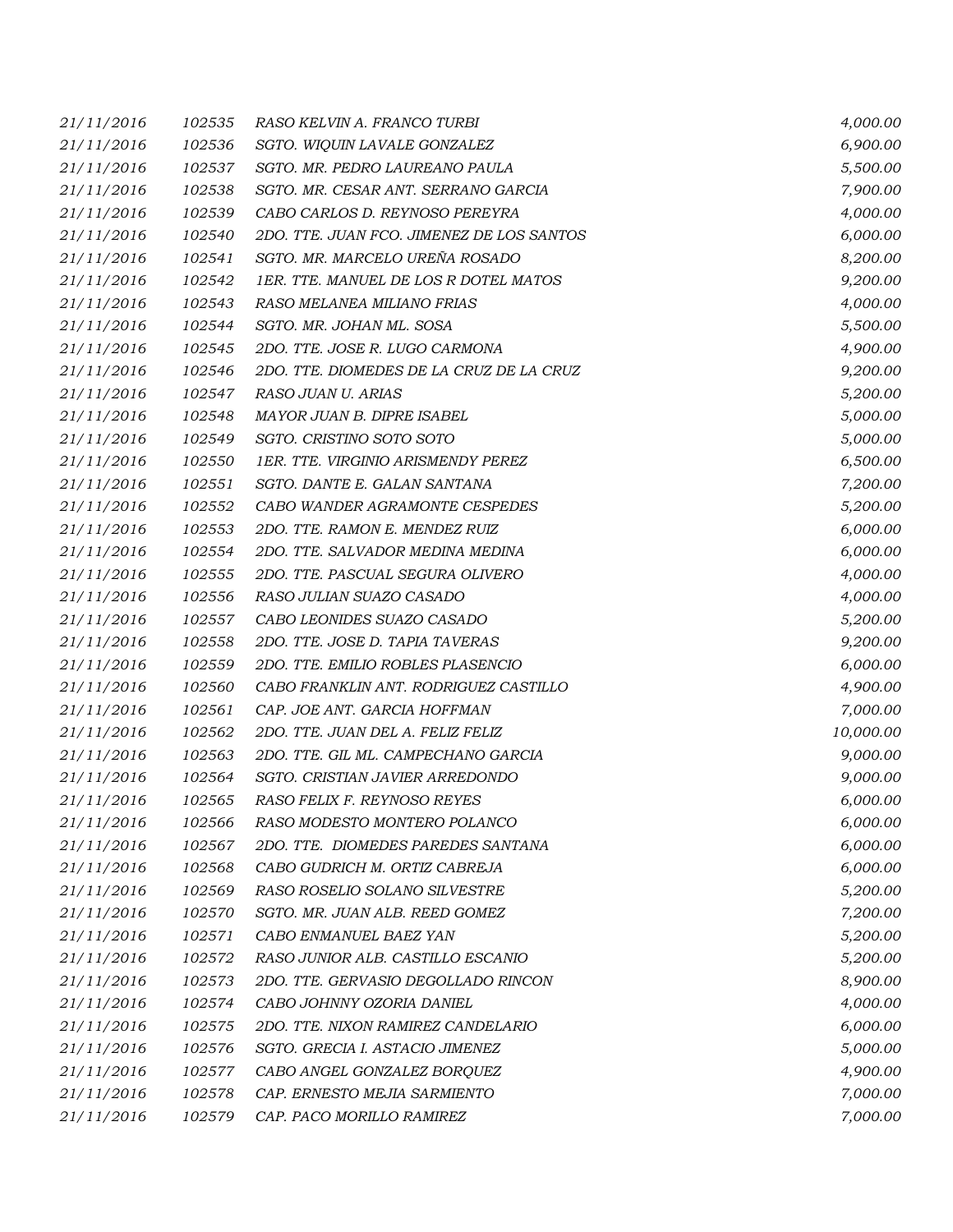| 21/11/2016 | 102580 | <b>1ER. TTE. PEDRO BERIGUETE CUELLO</b> | 6,500.00  |
|------------|--------|-----------------------------------------|-----------|
| 21/11/2016 | 102581 | 2DO. TTE. ANGEL ML. SOSA VANTERPOOL     | 6,000.00  |
| 21/11/2016 | 102582 | 2DO. TTE. GERSON ALCANTARA GOMEZ        | 6,000.00  |
| 21/11/2016 | 102583 | 2DO. TTE. RAMON E. RAMIREZ PACHECO      | 6,000.00  |
| 21/11/2016 | 102584 | SGTO. MR. LEONARDO MONEGRO ORTEGA       | 5,500.00  |
| 21/11/2016 | 102585 | SGTO. MR. WILSON S. CUELLO              | 5,500.00  |
| 21/11/2016 | 102586 | SGTO. MR. RAFAEL REYES MEJIA            | 5,500.00  |
| 21/11/2016 | 102587 | 2DO. TTE. MARIO M. VICIOSO MANZANILLO   | 5,000.00  |
| 21/11/2016 | 102588 | SGTO. PEDRO OZORIA EMILIANO             | 5,000.00  |
| 21/11/2016 | 102589 | SGTO. FIOR R. SEGURA CANA               | 5,000.00  |
| 21/11/2016 | 102590 | SGTO. PAULA C. BELEN PAULINO            | 5,000.00  |
| 21/11/2016 | 102591 | CABO JUAN H. RAMIREZ PACHECO            | 4,000.00  |
| 21/11/2016 | 102592 | CABO GASPAR ABREU CASTILLO              | 4,000.00  |
| 21/11/2016 | 102593 | CABO JACOB ROMERO RODRIGUEZ             | 4,000.00  |
| 21/11/2016 | 102594 | RASO FRANK ALBURQUERQUE MOTA            | 4,000.00  |
| 21/11/2016 | 102595 | CABO JULIO S. MAZARA REINOSO            | 4,000.00  |
| 21/11/2016 | 102596 | CABO FRANCISCO ANT. BASTARDO CORDERO    | 4,000.00  |
| 21/11/2016 | 102597 | RASO DANIEL ALCANTARA BARREIRO          | 4,000.00  |
| 21/11/2016 | 102598 | RASO ELY E. DE LA ROSA AMBROSIO         | 4,000.00  |
| 21/11/2016 | 102599 | CABO ARACELIS MARTINEZ RIVERA           | 4,000.00  |
| 21/11/2016 | 102600 | CABO JULIO NOLASCO PEREZ                | 5,200.00  |
| 21/11/2016 | 102601 | SGTO. TITO ROJAS MOTA                   | 5,000.00  |
| 21/11/2016 | 102602 | SGTO. ANGEL REYES BAEZ                  | 5,000.00  |
| 21/11/2016 | 102603 | SGTO. MR. ANASTACIO JOSEPH FOSTEL       | 4,000.00  |
| 21/11/2016 | 102604 | SGTO. MR. JOEL A. GUERRERO MEDINA       | 5,500.00  |
| 21/11/2016 | 102605 | SGTO. HECTOR R. MOTA SANTANA            | 7,200.00  |
| 21/11/2016 | 102606 | SGTO. CRISTIAN DE PAULA POLANCO         | 7,200.00  |
| 21/11/2016 | 102607 | CAP. VICTOR ML. GONZALEZ ALVAREZ        | 7,000.00  |
| 21/11/2016 | 102608 | SGTO. FRANKLIN S. ACOSTA SOLIS          | 5,000.00  |
| 21/11/2016 | 102609 | CABO CLAUDIO CORNIELLE                  | 4,000.00  |
| 21/11/2016 | 102610 | RASO WILLIAM E. JIMENEZ SOSA            | 4,000.00  |
| 21/11/2016 | 102611 | 2DO. TTE. CARLOS ML. VIDAL SEGURA       | 10,000.00 |
| 21/11/2016 | 102612 | CABO MANUEL L. NUÑEZ SANCHEZ            | 4,900.00  |
| 21/11/2016 | 102613 | 1ER. TTE. FELIX ALB. PEREYRA ROA        | 6,500.00  |
| 21/11/2016 | 102614 | RASO MAXIMO AQUINO GOMEZ                | 4,000.00  |
| 21/11/2016 | 102615 | CABO EDGAL EFRAIN SANTANA DIAZ          | 4,000.00  |
| 21/11/2016 | 102616 | CABO DHAIN S. BERAS FIGUEROA            | 4,000.00  |
| 21/11/2016 | 102617 | RASO ALEXIS BDO. CABRERA SOLANO         | 4,000.00  |
| 21/11/2016 | 102618 | RASO VLADIMIR ML. SANTANA PENA          | 4,900.00  |
| 21/11/2016 | 102619 | SGTO. ALCADIO JOSE ROSARIO              | 7,200.00  |
| 21/11/2016 | 102620 | SGTO. HENRY ML. ESCORBORES AVILA        | 7,200.00  |
| 21/11/2016 | 102621 | RASO YOEL ML. AGESTA SILVESTRE          | 5,200.00  |
| 21/11/2016 | 102622 | CAP. HECTOR DE LOS SANTOS A.            | 10,000.00 |
| 21/11/2016 | 102623 | <b>1ER TTE. EMELINDO BATISTA</b>        | 7,000.00  |
| 21/11/2016 | 102624 | 1ER. TTE. JUAN JIMENEZ SANTANA          | 6,500.00  |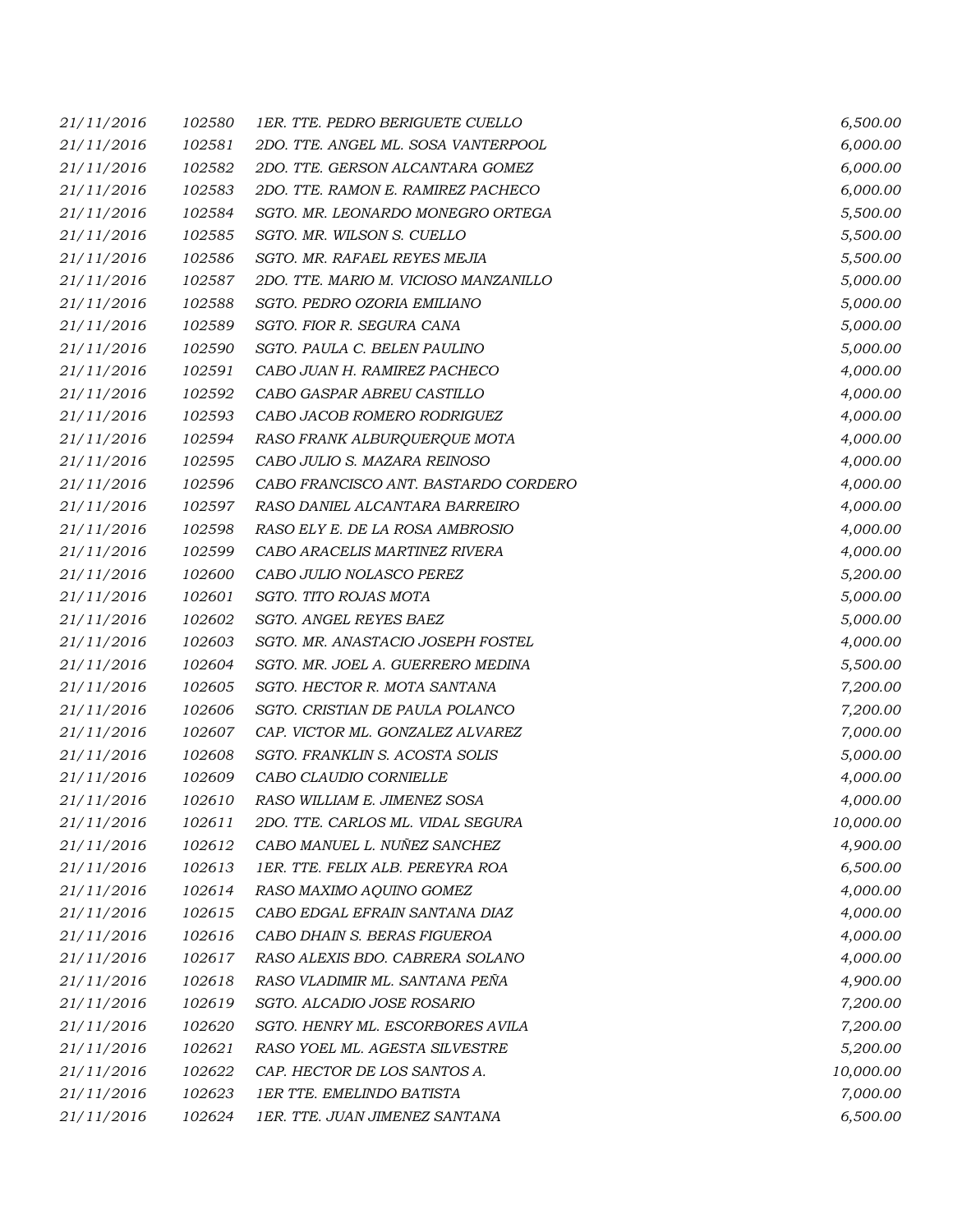| 21/11/2016 | 102625 | 2DO. TTE. CIRIACO PAYANO SEVERINO         | 6,000.00  |
|------------|--------|-------------------------------------------|-----------|
| 21/11/2016 | 102626 | 2DO. TTE. DOMINGO ANT. SEVERINO HENRIQUEZ | 6,000.00  |
| 21/11/2016 | 102627 | SGTO. MR. LUISA J. JIMENEZ BORT           | 5,500.00  |
| 21/11/2016 | 102628 | SGTO. BELKIS A. RICHARDSON GUILLEN        | 5,000.00  |
| 21/11/2016 | 102629 | SGTO. FRANKLIN GUZMAN LEONARDO            | 5,000.00  |
| 21/11/2016 | 102630 | RASO ISMAEL ALB. PEGUERO GONZALEZ         | 4,000.00  |
| 21/11/2016 | 102631 | CABO DANIEL E. RAMIREZ MESA               | 4,000.00  |
| 21/11/2016 | 102632 | SGTO. MR. ANDRES GUERRERO                 | 5,500.00  |
| 21/11/2016 | 102633 | SGTO. CARLOS ALB. PEGUERO MOTA            | 7,200.00  |
| 21/11/2016 | 102634 | SGTO. JOAQUIN SALAS CEDENO                | 5,000.00  |
| 21/11/2016 | 102635 | CABO YEIMY RIVAS PEGUERO                  | 4,000.00  |
| 21/11/2016 | 102636 | SGTO. LISANDRO CHALAS TRINIDAD            | 4,000.00  |
| 21/11/2016 | 102637 | SGTO. MR. BIENVENIDO ALFONSECA JAVIER     | 4,000.00  |
| 21/11/2016 | 102638 | CABO SANTO SEVERINO SANTANA               | 4,000.00  |
| 21/11/2016 | 102639 | RASO JEAN C. PUENTE REINA                 | 4,900.00  |
| 21/11/2016 | 102640 | MAYOR JOSE FCO. FRIAS MOTA                | 9,000.00  |
| 21/11/2016 | 102641 | CAP. CESAREO PEGUERO PRADO                | 11,000.00 |
| 21/11/2016 | 102642 | 1ER. TTE. SANTO A. BRUJAN AQUINO          | 11,000.00 |
| 21/11/2016 | 102643 | SGTO. NELDIS A. BELLO PEREZ               | 8,000.00  |
| 21/11/2016 | 102644 | SGTO. MR. NIORVIS M. FABIAN TOLENTINO     | 8,000.00  |
| 21/11/2016 | 102645 | CABO LEORYS ANT. MARTINEZ OVIEDO          | 6,000.00  |
| 21/11/2016 | 102646 | SGTO. EDWIN ALB. CUEVAS MARCANO           | 4,900.00  |
| 21/11/2016 | 102647 | SGTO. MR. WILLIAM DE LA CRUZ CABRAL       | 8,200.00  |
| 21/11/2016 | 102648 | SGTO. MR. HARRY A. CASTILLO MADERA        | 8,200.00  |
| 21/11/2016 | 102649 | SGTO. JORGE M. MARTE OLIVERO              | 5,200.00  |
| 21/11/2016 | 102650 | TTE. COR. WILLIAN CABRERA ARIAS           | 10,000.00 |
| 21/11/2016 | 102651 | MAYOR ERASMO ALCANTARA VARGAS             | 9,000.00  |
| 21/11/2016 | 102652 | MAYOR ELVIS R. HERNANDEZ FERNANDEZ        | 9,000.00  |
| 21/11/2016 | 102653 | CAP. EMETERIO A. SANTANA HERNANDEZ        | 7,000.00  |
| 21/11/2016 | 102654 | CAP. SAMUEL HERNANDEZ OTAÑO               | 7,000.00  |
| 21/11/2016 | 102655 | CAP. CLODOMIRO H. DOTEL NOVAS             | 7,000.00  |
| 21/11/2016 | 102656 | CAP. PASCUAL CASTRO MARTE                 | 7,000.00  |
| 21/11/2016 | 102657 | 1ER. TTE. YNABER Y. SANTANA VASQUEZ       | 6,500.00  |
| 21/11/2016 | 102658 | 1ER. TTE. JULIO E. FELIZ URBAEZ           | 6,500.00  |
| 21/11/2016 | 102659 | 1ER. TTE. FELICIA CONRADO JIMENEZ         | 6,500.00  |
| 21/11/2016 | 102660 | 1ER. TTE. ADOLFO CARRASCO FELIZ           | 6,500.00  |
| 21/11/2016 | 102661 | 1ER. TTE. JOSE CASTRO HERNANDEZ           | 6,000.00  |
| 21/11/2016 | 102662 | 2DO. TTE. FLERIDA A. GARCIA NICOLAS       | 6,000.00  |
| 21/11/2016 | 102663 | ALFEREZ DE FRAGATA NILO PUJOLS GARCIA     | 6,000.00  |
| 21/11/2016 | 102664 | 2DO. TTE. JOSE S. MOREL DE LA CRUZ        | 6,000.00  |
| 21/11/2016 | 102665 | 2DO. TTE. ALEJANDRO FORTUNATO ARIAS       | 6,000.00  |
| 21/11/2016 | 102666 | SGTO. MR. HENRY SOSA GOMEZ                | 5,500.00  |
| 21/11/2016 | 102667 | SGTO. MR. YOKASTA CASTILLO SUERO          | 5,500.00  |
| 21/11/2016 | 102668 | SGTO. MR. LUCIANO SANTOS                  | 5,500.00  |
| 21/11/2016 | 102669 | SGTO. MERCEDES M. LECLER GARCIA           | 5,000.00  |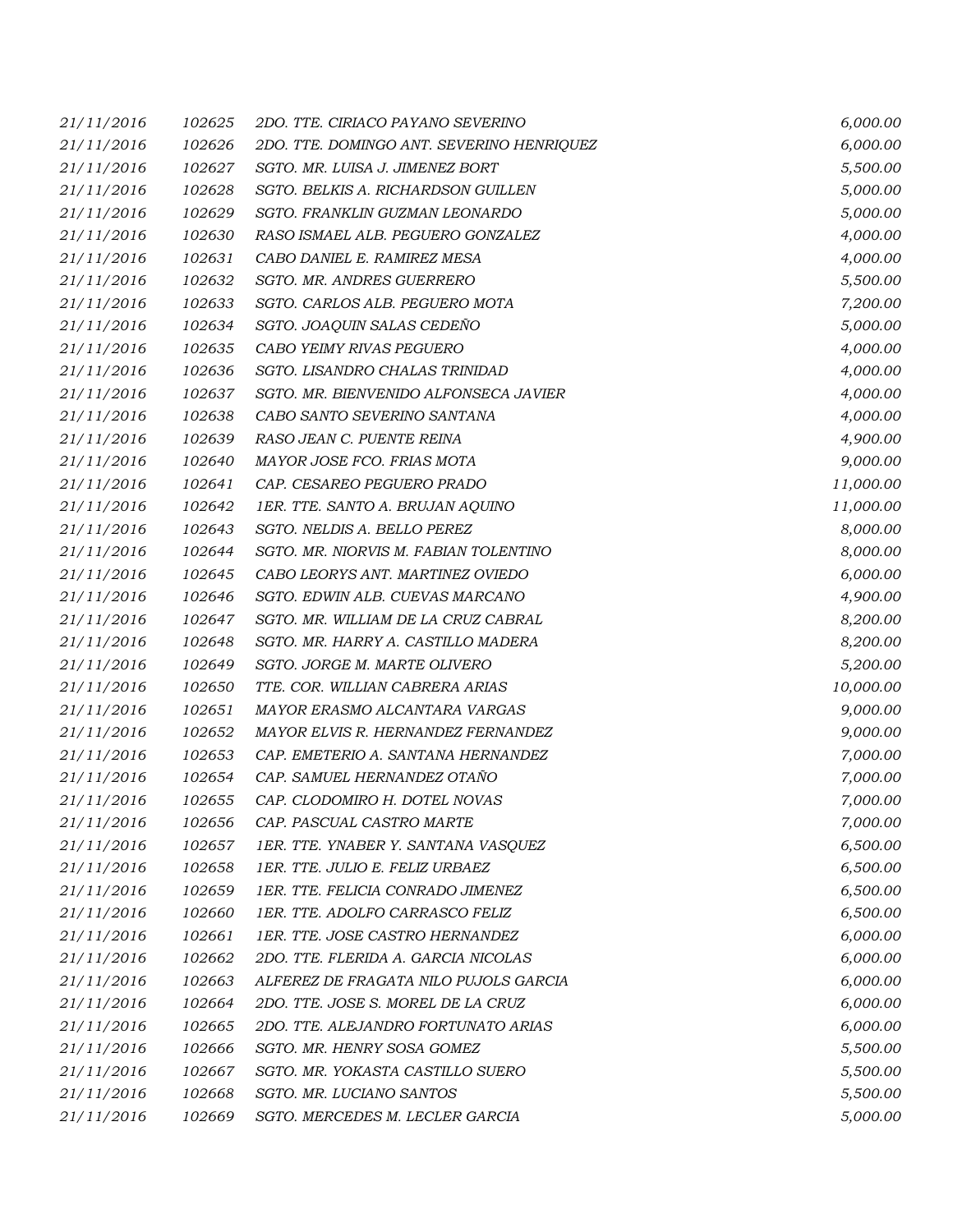| 21/11/2016 | 102670 | SGTO. MR. NANCY SUSANA HERNANDEZ CASADO | 4,000.00  |
|------------|--------|-----------------------------------------|-----------|
| 21/11/2016 | 102671 | CABO FEDERICO HERNANDEZ BERROA          | 4,000.00  |
| 21/11/2016 | 102672 | CABO GLADYS SANTANA HERNANDEZ           | 4,000.00  |
| 21/11/2016 | 102673 | SGTO. BRUNO LORENZO JIMENEZ             | 4,000.00  |
| 21/11/2016 | 102674 | <b>RASO MELISA REYES</b>                | 4,000.00  |
| 21/11/2016 | 102675 | CABO RAFAEL MARTES FIGUEROA             | 4,000.00  |
| 21/11/2016 | 102676 | 1ER. TTE. DOMINGO M. REYES RODRIGUEZ    | 10,200.00 |
| 21/11/2016 | 102677 | 2DO. TTE. NAZARIO MOLINA RODRIGUEZ      | 6,000.00  |
| 21/11/2016 | 102678 | SGTO. MR. CONFESOR BERROA DE LOS SANTOS | 5,500.00  |
| 21/11/2016 | 102679 | 1ER. TTE. PEDRO BELTRE VICIOSO          | 7,000.00  |
| 21/11/2016 | 102680 | 2DO. TTE. SILVESTRE PEÑA GOMEZ          | 10,000.00 |
| 21/11/2016 | 102681 | 2DO. TTE. FRANCISCO ROA GONZALEZ        | 6,000.00  |
| 21/11/2016 | 102682 | 2DO. TTE. ABRAHAN D. FELIZ FELIZ        | 10,000.00 |
| 21/11/2016 | 102683 | SGTO. MR. JOSE RAMON DE LA ROSA         | 4,000.00  |
| 21/11/2016 | 102684 | CABO OLIVIO SENA FERRERAS               | 6,000.00  |
| 21/11/2016 | 102685 | RASO JOSE V. MATEO DE LA CRUZ           | 5,200.00  |
| 21/11/2016 | 102686 | MARINERO FRANCISCO ANT. FELIZ SANCHEZ   | 6,000.00  |
| 21/11/2016 | 102687 | CABO ALFI A. URIBE EMILIANO             | 4,000.00  |
| 21/11/2016 | 102688 | CABO ARIEL SANCHEZ DE OLEO              | 4,000.00  |
| 21/11/2016 | 102689 | SGTO. CIRILO DE JESUS PASCUAL           | 7,200.00  |
| 21/11/2016 | 102690 | 1ER. TTE. DANIELA ALT. LOPEZ MIRABAL    | 6,000.00  |
| 21/11/2016 | 102691 | RASO JOSE A. SUAZO PEREZ                | 5,200.00  |
| 21/11/2016 | 102692 | SGTO. MR. ANA I. FERMIN PEÑA            | 5,500.00  |
| 21/11/2016 | 102693 | 1ER. TTE. AURA C. HERASME TEJEDA        | 6,500.00  |
| 21/11/2016 | 102694 | SGTO. MR. ROBERTO QUEZADA SANCHEZ       | 5,500.00  |
| 21/11/2016 | 102695 | SGTO. MILKELIS FIGUEROA SUAREZ          | 4,000.00  |
| 21/11/2016 | 102696 | 1ER. TTE. DOMINGO NUEZ GUZMAN           | 6,500.00  |
| 21/11/2016 | 102697 | SGTO. MR. CARMEN VALENZA                | 5,500.00  |
| 21/11/2016 | 102698 | SGTO. MAR. ARIAS A. GONZALES PEÑA       | 5,500.00  |
| 21/11/2016 | 102699 | 1ER. TTE. SENCION ROMERO BRUJAN         | 9,200.00  |
| 21/11/2016 | 102700 | ALF. DE NAVIO FRANKLIN HERASME          | 6,500.00  |
| 21/11/2016 | 102701 | 2DO. TTE. ENEROLIZA RUIZ                | 6,000.00  |
| 21/11/2016 | 102702 | 2DO. TTE. HERINELDO VASQUEZ             | 6,000.00  |
| 21/11/2016 | 102703 | SGTO. MAGALY ALT. TEJADA BRITO          | 5,000.00  |
| 21/11/2016 | 102704 | SGTO. JOSE GUZMAN RODRIGUEZ             | 5,000.00  |
| 21/11/2016 | 102705 | SGTO. WILYERIS GARCIA MEDRANO           | 5,000.00  |
| 21/11/2016 | 102706 | MARINERO BERNARDO ANT. PEREZ LOPEZ      | 4,000.00  |
| 21/11/2016 | 102707 | CABO MAURO MEDINA MATOS                 | 4,000.00  |
| 21/11/2016 | 102708 | 1ER. TTE. MILAGROS ESPINOSA MONTERO     | 6,500.00  |
| 21/11/2016 | 102709 | TTE. COR. MELIDO AMPARO ESPIRITU        | 9,360.00  |
| 21/11/2016 | 102710 | MAYOR RAMON ANT. PEREZ MENDEZ           | 7,000.00  |
| 21/11/2016 | 102711 | 1ER. TTE. MANUEL BASILIO                | 6,000.00  |
| 21/11/2016 | 102712 | SGTO. MR. CARLOS J. MERCEDES VASQUEZ    | 9,000.00  |
| 21/11/2016 | 102713 | SGTO. RAMON C. PAULINO OTAÑE            | 8,000.00  |
| 21/11/2016 | 102714 | CABO FELIX MUESES NUÑEZ                 | 6,000.00  |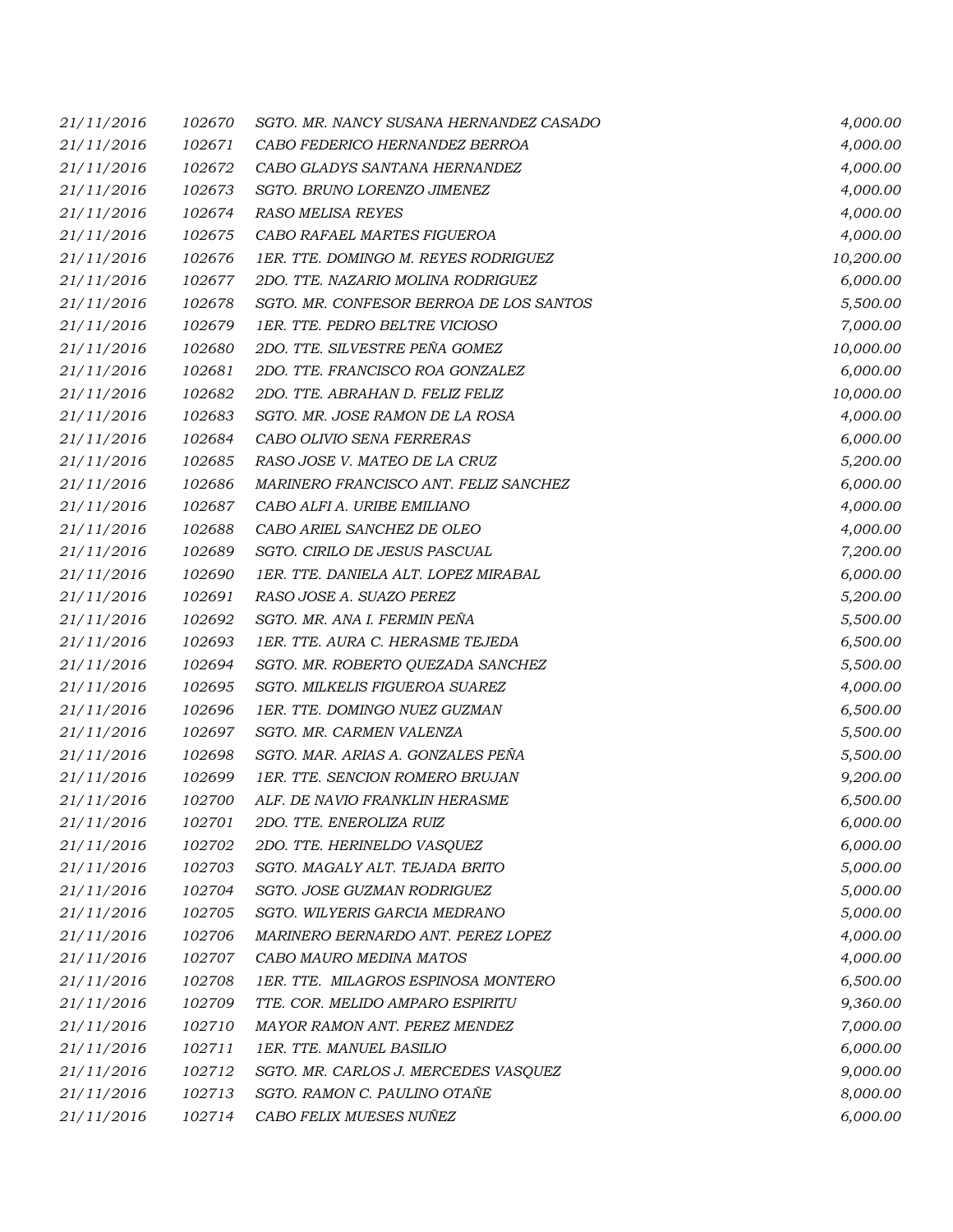| 21/11/2016 | 102715 | SGTO. MR. LUIS A. OGANDO RUBIO            | 4,000.00   |
|------------|--------|-------------------------------------------|------------|
| 21/11/2016 | 102716 | SGTO. JOSE L. SEGURA ALCANTARA            | 4,000.00   |
| 21/11/2016 | 102717 | RASO ERNESTO F. MORONTA RUIZ              | 6,000.00   |
| 21/11/2016 | 102718 | 1ER. TTE. ESTHER M. RAMIREZ BEATO         | 10,200.00  |
| 21/11/2016 | 102719 | SGTO. ELEONARDO REGALADO SERRANO          | 5,000.00   |
| 21/11/2016 | 102720 | CABO ELIAS VALDEZ VALDEZ                  | 4,900.00   |
| 21/11/2016 | 102721 | CAP. RAUL FCO. SURIEL ARIAS               | 7,000.00   |
| 21/11/2016 | 102722 | SGTO. MR. DOMINGUITO GREGORIO MARTINEZ    | 5,500.00   |
| 21/11/2016 | 102723 | SGTO. DANY F. CAMPUSANO VALDEZ            | 5,000.00   |
| 21/11/2016 | 102724 | RASO LUISA MA. LEDESMA                    | 4,000.00   |
| 21/11/2016 | 102725 | CABO JUAN A. SANTOS MORBAN                | 4,000.00   |
| 21/11/2016 | 102726 | SGTO. MR. JULIO L. CRUZ                   | 8,200.00   |
| 21/11/2016 | 102727 | 2DO. TTE. SANTO A. LARA                   | 8,900.00   |
| 21/11/2016 | 102728 | SGTO. JUAN C. PEREZ                       | 4,000.00   |
| 21/11/2016 | 102729 | RASO GEORGINA CASTILLO OZUNA              | 4,000.00   |
| 21/11/2016 | 102730 | RASO WINSTON A. ACOSTA URBINO             | 4,000.00   |
| 21/11/2016 | 102731 | 2DO. TTE. FRANCISCO ANT. HERNANDEZ JAVIER | 6,000.00   |
| 21/11/2016 | 102732 | SGTO. MR. FREMIS DE LEON ALCANTARA        | 5,000.00   |
| 21/11/2016 | 102733 | CABO AGUSTIN DE LOS SANTOS ADON           | 4,900.00   |
| 21/11/2016 | 102734 | SGTO. JUAN R. ROSARIO VASQUEZ             | 5,000.00   |
| 21/11/2016 | 102735 | SGTO. ANDRES C. FIGUEROA AQUINO           | 5,000.00   |
| 21/11/2016 | 102736 | RASO MANUEL ANT. MEJIA PEÑA               | 4,000.00   |
| 21/11/2016 | 102737 | 2DO. TTE. ANGEL DE LOS SANTOS DE LA ROSA  | 6,000.00   |
| 21/11/2016 | 102738 | 1ER. TTE. MODESTO DE LEON BELLO           | 6,500.00   |
| 21/11/2016 | 102739 | SGTO. MR. LUIS D. REYES PEÑA              | 8,200.00   |
| 21/11/2016 | 102740 | 2DO. TTE. JOEL E. LOPEZ FELIZ             | 9,200.00   |
| 21/11/2016 | 102741 | MAYOR ANGEL A. MICELI CALDERON            | 9,000.00   |
| 21/11/2016 | 102742 | SGTO. MR. JOSE M. BELLIARD DISLA          | 5,500.00   |
| 21/11/2016 | 102743 | SGTO. MR. DANIEL ANT. VERAS GERMOSEN      | 5,500.00   |
| 21/11/2016 | 102744 | SGTO. FELIPE S. FRANCISCO POLANCO         | 5,000.00   |
| 21/11/2016 | 102745 | SGTO. JOSE A. SANCHEZ SANCHEZ             | 5,000.00   |
| 21/11/2016 | 102746 | SGTO. ALFREDO A. PANIAGUA SANTANA         | 5,000.00   |
| 21/11/2016 | 102747 | CABO JUAN A. NOVAS HERASME                | 4,000.00   |
| 21/11/2016 | 102748 | RASO YEFRICA MA. HIDALGO MARTINEZ         | 4,000.00   |
| 21/11/2016 | 102749 | CABO MODESTO V. VALENZUELA LUGO           | 4,900.00   |
| 21/11/2016 | 102750 | CONSEJO DEL PODER JUDICIAL                | 1,666.67   |
| 21/11/2016 | 102751 | CONSEJO DEL PODER JUDICIAL                | 6,125.00   |
| 21/11/2016 | 102752 | CONSEJO DEL PODER JUDICIAL                | 2,625.00   |
| 21/11/2016 | 102753 | <b>INSTITUTO DE AUXILIOS Y VIVIENDAS</b>  | 225.00     |
| 21/11/2016 | 102754 | FONDO DE PENSIONES Y JUBILACIONES         | 91,985.20  |
| 21/11/2016 | 102755 | CONSEJO DEL PODER JUDICIAL                | 93,249.34  |
| 21/11/2016 | 102756 | COOPNASEJU                                | 119,025.68 |
| 21/11/2016 | 102757 | COOPNASEJU                                | 81,010.00  |
| 21/11/2016 | 102758 | CARLOS ML. MENDEZ L.                      | 150.00     |
| 21/11/2016 | 102759 | CONSEJO DEL PODER JUDICIAL                | 875.00     |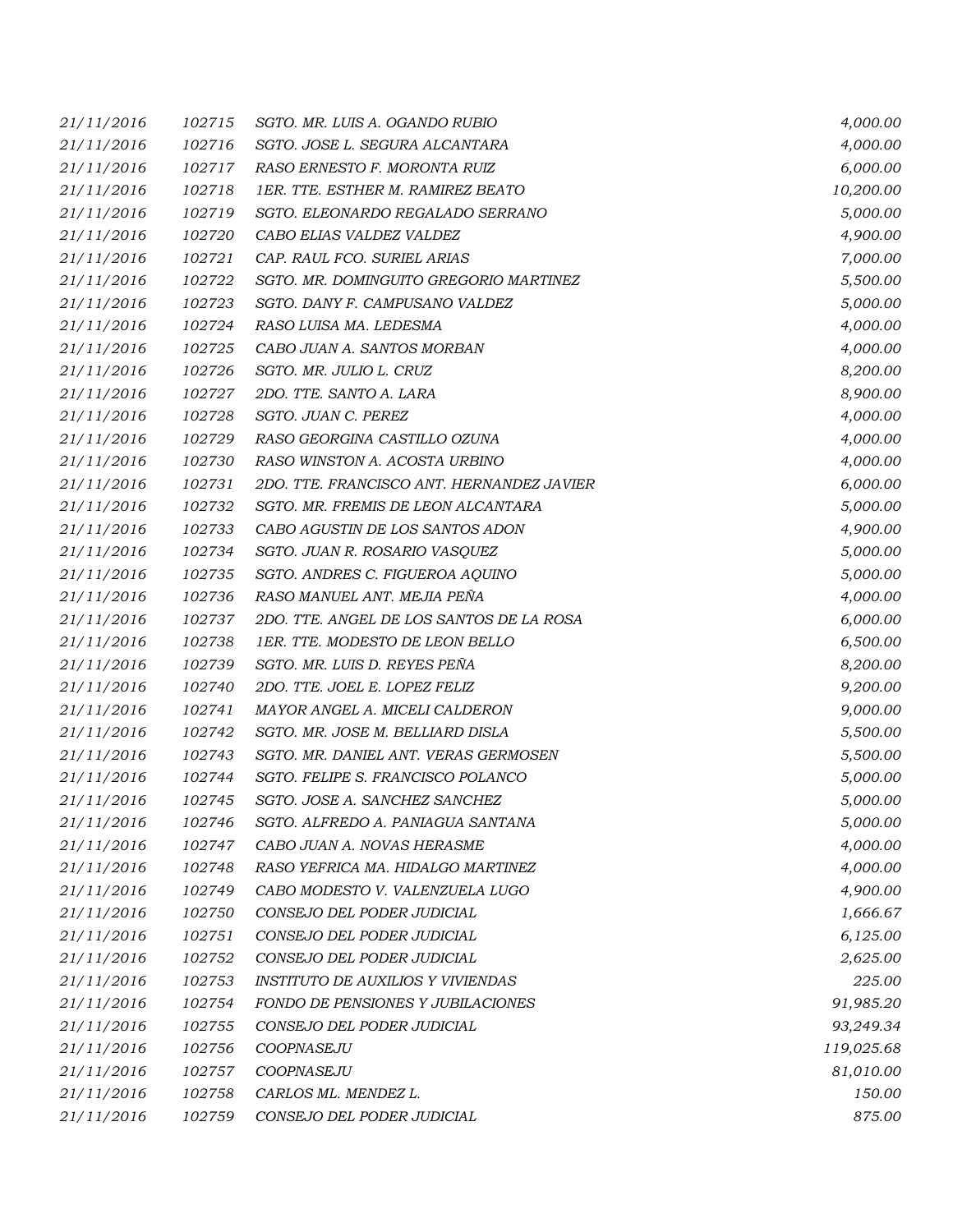| 21/11/2016 | 102760 | CONSEJO DEL PODER JUDICIAL               | 18,423.58 |
|------------|--------|------------------------------------------|-----------|
| 21/11/2016 | 102761 | ALBIS A. CUEVAS MOTA                     | 42,369.11 |
| 21/11/2016 | 102762 | JUAN O. MELLA RAMOS                      | 10,360.31 |
| 21/11/2016 | 102763 | LUIS ALB. MARTINEZ NUÑEZ                 | 11,282.38 |
| 21/11/2016 | 102764 | AUDRY L. LAZALA VENTURA                  | 9,088.13  |
| 21/11/2016 | 102765 | RANDY R. DE LEON VEGA                    | 7,108.35  |
| 21/11/2016 | 102766 | INDIRA N. GARCIA VARGAS                  | 11,678.14 |
| 21/11/2016 | 102767 | JOSE R. VASQUEZ DILONE                   | 9,324.40  |
| 21/11/2016 | 102768 | MARINO DE JS. SURIEL                     | 7,782.48  |
| 21/11/2016 | 102769 | JORGE E. VILLAR SOSA                     | 8,613.03  |
| 21/11/2016 | 102770 | DAHIANA MA. ROBLES VENTURA               | 8,334.38  |
| 21/11/2016 | 102771 | CAROLYN V. PERALTA ESTRELLA              | 8,055.73  |
| 21/11/2016 | 102772 | ARSEYI M. JIMENEZ FELIZ                  | 8,613.03  |
| 21/11/2016 | 102773 | ROSA E. PIÑA                             | 9,718.34  |
| 21/11/2016 | 102774 | ROGER ALB. SENA MENDEZ                   | 8,594.46  |
| 21/11/2016 | 102775 | MARIA B. MONCION ARAHUJO                 | 9,022.80  |
| 21/11/2016 | 102776 | YORKEYRIS M. RAMIREZ MARTINEZ            | 8,847.97  |
| 21/11/2016 | 102777 | CARLOS ML MOREL DIAZ                     | 12,755.57 |
| 21/11/2016 | 102778 | JUANA F. RODRIGUEZ VILLANUEVA            | 91,576.80 |
| 21/11/2016 | 102779 | YSMAILYN MDES. RAMIREZ CARABALLO         | 25,502.40 |
| 21/11/2016 | 102780 | ILSY B. VIGAY CRUZETA                    | 25,502.40 |
| 21/11/2016 | 102781 | MARLENE Y. GONZALEZ MEDINA               | 25,502.40 |
| 21/11/2016 | 102782 | ARTURO R. HEINSEN MARMOLEJOS             | 8,721.21  |
| 21/11/2016 | 102783 | <b>INSTITUTO DE AUXILIOS Y VIVIENDAS</b> | 375.00    |
| 21/11/2016 | 102784 | FONDO DE PENSIONES Y JUBILACIONES        | 4,374.00  |
| 21/11/2016 | 102785 | CONSEJO DEL PODER JUDICIAL               | 4,213.81  |
| 21/11/2016 | 102786 | 2DO. TTE. JUAN CANTALICIO MOREL          | 11,000.00 |
| 21/11/2016 | 102787 | CABO CORVY ANT. PICHARDO GIL             | 6,600.00  |
| 21/11/2016 | 102788 | SGTO. JUAN ALB. MEJIA                    | 7,920.00  |
| 21/11/2016 | 102789 | RASO JUAN U. ARIAS                       | 5,720.00  |
| 21/11/2016 | 102790 | 1ER. TTE. FELIX ANT. PEÑA                | 11,220.00 |
| 21/11/2016 | 102791 | RASO JULIO C. QUEZADA RAMOS              | 5,720.00  |
| 22/11/2016 | 102792 | CONSEJO DEL PODER JUDICIAL               | 21,000.00 |
| 22/11/2016 | 102793 | CIRO Y. PEREZ FIGUEREO                   | 48,874.02 |
| 22/11/2016 | 102794 | JULIO C. HERNANDEZ JAVIER                | 49,574.02 |
| 22/11/2016 | 102795 | LENIN R. SOSA VASQUEZ                    | 50,974.02 |
| 22/11/2016 | 102796 | ALEXIS VASQUEZ ROSADO                    | 29,899.00 |
| 22/11/2016 | 102797 | CALEB DE LOS SANTOS MONCION              | 31,649.00 |
| 22/11/2016 | 102798 | JOSE R. POZO LEONARDO                    | 31,649.00 |
| 22/11/2016 | 102799 | ROBIN E. SANDOVAL FONTANA                | 50,974.02 |
| 22/11/2016 | 102800 | WASCAR D. ARIAS TEJEDA                   | 29,899.00 |
| 22/11/2016 | 102801 | MANUEL DE JS. MATOS ESPINOSA             | 18,800.00 |
| 22/11/2016 | 102802 | WILBERTO JUBILEO MARTINEZ                | 19,675.00 |
| 22/11/2016 | 102803 | MELVIN C. DEL ORBE SANCHEZ               | 17,250.00 |
| 22/11/2016 | 102804 | JOSE ML. DE PADUA MORENO                 | 16,375.00 |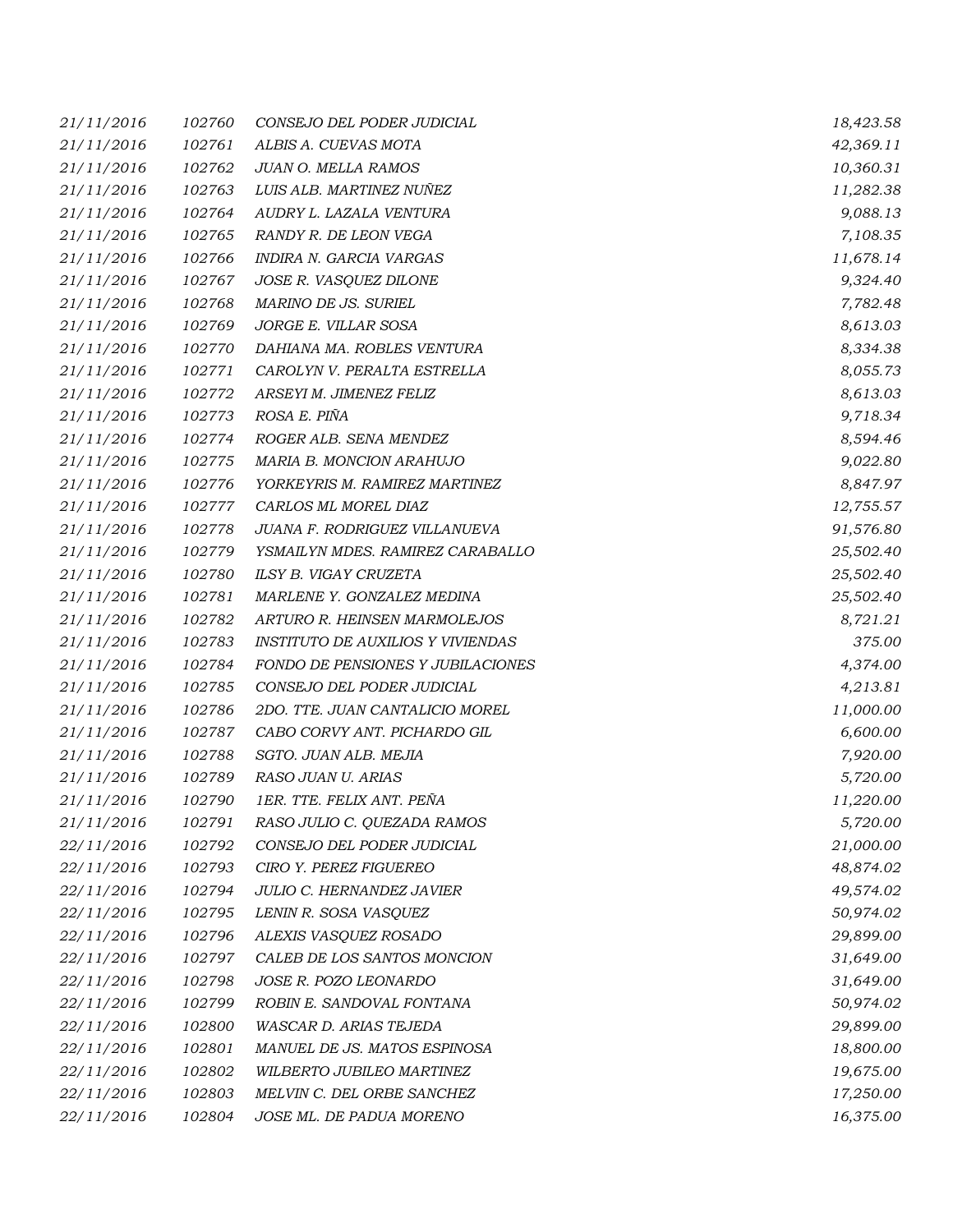| 22/11/2016 | 102805 | HUGO D. REYES PEREZ                      | 17,250.00    |
|------------|--------|------------------------------------------|--------------|
| 22/11/2016 | 102806 | FAUSTO A. DUARTE BLANCO                  | 18,125.00    |
| 22/11/2016 | 102807 | BERONICA VARGAS PEREZ                    | 17,250.00    |
| 22/11/2016 | 102808 | MIQUELY BAEZ CASTILLO                    | 17,250.00    |
| 22/11/2016 | 102809 | ETNOEL D. REYES                          | 17,250.00    |
| 22/11/2016 | 102810 | GEOVANNA LEBRON PENA                     | 18,125.00    |
| 22/11/2016 | 102811 | JARLIN ANT. FRIAS FRIAS                  | 18,125.00    |
| 22/11/2016 | 102812 | YONATAN I. GARCIA PENA                   | 17,250.00    |
| 22/11/2016 | 102813 | ESTEBAN LORENZO SEGURA DE LA CRUZ        | 31,649.00    |
| 22/11/2016 | 102814 | FONDO DE PENSIONES Y JUBILACIONES        | 19,896.98    |
| 22/11/2016 | 102815 | <b>FONDO DE PENSIONES Y JUBILACIONES</b> | 13,879.77    |
| 22/11/2016 | 102816 | FONDO DE PENSIONES Y JUBILACIONES        | 7,542.24     |
| 22/11/2016 | 102817 | FONDO DE PENSIONES Y JUBILACIONES        | 10,923.14    |
| 22/11/2016 | 102818 | MARIANO GERMAN MEJIA                     | 328,476.80   |
| 22/11/2016 | 102819 | ROBERT C. PLACENCIA ALVAREZ              | 295,423.72   |
| 23/11/2016 | 102820 | RAMON A. RODRIGUEZ MATIAS                | 101,803.62   |
| 23/11/2016 | 102821 | HAROLD O. COHEN RUIZ                     | 15,682.30    |
| 23/11/2016 | 102822 | MARIA A. BURGOS RODRIGUEZ                | 6,717.22     |
| 23/11/2016 | 102823 | CONSEJO DEL PODER JUDICIAL               | 7,000.00     |
| 23/11/2016 | 102824 | CONSEJO DEL PODER JUDICIAL               | 15,147.19    |
| 23/11/2016 | 102825 | COOPNASEJU                               | 120, 187.75  |
| 23/11/2016 | 102826 | FRANCISCA R. RUBIERA MOTA                | 41,114.04    |
| 23/11/2016 | 102827 | LUIS ML. TOLENTINO SCHIFFINO             | 71,918.00    |
| 23/11/2016 | 102828 | ANNELY REYES SEGURA                      | 19,257.46    |
| 23/11/2016 | 102829 | JORGE Y. ISA MACEO                       | 6,758.91     |
| 23/11/2016 | 102830 | FRANCIA M. SANTANA CRUZ                  | 56,250.33    |
| 23/11/2016 | 102831 | CONSEJO DEL PODER JUDICIAL               | 10,500.00    |
| 23/11/2016 | 102832 | CONSEJO DEL PODER JUDICIAL               | 39,123.88    |
| 23/11/2016 | 102833 | YENNY B. SANCHEZ RIVERA                  | 22,997.79    |
| 23/11/2016 | 102834 | COOPNASEJU                               | 66,382.20    |
| 23/11/2016 | 102835 | BANCO DE RESERVAS DE LA REP. DOM.        | 8,524.16     |
| 23/11/2016 | 102836 | ANA MA. OCHOA FERREIRA                   | 27,820.80    |
| 24/11/2016 | 102837 | <b>FONDO DE PENSIONES Y JUBILACIONES</b> | 6,683,023.23 |
| 24/11/2016 | 102838 | INSTITUTO NACIONAL DE LA VIVIENDA        | 366.95       |
| 24/11/2016 | 102839 | DOMINGA REYNOSO MOLINA                   | 4,500.00     |
| 24/11/2016 | 102840 | EMMACULADA N. DEL ORBE PEREZ             | 4,000.00     |
| 24/11/2016 | 102841 | YAHAIRA ALT. RAMOS QUEZADA               | 3,000.00     |
| 24/11/2016 | 102842 | YANIA MARMOL PUELLO                      | 2,000.00     |
| 24/11/2016 | 102843 | JOSEFINA MERCEDES REYES ESPINAL          | 3,000.00     |
| 24/11/2016 | 102844 | INSTITUTO DE AUXILIOS Y VIVIENDA         | 1,873.69     |
| 24/11/2016 | 102845 | FUNDACION DE CREDITO EDUCATIVO           | 270,848.68   |
| 24/11/2016 | 102846 | CONSEJO DEL PODER JUDICIAL               | 2,693.33     |
| 24/11/2016 | 102847 | CONSEJO DEL PODER JUDICIAL               | 5,000.00     |
| 24/11/2016 | 102848 | CARLOS ML. MENDEZ L.                     | 6,250.00     |
| 24/11/2016 | 102849 | CONSEJO DEL PODER JUDICIAL               | 6,180.00     |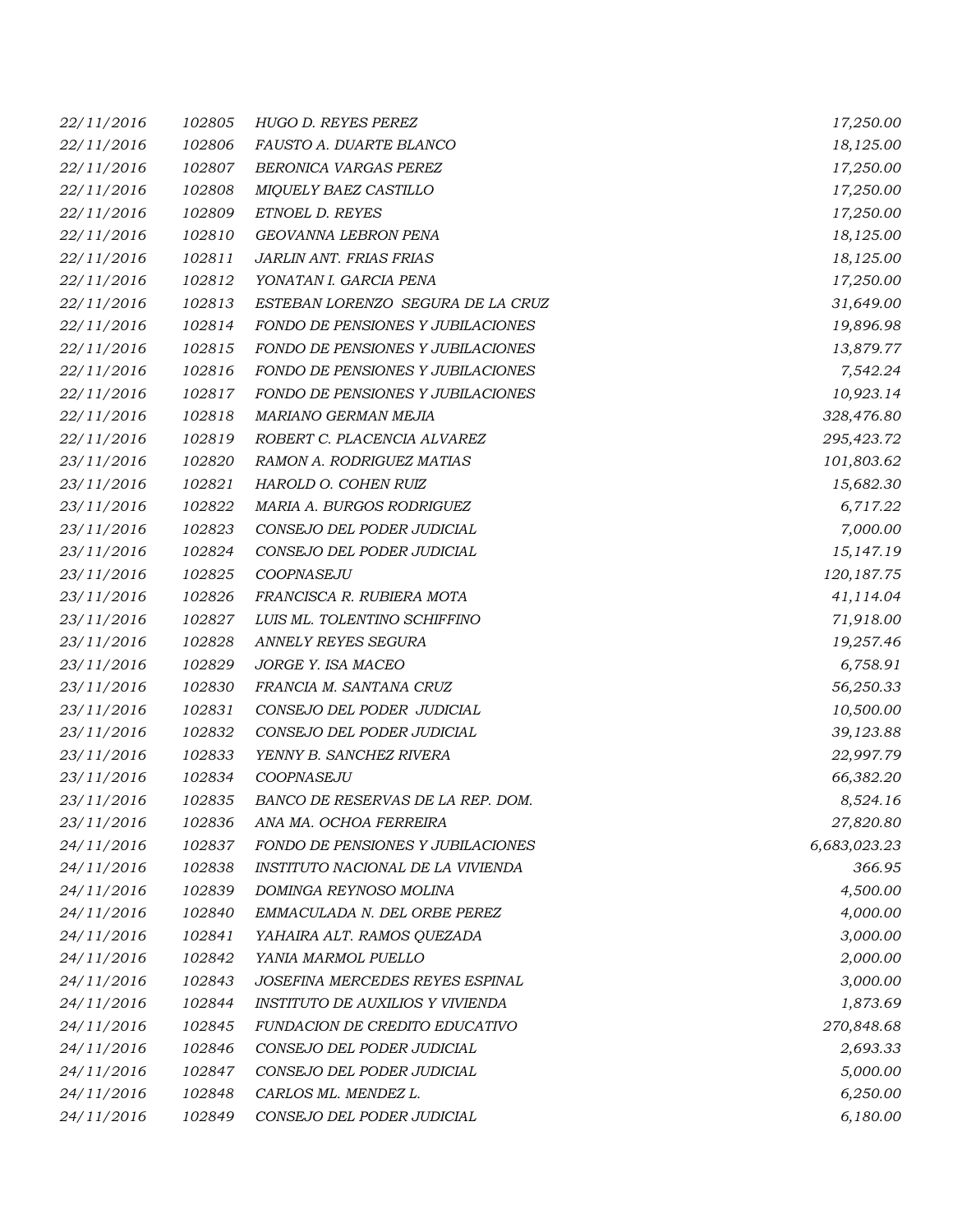| 24/11/2016 | 102850 | AURA MARIA YBELICE MERCEDES       | 2,000.00      |
|------------|--------|-----------------------------------|---------------|
| 24/11/2016 | 102851 | LISSET MARIBEL HERNANDEZ PENA     | 6,000.00      |
| 24/11/2016 | 102852 | NURYS LANDA VALDEZ SANCHEZ        | 2,500.00      |
| 24/11/2016 | 102853 | CONSEJO DEL PODER JUDICIAL        | 7,468.75      |
| 24/11/2016 | 102854 | CONSEJO DEL PODER JUDICIAL        | 8,930.00      |
| 24/11/2016 | 102855 | DULCE MARIA AQUINO GONZALEZ       | 3,600.00      |
| 24/11/2016 | 102856 | NAZARET ALMONTE SUAREZ            | 7,500.00      |
| 24/11/2016 | 102857 | INSTITUTO DE AUXILIOS Y VIVIENDAS | 158,775.00    |
| 24/11/2016 | 102858 | <b>MAILENY RICHIEZ</b>            | 3,500.00      |
| 24/11/2016 | 102859 | CONSEJO DEL PODER JUDICIAL        | 2,535.39      |
| 24/11/2016 | 102860 | FAVIANA L. MATOS MATOS            | 2,000.00      |
| 24/11/2016 | 102861 | CONSEJO DEL PODER JUDICIAL        | 20,577.00     |
| 24/11/2016 | 102862 | <b>WENDY VALERIO DE PARKER</b>    | 5,800.00      |
| 24/11/2016 | 102863 | LAURIDISY SANCHEZ ORTIZ           | 10,000.00     |
| 24/11/2016 | 102864 | NOHEMI E. FELIZ URBAEZ            | 6,500.00      |
| 24/11/2016 | 102865 | ANGELITA ROSARIO MONTES DE OCA    | 4,000.00      |
| 24/11/2016 | 102866 | EMELY M. BRUNO ALMONTE            | 75,171.80     |
| 24/11/2016 | 102867 | JESUS MA. DIAZ RAMIREZ            | 75,171.80     |
| 24/11/2016 | 102868 | KARLA I. BRIOSO FIGUEREO          | 75,171.80     |
| 24/11/2016 | 102869 | ELSA DEL C. ALMONTE SEPULVEDA     | 75,171.80     |
| 24/11/2016 | 102870 | ALEXIS M. ARIAS PEREZ             | 75,171.80     |
| 24/11/2016 | 102871 | NURYS A. FELIZ PINALES            | 75,171.80     |
| 24/11/2016 | 102872 | JOSE H. GERMAN CARPIO             | 75,171.80     |
| 24/11/2016 | 102873 | OSVALDO J. SANTANA FERNANDEZ      | 75,171.80     |
| 24/11/2016 | 102874 | ANA MA. GOMEZ JIMENEZ             | 75,171.80     |
| 24/11/2016 | 102875 | KATERINE SANTANA MEJIA            | 75,171.80     |
| 24/11/2016 | 102876 | FERNANDO A. ABREU VALENCIA        | 75,171.80     |
| 24/11/2016 | 102877 | FRANCHESCA R. POTENTINI ROSARIO   | 75,171.80     |
| 24/11/2016 | 102878 | YDAISA E. MEDINA ESTEPAN          | 75,171.80     |
| 24/11/2016 | 102879 | ELBA E. RODRIGUEZ MATOS           | 75,171.80     |
| 24/11/2016 | 102880 | ANA I. SUSANA QUEZADA             | 75,171.80     |
| 24/11/2016 | 102881 | MAGDELQUIS Y. FRANCO PENA         | 75,171.80     |
| 24/11/2016 | 102882 | JUAN C. FERNANDEZ NUNEZ           | 75,171.80     |
| 24/11/2016 | 102883 | SINDY LIZARDO ALBA                | 75,171.80     |
| 24/11/2016 | 102884 | SANDY ANT. CASTILLO BATISTA       | 75,171.80     |
| 24/11/2016 | 102885 | ISAIAS R. MARTINEZ PEREZ          | 75,171.80     |
| 24/11/2016 | 102886 | IDENISSE G. CATEDRAL OZUNA        | 75,171.80     |
| 24/11/2016 | 102887 | REYE RODRIGUEZ RODRIGUEZ          | 75,171.80     |
| 24/11/2016 | 102888 | ANGELICA MA. CALDERON MOLINA      | 75,171.80     |
| 24/11/2016 | 102889 | CONSEJO DEL PODER JUDICIAL        | 40,020.00     |
| 24/11/2016 | 102890 | FONDO DE PENSIONES Y JUBILACIONES | 13,671,470.40 |
| 24/11/2016 | 102891 | FONDO DE PENSIONES Y JUBILACIONES | 26,755.30     |
| 24/11/2016 | 102892 | CONSEJO DEL PODER JUDICIAL        | 17,956.57     |
| 24/11/2016 | 102893 | ANDI ML. GOMEZ PEREZ              | 44,011.75     |
| 24/11/2016 | 102894 | SAN E. SANCHEZ                    | 1,155.30      |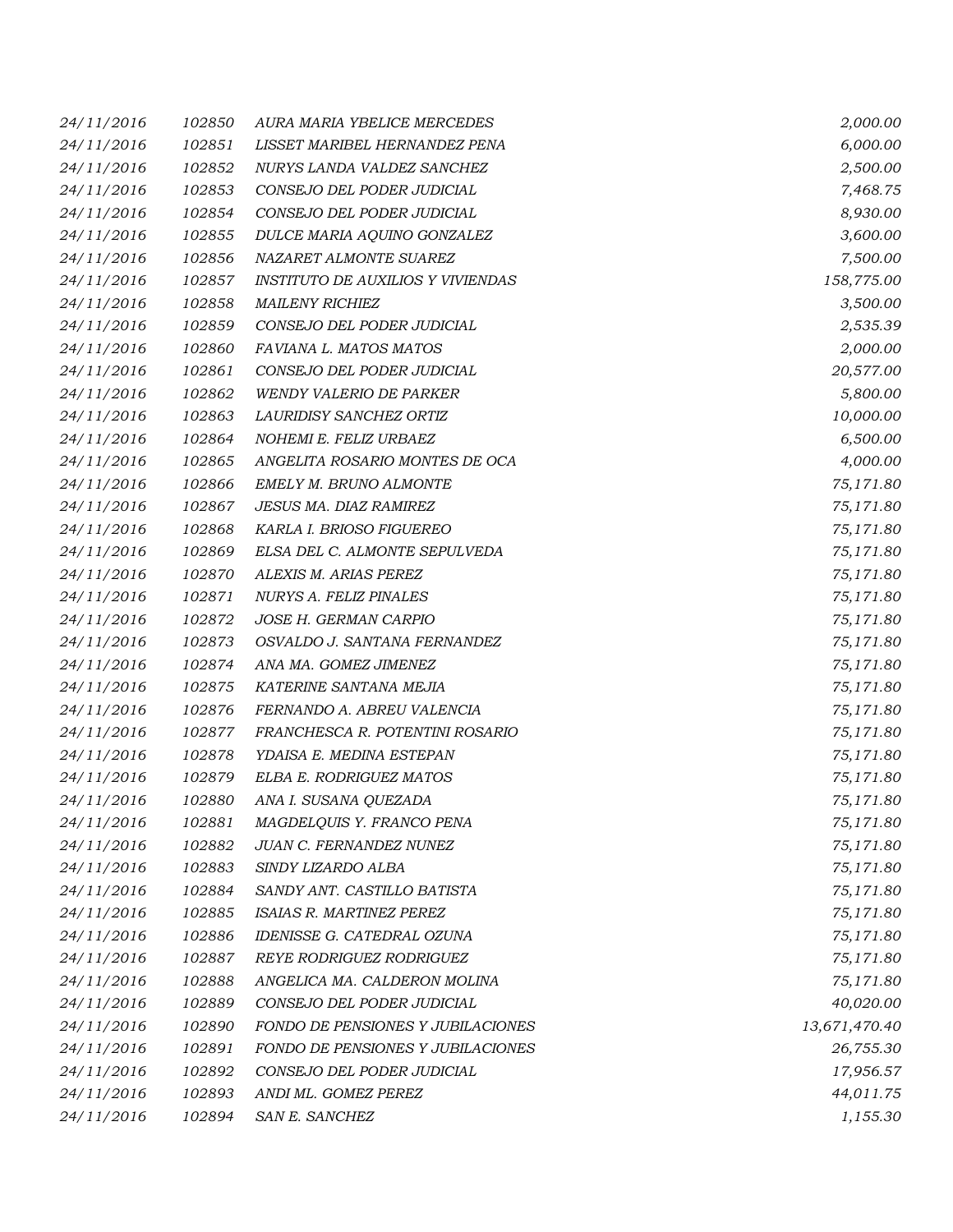| 24/11/2016 | 102895 | ALAN R. ENCARNACION RAMON      | 1,155.30   |
|------------|--------|--------------------------------|------------|
| 24/11/2016 | 102896 | SANDY ML. ALMARANTE BAEZ       | 1,925.52   |
| 24/11/2016 | 102897 | <b>GLERWINS VICIOSO</b>        | 16,174.31  |
| 24/11/2016 | 102898 | ANTONIO MENDEZ FELIZ           | 9,149.19   |
| 24/11/2016 | 102899 | DAYANA R. DURAN PERALTA        | 14,570.92  |
| 24/11/2016 | 102900 | JEANNETTE J. JIMENEZ DURAN     | 19,267.74  |
| 24/11/2016 | 102901 | THELMA V. REYES GARCIA         | 22,433.91  |
| 24/11/2016 | 102902 | BADIA A. WEHBE GUZMAN          | 49,354.60  |
| 24/11/2016 | 102903 | LIDIA A. PUIG FRANCISCO        | 40,381.02  |
| 24/11/2016 | 102904 | STARLYN R. ESPINAL ALMONTE     | 3,851.02   |
| 24/11/2016 | 102905 | JOEL ANT. ARIAS CRUZ           | 5,391.44   |
| 24/11/2016 | 102906 | JUAN A. POLANCO MARTINEZ       | 3,851.02   |
| 24/11/2016 | 102907 | JUNIOR A. NICASIO GARCIA       | 3,851.02   |
| 24/11/2016 | 102908 | DAVID MEJIA DE LA CRUZ         | 3,851.02   |
| 24/11/2016 | 102909 | YESSICA I. FERMIN TORRES       | 16,724.46  |
| 24/11/2016 | 102910 | SHEYLA S. DE LA ROSA POLANCO   | 16,724.46  |
| 24/11/2016 | 102911 | VIDAL A. TORIBIO CRUZ          | 58,328.15  |
| 24/11/2016 | 102912 | MARIA M. TEJADA DE LEON        | 29,164.07  |
| 24/11/2016 | 102913 | JUAN ANT. REYES UREÑA          | 26,920.68  |
| 24/11/2016 | 102914 | CANDIDA OLIVO                  | 4,486.78   |
| 24/11/2016 | 102915 | LUIS N. GOMEZ GIL              | 49,354.60  |
| 24/11/2016 | 102916 | ELIZABETH MARTE LIRIO          | 53,460.00  |
| 24/11/2016 | 102917 | ELLIN J. CORDERO TEJADA        | 51,597.97  |
| 24/11/2016 | 102918 | JOSE A. MATIAS MARTINEZ        | 23,914.88  |
| 24/11/2016 | 102919 | NELSON B. DE LA ROSA PAULINO   | 33,650.88  |
| 24/11/2016 | 102920 | FRANCIA Y. CLASE CLASE         | 49,354.60  |
| 24/11/2016 | 102921 | BERTA G. DE LOS M. GOMEZ GIL   | 24,677.29  |
| 24/11/2016 | 102922 | ANA R. DE LEON GUZMAN          | 106,920.00 |
| 24/11/2016 | 102923 | LORENZO A. VARGAS CRUZ         | 10,294.17  |
| 24/11/2016 | 102924 | CESAR E. CABRAL ORTIZ          | 2,243.39   |
| 24/11/2016 | 102925 | MODESTO R. CAMACHO SANTANA     | 94,222.38  |
| 24/11/2016 | 102926 | MILTON C. MONTES POLANCO       | 13,460.34  |
| 24/11/2016 | 102927 | ROSA M. ALMONTE FRANCISCO      | 106,920.00 |
| 24/11/2016 | 102928 | BEATO A. SANTANA TEJADA        | 2,243.39   |
| 24/11/2016 | 102929 | HILARIA ALT. PERALTA JIMENEZ   | 106,920.00 |
| 24/11/2016 | 102930 | GRISELDA R. SALAZAR TAVERAS    | 91,470.51  |
| 24/11/2016 | 102931 | <b>JOSE F. THEN REINOSO</b>    | 52,918.58  |
| 24/11/2016 | 102932 | JOSEFINA COMPRES SANTANA       | 108,702.00 |
| 24/11/2016 | 102933 | JOSE A. MONEGRO BERGES         | 2,243.39   |
| 24/11/2016 | 102934 | ADALGISA M. TEJADA DE AZA      | 124,740.00 |
| 24/11/2016 | 102935 | PURISIMA E. PAREDES MARTINEZ   | 11,216.95  |
| 24/11/2016 | 102936 | ALBANIA ALT. CONTRERAS SANCHEZ | 30,484.68  |
| 24/11/2016 | 102937 | ROSMERY MATA DUARTE            | 8,910.00   |
| 24/11/2016 | 102938 | CARMEN M. ALONZO MARTE         | 51,678.00  |
| 24/11/2016 | 102939 | FRANCISCO TORRES DE LA CRUZ    | 118,899.71 |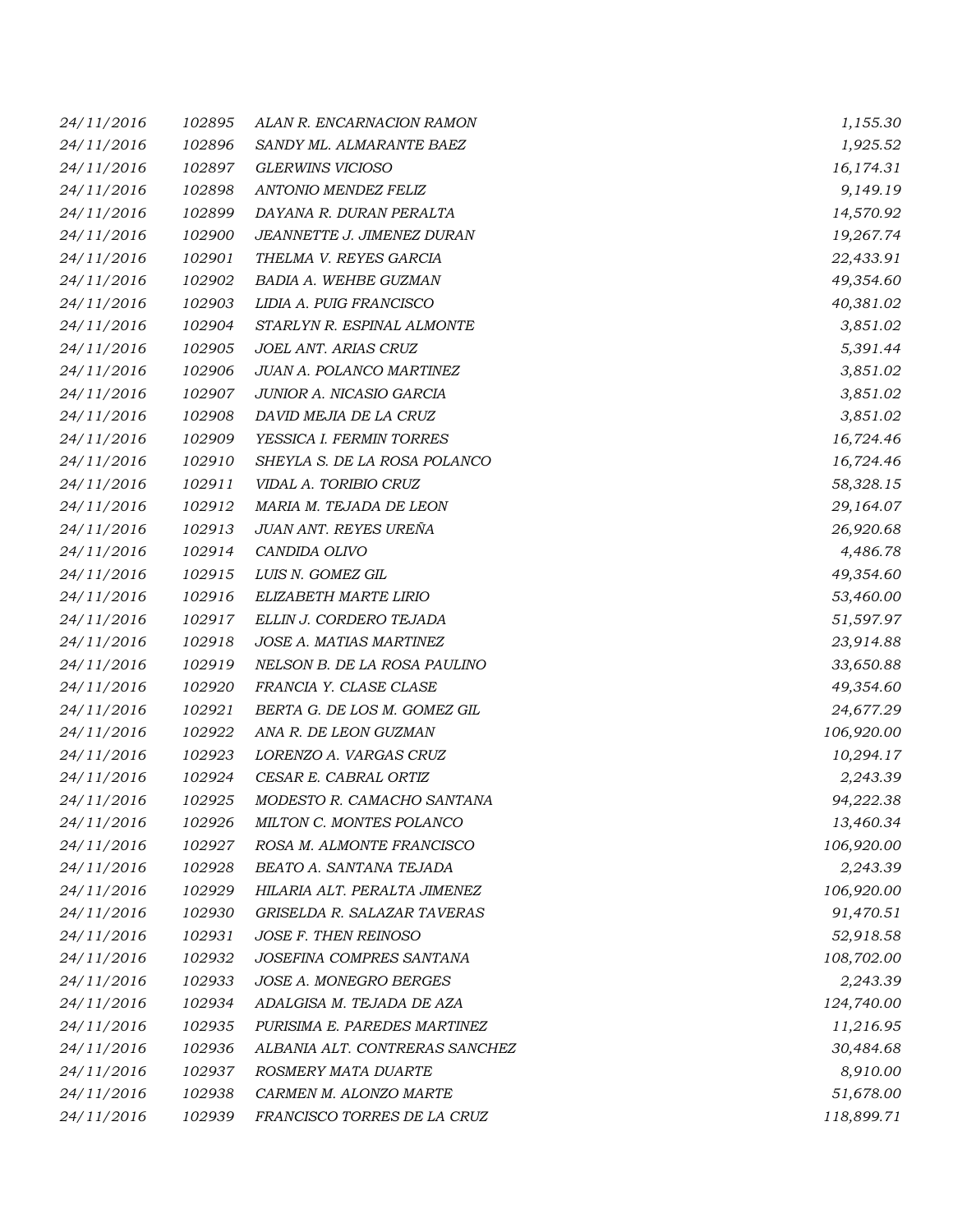| 24/11/2016 | 102940 | <b>MANUEL GUEVARA FERRERAS</b>   | 53,460.00  |
|------------|--------|----------------------------------|------------|
| 24/11/2016 | 102941 | LELIS Y. GUEVARA MEDINA          | 26,920.68  |
| 24/11/2016 | 102942 | ALBA M. MORETA GUEVARA           | 11,216.95  |
| 24/11/2016 | 102943 | SARAH Y. ALCANTARA SANCHEZ       | 13,460.34  |
| 24/11/2016 | 102944 | DANIELA DEL P. GUERRERO LAGARES  | 53,841.36  |
| 24/11/2016 | 102945 | LIBIS M. MEREJO PEREZ            | 65,058.31  |
| 24/11/2016 | 102946 | CONFESOR SAMBOY FELIZ            | 29,164.07  |
| 24/11/2016 | 102947 | RUTH M. GONZALEZ DE LOS SANTOS   | 26,920.68  |
| 24/11/2016 | 102948 | ALFREDO GONZALEZ SANCHEZ         | 3,564.00   |
| 24/11/2016 | 102949 | EUDOCIO FERRERAS MEDINA          | 31,407.46  |
| 24/11/2016 | 102950 | WILSON J. SIERRA FERRERAS        | 2,243.39   |
| 24/11/2016 | 102951 | LUISA I. MATOS SAMBOY            | 31,407.46  |
| 24/11/2016 | 102952 | MIGUEL VALDEZ PEREZ              | 49,354.60  |
| 24/11/2016 | 102953 | CLARO TRINIDAD SANTANA           | 29,164.07  |
| 24/11/2016 | 102954 | <b>MILCIADES GUEVARA FELIZ</b>   | 100,029.80 |
| 24/11/2016 | 102955 | DENNIS M. PEREZ GUZMAN           | 29,164.07  |
| 24/11/2016 | 102956 | MIGUEL A. PEREZ MENDEZ           | 26,920.68  |
| 24/11/2016 | 102957 | EDIS Y. RODRIGUEZ MUÑOZ          | 33,650.85  |
| 24/11/2016 | 102958 | RUTH E. BRIOSO DE LEON           | 8,973.56   |
| 24/11/2016 | 102959 | JOSELYN A. MATEO SALCIE          | 6,730.17   |
| 24/11/2016 | 102960 | JUANA M. CONCEPCION MORETA       | 26,920.69  |
| 24/11/2016 | 102961 | VALDEMIRA BAUTISTA LEBRON        | 6,730.17   |
| 24/11/2016 | 102962 | DOMINGA T. MORILLO MONTERO       | 8,973.56   |
| 24/11/2016 | 102963 | JAVIERCA ANT. GOMEZ              | 160,380.00 |
| 24/11/2016 | 102964 | JACKELINE DE JS. TORIBIO FORTUNA | 78,518.67  |
| 24/11/2016 | 102965 | BRUNILDA FORTUNA RUBEN           | 58,328.14  |
| 24/11/2016 | 102966 | HIPOLITO CANDELARIO CASTILLO     | 2,243.39   |
| 24/11/2016 | 102967 | SONIA DE LOS A. RUIZ MATOS       | 8,973.56   |
| 24/11/2016 | 102968 | MANUELICA MEDINA BELTRE          | 2,243.39   |
| 24/11/2016 | 102969 | JEANNERET DEL C. DIAZ PRESINAL   | 4,486.78   |
| 24/11/2016 | 102970 | ANGEL G. DE LA ROSA COMAS        | 4,486.78   |
| 24/11/2016 | 102971 | JOSE M. DE LA ROSA               | 2,243.39   |
| 24/11/2016 | 102972 | CARMENNELIA BELTRE DIAZ          | 4,486.78   |
| 24/11/2016 | 102973 | MARIAM E. JIMENEZ MATA           | 1,760.47   |
| 24/11/2016 | 102974 | MILDRED L. FLORES ISAMBERT       | 8,802.35   |
| 24/11/2016 | 102975 | MEDARDO ANT. RINCON MARTINEZ     | 17,947.12  |
| 24/11/2016 | 102976 | <b>JOSE A. REYES MEJIA</b>       | 6,730.17   |
| 24/11/2016 | 102977 | MAXIMILIANO PEGUERO DE AZA       | 17,947.12  |
| 24/11/2016 | 102978 | DOMINGO ANT. GUERRERO CALDERON   | 2,243.39   |
| 24/11/2016 | 102979 | FELIX J. DE PEÑA RODRIGUEZ       | 5,694.02   |
| 24/11/2016 | 102980 | ALEXANDRA DIAZ VASQUEZ           | 19,409.18  |
| 24/11/2016 | 102981 | GERTRUDIS M. ADAMES BATISTA      | 13,460.35  |
| 24/11/2016 | 102982 | OSCAR MOQUETE CUEVAS             | 53,841.40  |
| 24/11/2016 | 102983 | JULIO F. PAREDES VENTURA         | 16,559.42  |
| 24/11/2016 | 102984 | ROSA H. NUÑEZ MERCEDES           | 78,518.71  |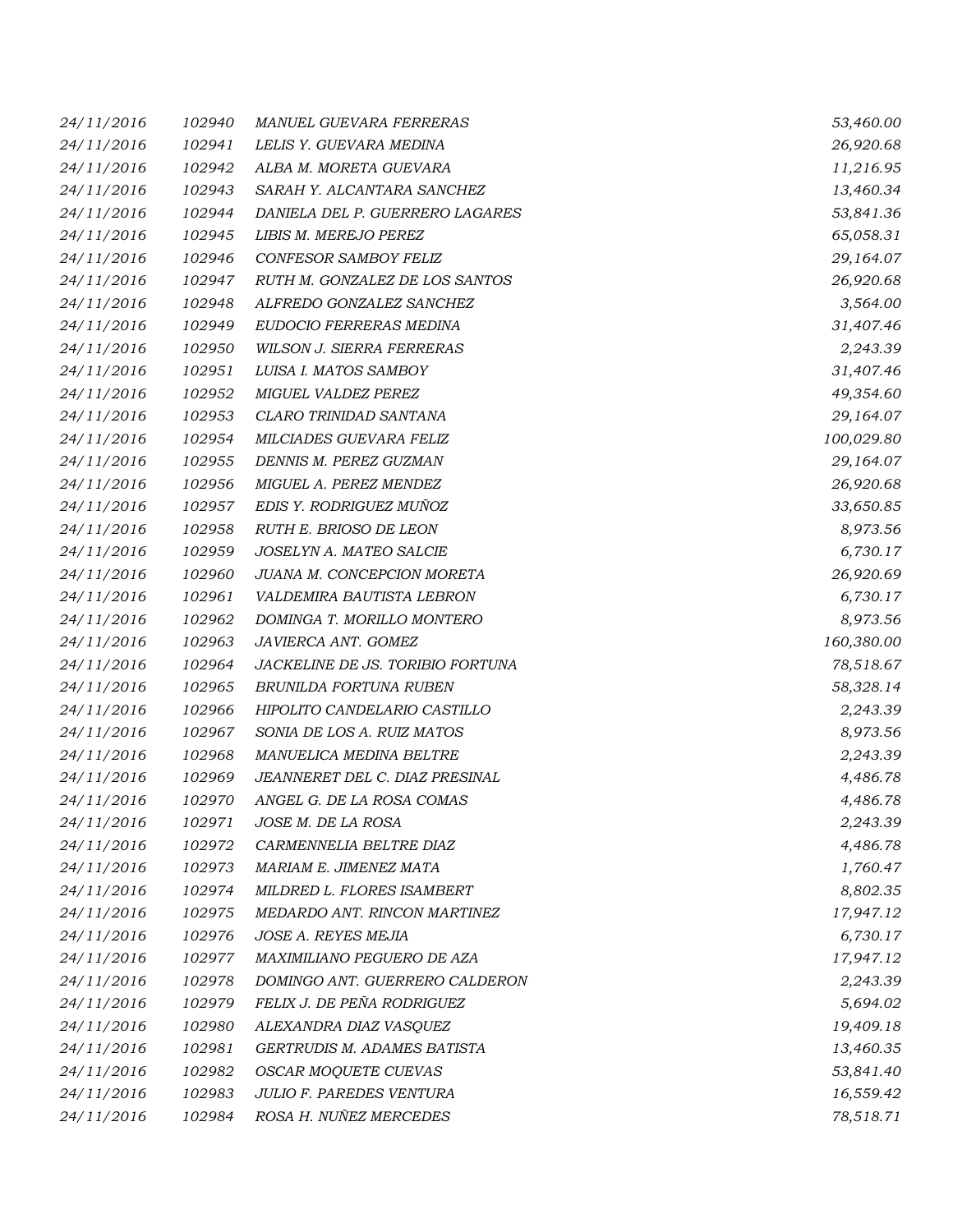|            |        | TOTAL RD\$                           | 60,748,321.98 |
|------------|--------|--------------------------------------|---------------|
| 30/11/2016 | 103016 | COLECTOR DE IMPUESTOS INTERNOS       | 18,613,105.38 |
| 30/11/2016 | 103015 | COLECTOR DE IMPUESTOS INTERNOS       | 348,286.47    |
| 29/11/2016 | 103014 | COOPNASEJU                           | 185,393.45    |
| 29/11/2016 | 103013 | CONSEJO DEL PODER JUDICIAL           | 7,000.00      |
| 29/11/2016 | 103012 | CONSEJO DEL PODER JUDICIAL           | 4,798.01      |
| 29/11/2016 | 103011 | ALIROSKA M. RUBIO SANTIAGO           | 13,359.17     |
| 29/11/2016 | 103010 | MOISES E. DIAZ PAULINO               | 6,151.73      |
| 29/11/2016 | 103009 | XAVIER PIMENTEL CABRAL               | 6,650.91      |
| 29/11/2016 | 103008 | BENJAMIN DE JS. CORONADO SANTOS      | 7,040.67      |
| 29/11/2016 | 103007 | LUCIANO E. ROSARIO TEJADA            | 6,128.76      |
| 29/11/2016 | 103006 | <i>JAKSON ALB. REYES DEL ROSARIO</i> | 10,816.67     |
| 29/11/2016 | 103005 | CONSEJO DEL PODER JUDICIAL           | 3,500.00      |
| 29/11/2016 | 103004 | COOPNASEJU                           | 96,806.97     |
| 29/11/2016 | 103003 | CRISTINA E. MONEGRO CASTRO           | 23,652.79     |
| 29/11/2016 | 103002 | GLENNYS ALT. FABIAN ALBERTO          | 25,398.33     |
| 29/11/2016 | 103001 | SAULINA S. VALDEZ MARTINEZ           | 4,702.45      |
| 29/11/2016 | 103000 | COLECTOR DE IMPUESTOS INTERNOS       | 1,237,085.43  |
| 29/11/2016 | 102999 | CARMENNELIA BELTRE DIAZ              | 28,266.72     |
| 25/11/2016 | 102998 | FONDO DE PENSIONES Y JUBILACIONES    | 18,199.05     |
| 24/11/2016 | 102997 | ABRAHAM GARCIA                       | 6,730.17      |
| 24/11/2016 | 102996 | ROSA E. ALMONTE R. DE VENTURA        | 26,920.68     |
| 24/11/2016 | 102995 | MARIA E. ESTEVEZ MEJIA               | 51,678.00     |
| 24/11/2016 | 102994 | PATRICIO VENTURA HIRALDO             | 29,113.77     |
| 24/11/2016 | 102993 | HECTOR F. MARTINEZ                   | 22,433.90     |
| 24/11/2016 | 102992 | SARA MARTE MARTINEZ                  | 49,354.59     |
| 24/11/2016 | 102991 | GERARD N. FELIZ PEÑA                 | 29,806.96     |
| 24/11/2016 | 102990 | MAYELINA PIMENTEL LORENZO            | 29,806.96     |
| 24/11/2016 | 102989 | AGUSTIN CONCEPCION CHALAS            | 11,216.95     |
| 24/11/2016 | 102988 | <b>CARMEN CRUZ</b>                   | 6,730.17      |
| 24/11/2016 | 102987 | VALENTINA A. MATOS DE LOS SANTOS     | 4,486.78      |
| 24/11/2016 | 102986 | JUAN L. AQUINO CORNIELES             | 6,730.17      |
| 24/11/2016 | 102985 | PEDRO P. GARCIA VASQUEZ              | 4,486.78      |

# *ANEXO 05*

### *RELACION DE TRANSFERENCIAS DEBITOS MES DE NOVIEMBRE 2016*

| <b>FECHA</b> | NUM. | <b>DESCRIPCION</b>                                        | <b>VALOR RD\$</b> |
|--------------|------|-----------------------------------------------------------|-------------------|
| 21/11/2016   | 616  | TRANSF. DE FONDO PAGO SUELDOS Y BENEF. NOV/2016           | 489,990.43        |
| 21/11/2016   | 617  | TRANSF. DE FONDO PAGO SUELDOS NOV/2016                    | 2,323,030.26      |
| 21/11/2016   | 618  | TRANSF. DE FONDO PAGO SUELDOS MES DE NOV/2016             | 147,665,346.79    |
| 21/11/2016   | 619  | TRANSF. DE FONDO PAGO REEMB NOV. EX-JCES. PENS. NOV./2016 | 1,694,892.48      |